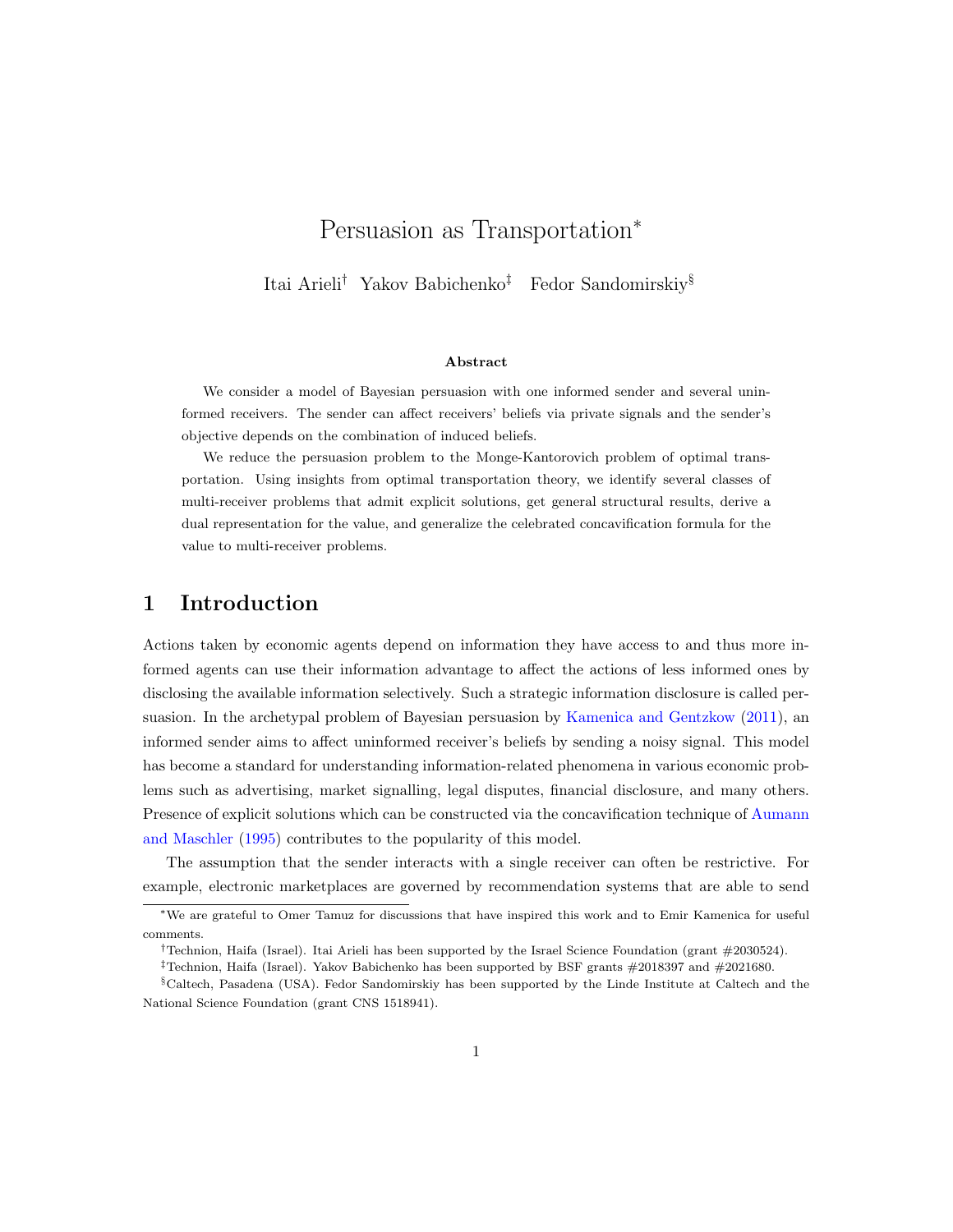"recommendations" individually tailored to each recipient, i.e., private signals. However, private multi-receiver Bayesian persuasion is challenging. The source of difficulty is that, in addition to deciding what information to disclose to each receiver (which boils down to specifying individual belief distributions, as in the single-receiver case), the sender must also decide on how to couple (i.e., to correlate) the information across receivers. As pointed out by [Dawid et al.](#page-18-0) [\(1995\)](#page-18-0); [Arieli](#page-17-1) [et al.](#page-17-1) [\(2021a\)](#page-17-1), the set of feasible couplings of individual belief distributions has a complex structure making optimal multi-receiver persuasion notoriously difficult.

The classic Monge-Kantorovich problem of optimal transportation consists in finding the least costly way to transport a produced commodity for given spacial distributions of supply and demand. More generally, it can be thought of as a problem of finding a coupling between given distributions optimizing a certain objective function. This interpretation explains why optimal transportation problems emerge in diverse economic, mathematical, and statistical contexts seemingly having no connection to transportation.

Coupling of beliefs is the bottleneck in understanding private multi-receiver persuasion. This observation motivates finding a formal connection between persuasion and transportation to handle the belief-coupling problem via transportation tools.

#### Our contribution

We demonstrate that private multi-receiver persuasion can be reduced to a problem of optimal transportation, moreover, methods from optimal transportation enabled by this connection prove to be useful to study persuasion problems.

The reduction is established in Theorem [1.](#page-5-0) The essence of the result is that persuasion can be represented as nested optimization: first, over individual belief distributions and then over possible couplings for fixed individual distributions. The internal coupling problem turns out to be the standard optimal transportation one. The external problem takes a simple form as feasibility constraints on individual belief distributions are easy to describe. The main insight is that, counterintuitively, conditional distributions of beliefs given the realized state are substantially easier to handle than unconditional ones. This insight allows us to bypass the non-tractability demonstrated by [Arieli et al.](#page-17-1) [\(2021a\)](#page-17-1).

The internal transportation problem absorbs the difficulty of the original persuasion problem. For some classes of sender's objectives, one can make use of optimal transportation tools to solve the internal problem explicitly and, as a result, the persuasion problem itself. We illustrate this approach for one-state persuasion, where the sender's utility is zero for all states except one (Section [3.1\)](#page-7-0) and for supermodular utilities (Section [3.2.1\)](#page-10-0).

Duality plays the central role in optimal transportation theory. Using the connection between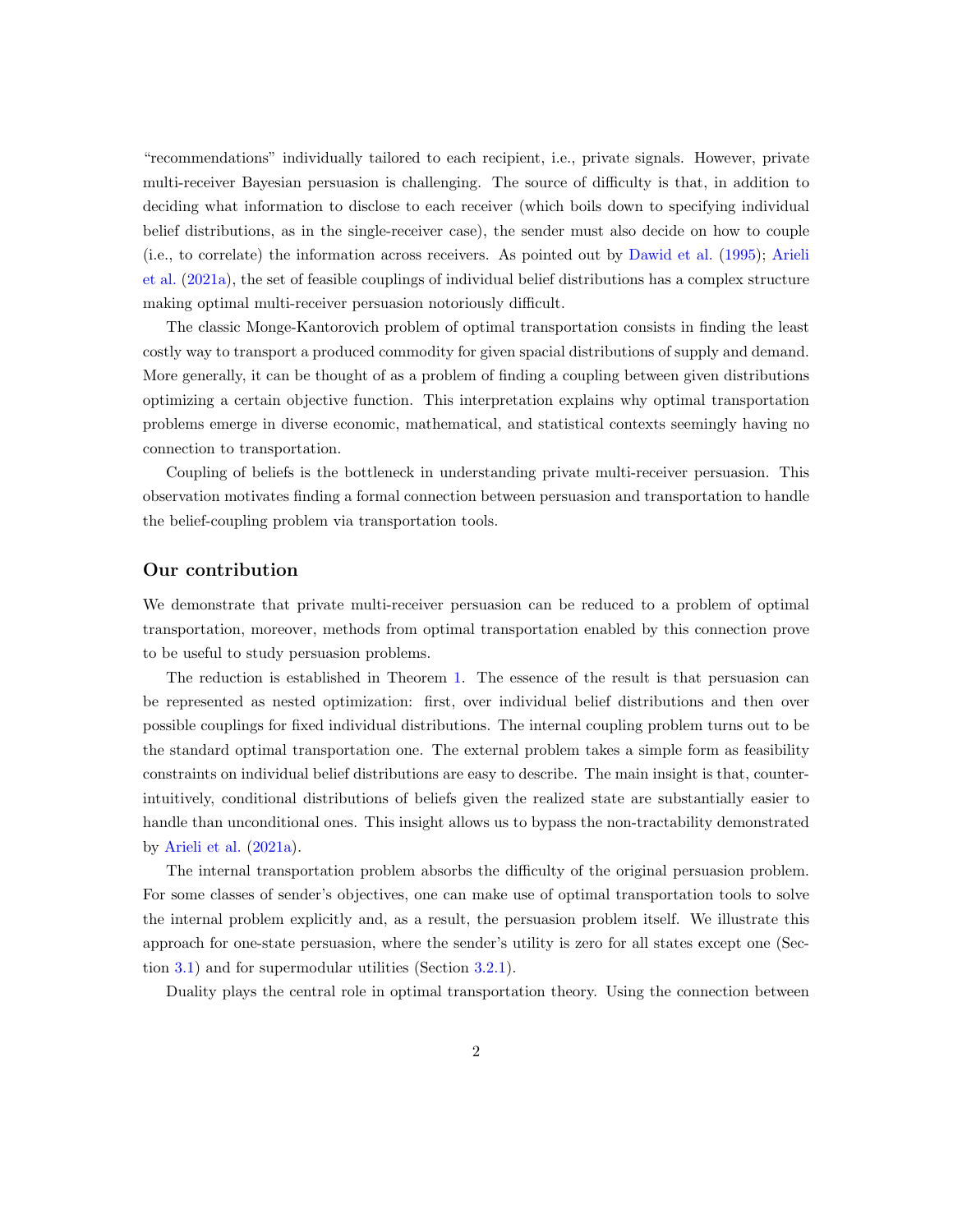persuasion and transportation, we obtain an analog of the Kantorovich–Rubinstein duality for persuasion (Theorem [2\)](#page-11-0). The dual representation for the sender's optimal value extends the familiar concavification formula for the single-receiver problem to the multi-receiver case (Theorem [3\)](#page-14-0). Specifically, we show that the value can be expressed as the minimum over all functions that are pointwise above the sender's utility and for which revealing no information is optimal for all priors.<sup>[1](#page-2-0)</sup> Finally, we demonstrate how the dual problem can be used to construct explicit solutions to the primal one.

#### 1.1 Related literature

Optimal ways to persuade multiple receivers via private signals are known only for particular sender's objectives and/or strong restrictions on receivers' action sets. The main obstacle is the complex structure of the set of feasible joint belief distributions (those distributions that the sender can induce) as indicated by [Dawid et al.](#page-18-0) [\(1995\)](#page-18-0); [Arieli et al.](#page-17-1) [\(2021a\)](#page-17-1); [Mathevet et al.](#page-19-1) [\(2020\)](#page-19-1); [Arieli et al.](#page-17-2) [\(2021b\)](#page-17-2); [He et al.](#page-19-2) [\(2021\)](#page-19-2). Related feasibility questions were studied by [Herings et al.](#page-19-3) [\(2020\)](#page-19-3); [Ziegler](#page-20-0) [\(2020\)](#page-20-0); [Morris](#page-19-4) [\(2020\)](#page-19-4); [Brooks et al.](#page-18-1) [\(2019\)](#page-18-1); [Babichenko et al.](#page-17-3) [\(2021\)](#page-17-3). Mathematical literature [Burdzy and Pitman](#page-18-2) [\(2020\)](#page-18-2); [Burdzy and Pal](#page-18-3) [\(2021\)](#page-18-3); [Cichomski](#page-18-4) [\(2020\)](#page-18-4); [Cichomski and](#page-18-5) [Osekowski](#page-18-5) [\(2021\)](#page-18-5) provides some tight bounds on feasible distributions, where they called coherent distributions. These tight bounds can be converted into solutions to particular persuasion problems. Persuasion simplifies dramatically if receivers have only a few actions. [Arieli and Babichenko](#page-17-4) [\(2019\)](#page-17-4) solve the problem for binary actions and sub/supermodular objectives. In general, for a few actions, one can identify signals with action recommendations satisfying incentive-compatibility constraints (also known as obedience or straightforwardness [Kamenica and Gentzkow](#page-19-0) [\(2011\)](#page-19-0)) and obtain the optimal policy as a solution to a linear program capturing Bayesian correlated equilibria as in [Bergemann and Morris](#page-17-5) [\(2016,](#page-17-5) [2019\)](#page-17-6); [Taneva](#page-20-1) [\(2019\)](#page-20-1). Our results are not sensitive to the cardinality of action sets and are applicable in the case of a continuum of actions.

A connection to optimal transportation is known in a variety of economic settings, e.g., monopoly pricing [Daskalakis et al.](#page-18-6) [\(2017\)](#page-18-6), labor market sorting [Boerma et al.](#page-18-7) [\(2021\)](#page-18-7), econometrics [Galichon](#page-19-5) [\(2021\)](#page-19-5), and many others surveyed by [Ekeland](#page-19-6) [\(2010\)](#page-19-6); [Carlier](#page-18-8) [\(2012\)](#page-18-8); [Galichon](#page-19-7) [\(2016\)](#page-19-7). This connection is fruitful as it always brings new tools — such as the Kantorovich-Rubinstein duality — from mathematical theory of transportation to the problem of interest. The modern mathematical theory is surveyed by [Bogachev and Kolesnikov](#page-18-9) [\(2012\)](#page-18-9); [Guillen and McCann](#page-19-8) [\(2013\)](#page-19-8) and comprehensively presented in books [Santambrogio](#page-20-2) [\(2015\)](#page-20-2); [Villani](#page-20-3) [\(2009\)](#page-20-3).

<span id="page-2-0"></span>In Bayesian persuasion and, more generally, information design, a connection to optimal trans-

 $1$ For a single receiver, the set of utility functions such that revealing no information is optimal for all priors is precisely the set of concave functions.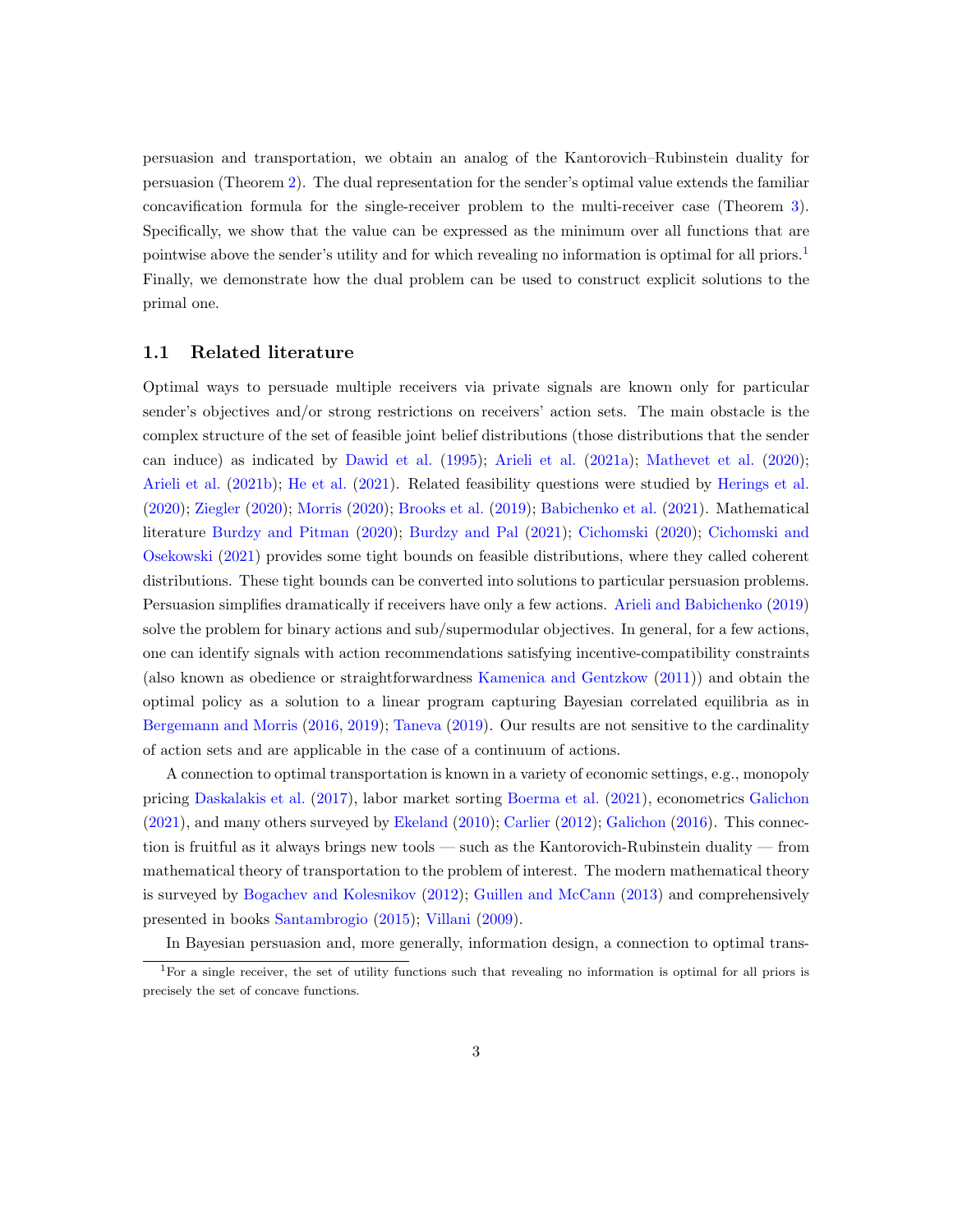port has not been known and was mentioned as an open problem by [Dworczak and Martini](#page-18-10) [\(2019\)](#page-18-10). However, in the single-receiver case, several papers establish duality remotely similar to the transportation one. [Kolotilin](#page-19-9) [\(2018\)](#page-19-9) relied on infinite-dimensional linear programming and found the dual to persuading partially-informed receiver taking a binary action. [Dworczak and Martini](#page-18-10) [\(2019\)](#page-18-10) proposed a dual approach based on price functions to problems where the sender's utility depends on the posterior mean; see also Dizdar and Kováč [\(2020\)](#page-18-11). [Dworczak and Kolotilin](#page-18-12) [\(2019\)](#page-18-12) adapt the duality approach of [Dworczak and Martini](#page-18-10) [\(2019\)](#page-18-10) to handle the general sender's objectives. The duality that we find in the multi-receiver setting can be seen as an extension of their single-receiver result; see Section [4](#page-11-1) for a detailed comparison.

### 2 Model

#### 2.1 Persuasion

A Bayesian persuasion problem is given by a collection

$$
B = \left(\Omega, \ p \in \Delta(\Omega), \ N, \ v : \Omega \times (\Delta(\Omega))^N \to \mathbb{R}\right).
$$

Here  $\Omega$  is a finite set of states and a random state  $\omega \in \Omega$  is drawn according to a distribution  $p = (p(\omega))_{\omega \in \Omega} \in \Delta(\Omega)$  with full support. We refer to p as the prior distribution.

The sender observes the realized state  $\omega$  and can selectively reveal some information about  $\omega$  to a group of n receivers  $N = \{1, 2, ..., n\}$ , who do not observe the realization of  $\omega$  but are aware of the prior distribution. The information is revealed via an information structure with private signals, which is defined below. The goal of the sender is to maximize her expected utility  $v^{\omega}(x_1, x_2, \ldots, x_n)$ , which depends on the state  $\omega$  and on the combination of posterior beliefs<sup>[2](#page-3-0)</sup>  $x_1, x_2, \ldots x_n$  of all the receivers about the state; the function  $v$  is assumed to be measurable.

An *information structure*  $I = ((S_i)_{i \in N}, \pi(\cdot \mid \omega))$  is composed of sets of signals  $S_i$  for each receiver  $i \in N$  and a joint distribution of signals  $\pi(\cdot \mid \omega) \in \Delta(S_1 \times \cdots \times S_n)$  conditional on each possible realization of the state  $\omega$ . The sets of signals can be arbitrary measurable spaces, i.e., sets equipped with sigma-fields. It is assumed that the sender selects an information structure before observing the state and commits to drawing signals  $(s_1, \ldots, s_n)$  according to the distribution  $\pi(\cdot | \omega)$  once she observes  $\omega$ .

<span id="page-3-0"></span><sup>2</sup>Utility functions depending on the profile of receivers' beliefs about the state arise as indirect utilities if each receiver i has action set  $A_i$  and the receiver's action is a function of her belief about the state,  $a_i = a_i(x_i)$ . This is the case in the first-order persuasion model of [Arieli et al.](#page-17-7) [\(2020\)](#page-17-7) where each receiver's utility depends on receiver's own action and the state only. More generally, higher-order beliefs do not affect receivers' choices if receivers play a simple game in the sense of Börgers and Li  $(2019)$ .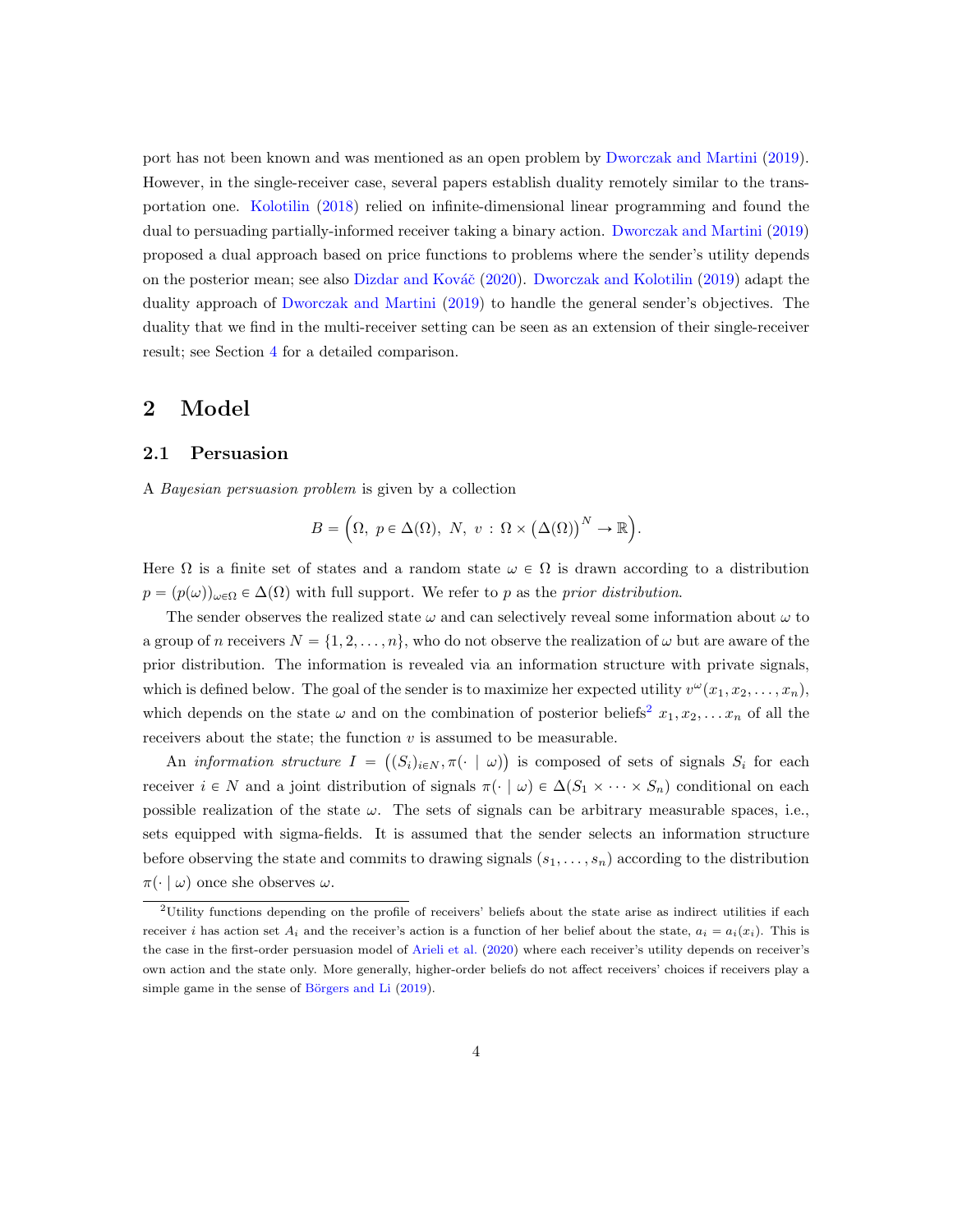Combined with the prior  $p \in \Delta(\Omega)$ , an information structure I induces the joint distribution  $\mathbb{P} = \mathbb{P}_I$  of the state and signals  $(\omega, s_1, \ldots, s_n)$ . Each receiver i is aware of the prior p and the information structure I chosen by the sender. Hence, having received her signal  $s_i$ , the receiver i can compute her posterior belief  $x_i \in \Delta(\Omega)$  about the state, i.e.,  $x_i(w) = \mathbb{P}_I(\omega = w | s_i)$ ,  $w \in \Omega$ . The posterior belief is defined for almost all realizations of signals. For finite sets of signals, it can be computed by the familiar Bayes formula:

$$
x_i(w) = p(w) \cdot \frac{\pi(s_i \mid w)}{\sum_{w' \in \Omega} p(w') \cdot \pi(s_i \mid w')}.
$$
\n
$$
(1)
$$

The persuasion problem is to maximize the expected utility  $\mathbb{E}_I[v^{\omega}(x_1,\ldots,x_n)]$  over all information structures I. The optimal value of the the objective is called the value of the persuasion problem  $B$ : " ı

<span id="page-4-0"></span>
$$
\text{Val}[B] = \sup_{I} \mathbb{E}_{I} \Big[ v^{\omega}(x_1, x_2 \dots, x_n) \Big]. \tag{2}
$$

Note that at this point we assume neither boundedness nor continuity of  $v$  and, hence, the value may equal  $+\infty$  or the optimal information structure may fail to exist (this is why the value is defined using sup instead of max). As we will see later, the existence of the optimal information structure is guaranteed under the standard assumption of upper semicontinuity.

### 2.2 Transportation

Suppose we are given a finite set  $X_1$  of locations, where the same homogeneous good is produced, and a finite set  $X_2$  of consumers. A distribution  $\lambda_1$  over  $X_1$  represents the amount produced at each location and a distribution  $\lambda_2$  over  $X_2$  specifies the demand of each consumer. The cost of transporting a unit amount of the good from a location  $x_1$  to a consumer  $x_2$  is  $c(x_1, x_2)$ , where  $c: X_1 \times X_2 \to \mathbb{R}$  is a given cost function. A transportation plan  $\mu$  is given by an  $X_1 \times X_2$  matrix, where  $\mu(x_1, x_2) \geq 0$  is the amount transported from  $x_1$  to  $x_2$ ; a plan is feasible if supply meets demand, i.e.,  $\sum_{x_2 \in X_2} \mu(x_1, x_2) = \lambda_1(x_1)$  and  $\sum_{x_1 \in X_1} \mu(x_1, x_2) = \lambda_2(x_2)$  for all  $x_1$  and  $x_2$ . The classic Monge-Kantorovich transportation problem is to find a feasible plan  $\mu$  with the minimal total transportation cost.

More generally, instead of two sets  $X_1$  and  $X_2$  there is an arbitrary number of them  $X_i$ ,  $i \in$  $N = \{1, 2, \ldots, n\}$  and  $X_i$  are arbitrary sets, not necessary finite, each equipped with a sigma algebra. For presentation purposes, it is convenient to consider a maximization objective instead of a minimization one. Thus a problem of optimal transportation is given by a measurable utility function v on  $X_1 \times \ldots \times X_n$  and a collection of probability measures  $\lambda_i \in \Delta(X_i)$  for each  $i \in N$ . Let  $\mathcal{M}(\lambda_1, \lambda_2, \ldots, \lambda_n)$  be the set of feasible transportation plans; it consists of probability measures  $\mu$ on  $X_1 \times \ldots \times X_n$  such that the marginal of  $\mu$  on  $X_i$  equals  $\lambda_i$  for each  $i \in N$ . The goal is to<br>maximize  $\int v(x) d\mu(x)$  over  $\mu \in \mathcal{M}(\lambda_1, \lambda_2, \ldots, \lambda_n)$ .

maximize 
$$
\int_{X_1 \times \ldots \times X_n} v(x) d\mu(x)
$$
 over  $\mu \in \mathcal{M}(\lambda_1, \lambda_2, \ldots, \lambda_n)$ .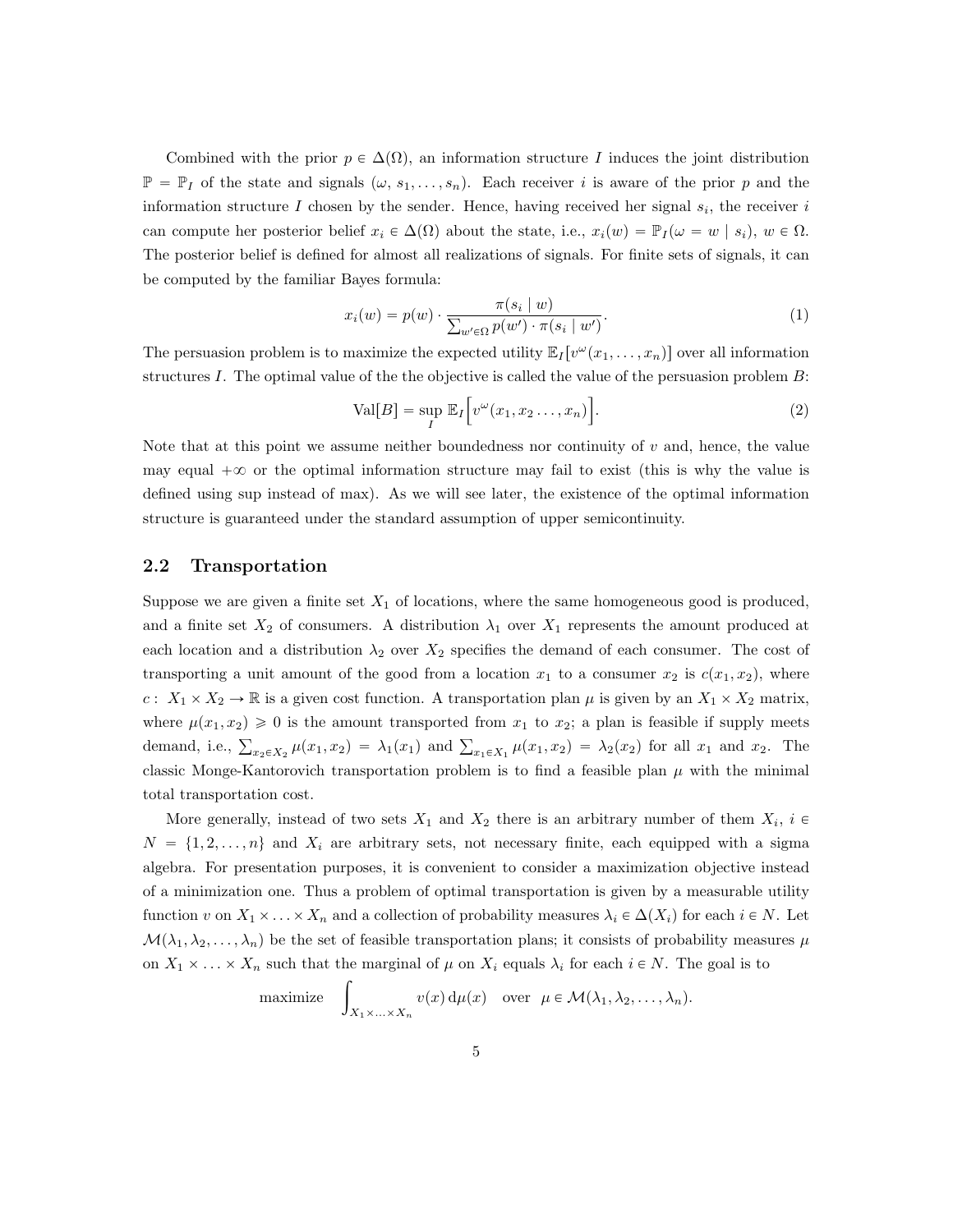We denote the value of the transportation problem by

$$
T_v[(\lambda_i)_{i \in N}] = \sup_{\mu \in \mathcal{M}((\lambda_i)_{i \in N})} \int_{X_1 \times ... \times X_n} v(x) d\mu(x).
$$

# <span id="page-5-3"></span>3 Persuasion as transportation

In this section, we show that the persuasion problem can be reduced to a transportation problem.

this section, we show that the persuasion problem can be reduced to a transportation problem.<br>Consider a persuasion problem  $B = (\Omega, p, N, v)$  and define a family of transportation problems indexed by  $\omega \in \Omega$ . In these transportation problems, the sets  $X_1, X_2, \ldots, X_n$  coincide with  $\Delta(\Omega)$ and the utility is  $v^{\omega}$ . The marginals have to satisfy the requirement of admissibility that we are about to define.

Denote by  $\Delta_p(\Delta(\Omega))$  the set of distributions on  $\Delta(\Omega)$  with mean p, i.e.,  $\lambda \in \Delta_p(\Delta(\Omega))$  if  $\Delta(\Omega)$   $x(\omega)d\lambda(x) = p(\omega)$  for all  $\omega \in \Omega$ . By the well-known splitting lemma [Aumann and Maschler](#page-17-0) [\(1995\)](#page-17-0); [Blackwell](#page-18-14) [\(1951\)](#page-18-14), the set of all belief distributions of one agent that can be induced by some information structure is precisely  $\Delta_p(\Delta(\Omega))$ . Moreover, a distribution of beliefs  $\lambda \in \Delta_p(\Delta(\Omega))$ uniquely determines the distribution of beliefs conditional on state  $\omega$ . This conditional distribution denoted by  $\lambda^{\omega}$  can be found using the following equality of the Radon-Nikodym derivatives:

<span id="page-5-1"></span>
$$
\frac{d\lambda^{\omega}}{d\lambda}(x) = \frac{x(\omega)}{p(\omega)}, \quad \text{for all } x \in \Delta(\Omega) \text{ and } \omega \in \Omega.
$$
 (3)

**Definition 1.** An  $|\Omega|$ -tuple of distributions  $(\lambda^{\omega})_{\omega \in \Omega}$  is called admissible if there exists  $\lambda$  that induces  $\lambda^{\omega}$  conditional on  $\omega$  for every  $\omega \in \Omega$ , i.e., the identity [\(3\)](#page-5-1) holds. A collection  $(\lambda_i^{\omega})_{i \in N, \omega \in \Omega}$  is called admissible marginals if the tuple  $(\lambda_i^{\omega})_{\omega \in \Omega}$  is an admissible  $|\Omega|$ -tuple for every  $i \in N$ .

<span id="page-5-0"></span>**Theorem 1.** For a persuasion problem B, the value can be represented as follows:

<span id="page-5-2"></span>
$$
\text{Val}[B] = \sup_{\substack{\text{admissible marginals} \\ (\lambda_i^{\omega})_{i \in N, \omega \in \Omega} \subset \Delta(\Delta(\Omega))}} \sum_{\omega \in \Omega} p(\omega) \cdot T_{v^{\omega}} \big[ (\lambda_i^{\omega})_{i \in N} \big]. \tag{4}
$$

Moreover, if the utility function  $v$  is upper semicontinuous, the optimal marginals, as well as the optimal transportation plans, exist and sup can be replaced by max.

In other words, to compute the value of a persuasion problem, we can fix some admissible marginals, solve a family of transportation problems indexed by the state, average the obtained values over the prior, and then optimize the result over admissible marginals. Theorem [1](#page-5-0) is proved in Appendix [A.1](#page-20-4) where we also demonstrate how to construct an optimal information structure based on optimal marginals and transportation plan. Here we explain the structural properties of multi-receiver persuasion enabling this nested representation.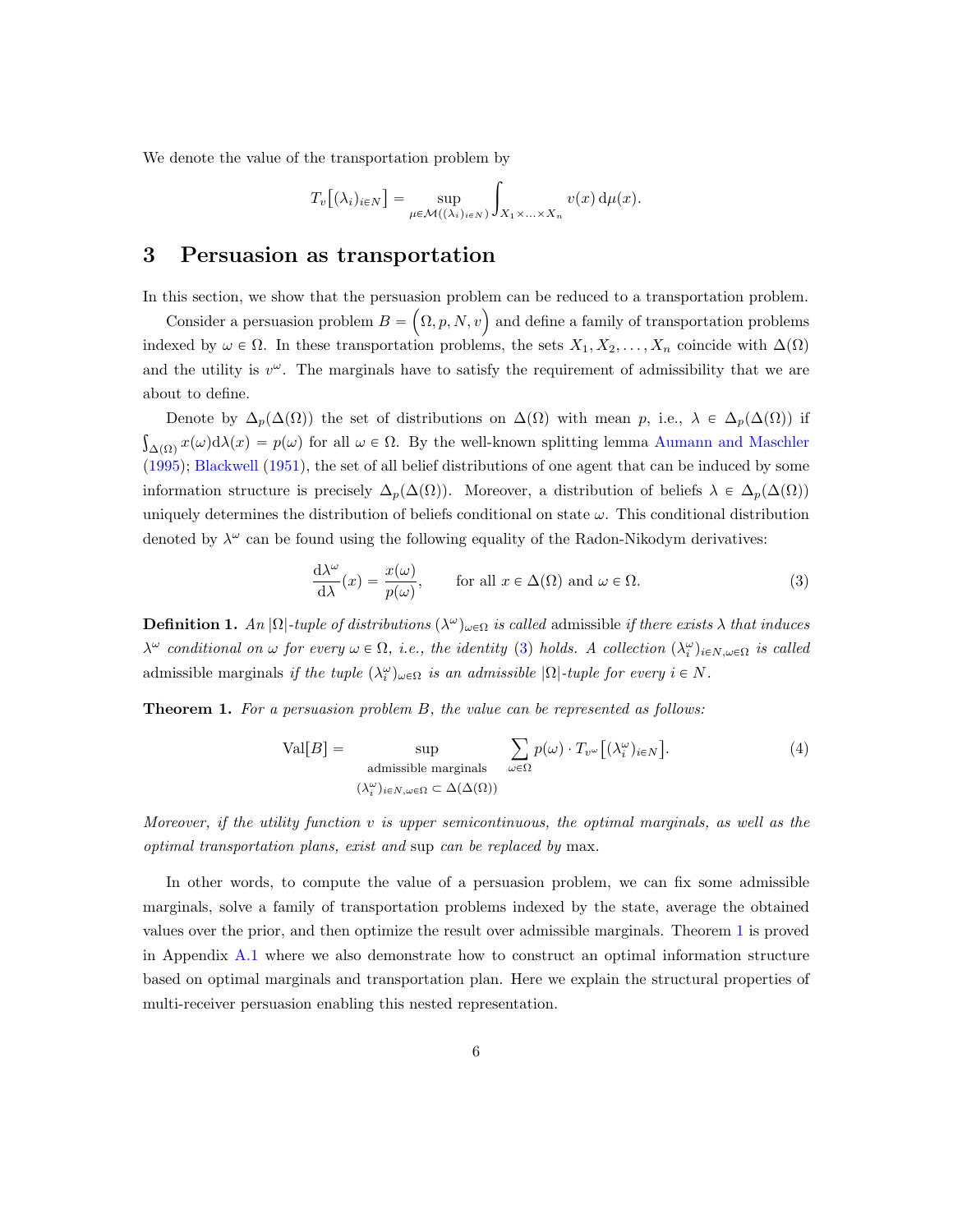Ideas behind Theorem [1.](#page-5-0) Instead of the maximization over information structures in [\(2\)](#page-4-0), one can maximize over all joint distributions of the state  $\omega$  and posterior beliefs  $x_1, \ldots, x_n$  that can be induced by some information structure I. Since the distribution of  $\omega$  equals the prior p, we only need to know conditional distributions of beliefs given the state to reconstruct the whole distribution. ` ˘ We say that  $(\mu^{\omega})_{\omega \in \Omega} \subset \Delta(\Delta(\Omega) \times \ldots \times \Delta(\Omega))$  are *feasible conditional distributions of beliefs* if there exists an information structure I such that the joint distribution of beliefs  $x_1, \ldots, x_n$  given the state  $\omega$  equals  $\mu^{\omega}$  for each of the states; the set of all such collections  $(\mu^{\omega})_{\omega \in \Omega}$  depends on the prior p and is denoted by  $\mathcal{F}_p$ .

We conclude that the value of the persuasion problem admits the following representation

$$
\text{Val}[B] = \sup_{(\mu^{\omega})_{\omega \in \Omega} \in \mathcal{F}_p} \sum_{\omega \in \Omega} p(\omega) \cdot \int_{\Delta(\Omega) \times ... \times \Delta(\Omega)} v^{\omega}(x_1, ..., x_n) d\mu^{\omega}(x_1, ..., x_n).
$$

In Appendix [A.1,](#page-20-4) we show that the set  $\mathcal{F}_p$  can be expressed through feasible transportation plans  $M$  with admissible marginals as follows:

<span id="page-6-0"></span>
$$
\mathcal{F}_p = \bigcup_{\substack{\text{assmissible marginals} \\ (\lambda_i^{\omega})_{i \in N, \omega \in \Omega} \subset \Delta(\Delta(\Omega))}} \prod_{\omega \in \Omega} \mathcal{M}(\lambda_1^{\omega}, \dots, \lambda_n^{\omega}). \tag{5}
$$

In other words, conditional distributions are feasible if they have admissible marginals. This representation allows us to conduct the maximization in two steps — first, over transportation plans and then over admissible marginals — and leads to the desired formula [\(4\)](#page-5-2).

Characterization of feasible distributions similar to [\(5\)](#page-6-0) have appeared in the literature, in particular cases such as binary states [Gutmann et al.](#page-19-10) [\(1991\)](#page-19-10); [Dawid et al.](#page-18-0) [\(1995\)](#page-18-0); [Burdzy and Pitman](#page-18-2) [\(2020\)](#page-18-2); [Arieli et al.](#page-17-1) [\(2021a\)](#page-17-1) and finite sets of signals [Levy et al.](#page-19-11) [\(2020\)](#page-19-11); [Herings et al.](#page-19-3) [\(2020\)](#page-19-3). For reader's convenience, we include a proof in the appendix and also check there that  $\mathcal{F}_p$  is a closed reader's convenience<br>convex subset of  $\big(\Delta$ `  $\Delta(\Omega) \times \ldots \times \Delta(\Omega)$  $\frac{m}{\sqrt{2}}$ ; see Lemma [5.](#page-20-5)

It is instructive to compare the characterization of feasible conditional distributions of beliefs [\(5\)](#page-6-0) to the characterizations of unconditional ones found by [Dawid et al.](#page-18-0) [\(1995\)](#page-18-0) for two receivers in the binary-state case and by [Arieli et al.](#page-17-1) [\(2021a\)](#page-17-1) for any number of receivers. In our notation, the set they characterize can be seen as the image of  $\mathcal{F}_p$  under the linear map  $(\mu^{\omega})_{\omega \in \Omega} \to \sum_{\omega \in \Omega} p(\omega) \cdot \mu^{\omega}$ . This image does not admit a simple characterization in terms of marginals; in particular, the conditions found [Dawid et al.](#page-18-0) [\(1995\)](#page-18-0) and [Arieli et al.](#page-17-1) [\(2021a\)](#page-17-1) are rather involved. The surprising simplicity of characterization [\(5\)](#page-6-0) underlies the connection to optimal transport and drives our analysis.

Below we consider several classes of problems that can be solved explicitly using Theorem [1.](#page-5-0)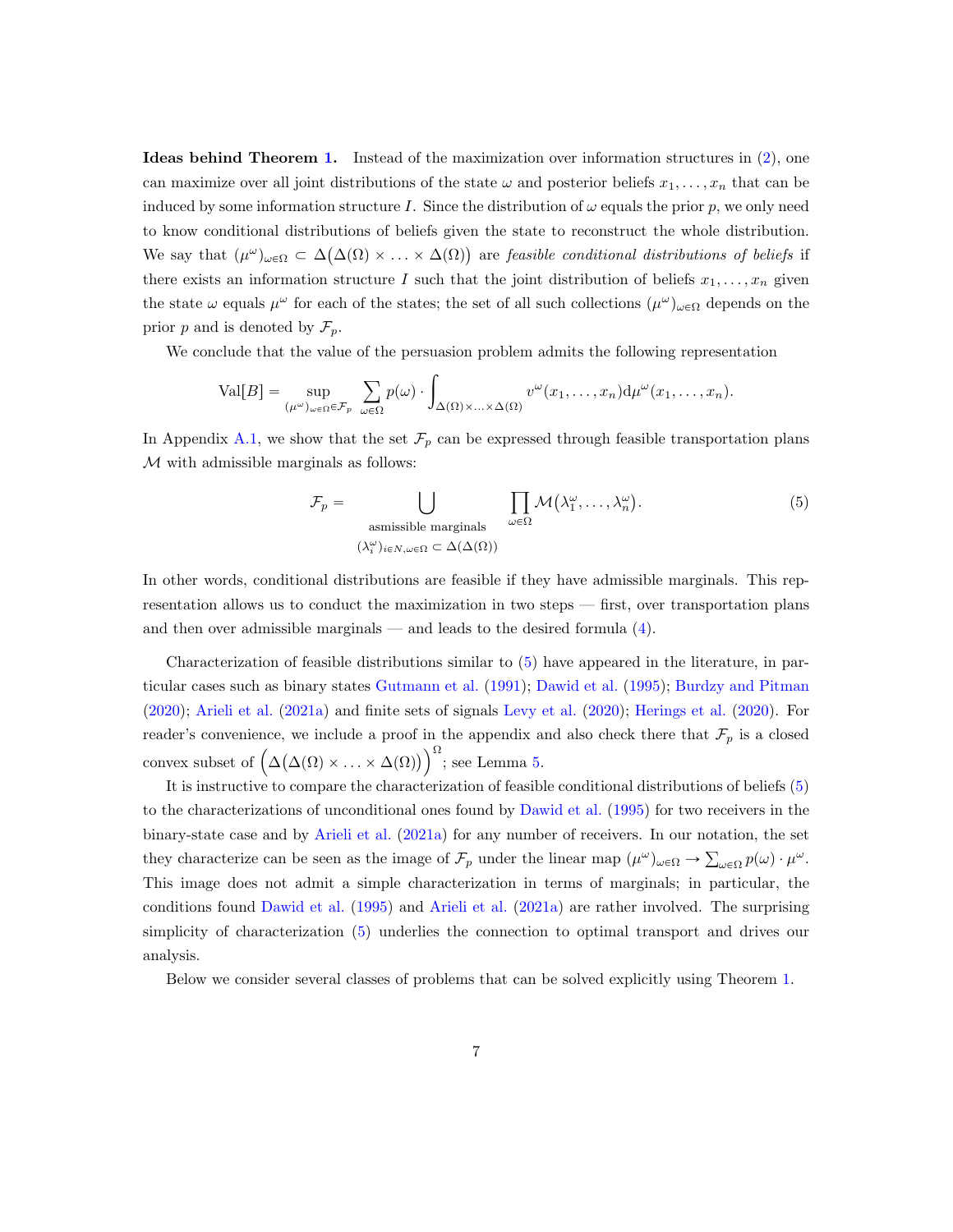#### <span id="page-7-0"></span>3.1 One-state persuasion

A problem B is a *one-state persuasion problem* if the utility function  $v^{\omega}$  has the following form

$$
v^{\omega}(x_1,\ldots,x_n) = \begin{cases} v(x_1,\ldots,x_n), & \omega = \omega_0 \\ 0, & \omega \neq \omega_0 \end{cases}
$$

where  $\omega_0 \in \Omega$  is fixed and v is some measurable function  $\Delta(\Omega)^N \to \mathbb{R}$ .

Remark 1. One-state persuasion problems arise naturally if at each state  $\omega$ , the sender derives utility from disjoint groups  $N_{\omega} \subset N$  of receivers, e.g., a PR-manager targets different parts of the population depending on the focus  $\omega$  of a PR-campaign. Formally, consider a partition  $N =$  $\omega \in \Omega$  N<sub>ω</sub> of the set of receivers into  $|\Omega|$  disjoint subsets and assume that the sender's utility takes the following form  $v = v^{\omega}((x_i)_{i \in N_{\omega}})$ . Such a persuasion problem boils down to solving  $|\Omega|$  one-state persuasion problems indexed by  $\omega_0 \in \Omega$  and having  $N_{\omega_0}$  as the set of receivers and the utility equal to  $v^{\omega_0}((x_i)_{i \in N_{\omega_0}})$  if  $\omega = \omega_0$  and to zero, otherwise.

For one-state problems, only the state  $\omega_0$  contributes to the formula for the value in Theorem [1.](#page-5-0) In particular, the only components of the admissible marginals playing a role are  $(\lambda_i^{\omega_0})_{i \in N}$ .

<span id="page-7-2"></span>**Lemma 1.** For a collection of distributions  $(\gamma_i)_{i\in\mathbb{N}}\subset\Delta(\Delta(\Omega))$  one can find admissible marginals  $(\lambda_i^{\omega})_{i \in N, \omega \in \Omega}$  such that  $\gamma_i = \lambda_i^{\omega_0}$ ,  $i \in N$ , if and only if the following family of inequalities hold:

$$
\int_{\Delta(\Omega)} \frac{x(\omega)}{x(\omega_0)} d\gamma_i(x) \leq \frac{p(\omega)}{p(\omega_0)}, \qquad i \in N, \ \omega \in \Omega \setminus \{\omega_0\}.
$$
 (6)

<span id="page-7-1"></span>,

The lemma is proved in the appendix. The necessity of conditions [\(6\)](#page-7-1) is easy to see informally. The definition of admissibility [\(3\)](#page-5-1) implies that there exists a probability measure  $\lambda_i$  such that  $d\lambda_i(x) = \frac{p(\omega)}{x(\omega)} d\lambda_i^{\omega}(x)$  (except for points where  $x(\omega) = 0$ ). Hence,  $\frac{p(\omega_0)}{x(\omega_0)} d\lambda_i^{\omega}(x) = \frac{p(\omega)}{x(\omega)} d\lambda_i^{\omega}(x)$  or, equivalently,  $\frac{x(\omega)}{x(\omega_0)} d\lambda_i^{\omega_0}(x) = \frac{p(\omega)}{p(\omega_0)} d\lambda_i^{\omega}(x)$ . Integrating this identity over  $x \in \Delta(\Omega)$  with  $x(\omega_0) \neq 0$ , we get  $(6)$ .

From Theorem [1](#page-5-0) and Lemma [1,](#page-7-2) we conclude that the value of the persuasion problem can be represented as  $p(\omega_0) \cdot \sup_{\gamma} \int v(x) d\gamma(x)$ , where the supremum is over distributions  $\gamma \in \Delta(\Delta(\Omega) \times ... \times$  $\Delta(\Omega)$ ) such that its marginals  $(\gamma_i)_{i\in\mathbb{N}}$  satisfy the inequalities [\(6\)](#page-7-1). We maximize a linear functional over a convex set and hence, by Bauer's principle, we can restrict the maximization to extreme points of this set. Extreme  $\gamma$  turn out to have a simple form. Indeed, extreme points of the set of all probability measures are just point masses (the Dirac delta-measures). The set of feasible  $\gamma$ is cut from the set of all probability measures by  $|N| \cdot (|\Omega| - 1)$  linear inequalities and, hence, the extreme  $\gamma$  are convex combinations of at most  $|N| \cdot (|\Omega| - 1) + 1$  point masses. The following lemma formalizes this observation.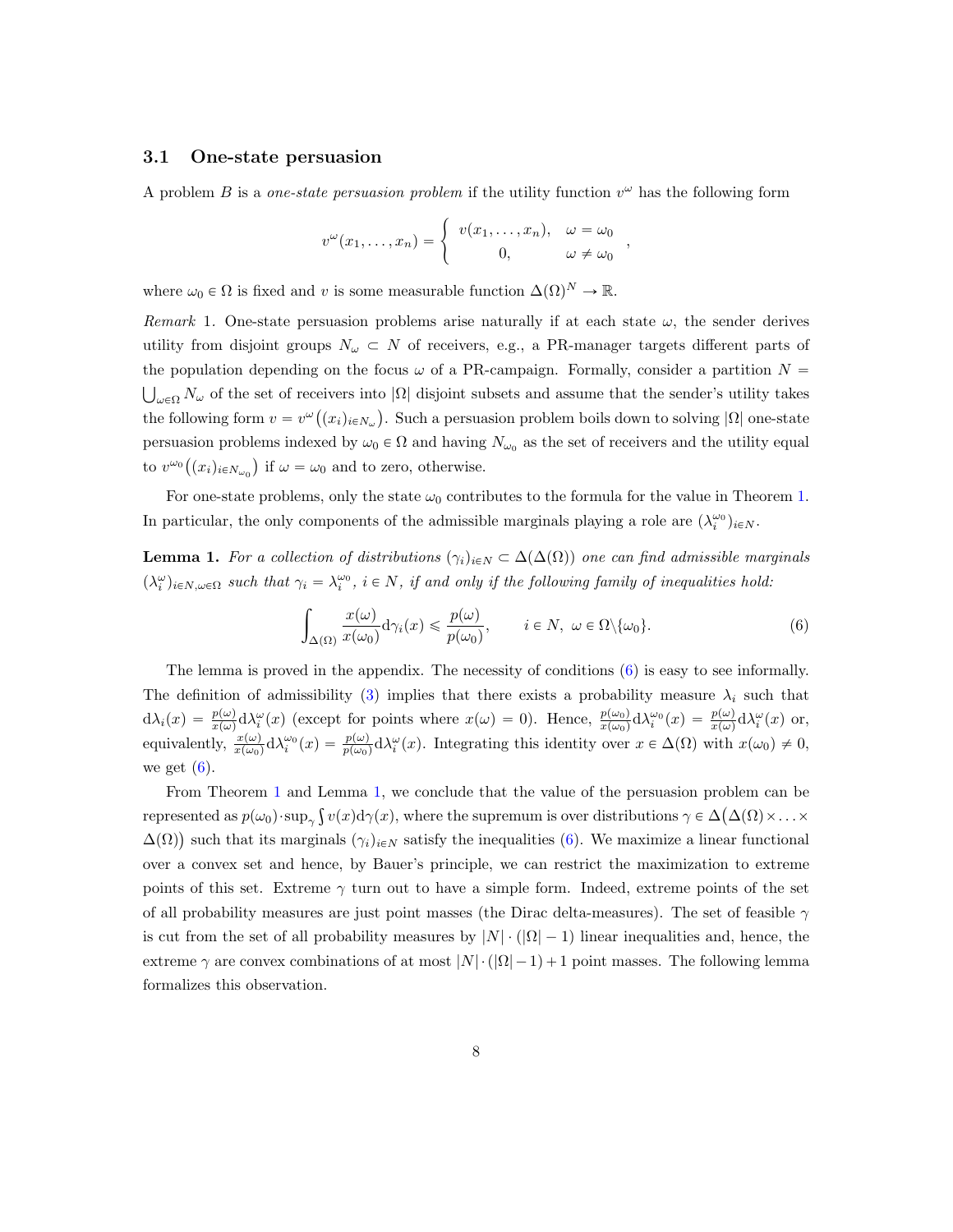<span id="page-8-1"></span>**Lemma 2.** The value of a one-state persuasion problem B can be expressed as the supremum over distributions  $\gamma$  supported on at most  $|N| \cdot (|\Omega| - 1) + 1$  points:

<span id="page-8-0"></span>
$$
\text{Val}[B] = p(\omega_0) \cdot \sup_{\gamma \in \Delta(\Delta(\Omega) \times ... \times \Delta(\Omega))} \int_{\Delta(\Omega) \times ... \times \Delta(\Omega)} v(x_1, ..., x_n) \, d\gamma(x_1, ..., x_n).
$$
\n
$$
\text{such that the marginals satisfy (6) and } \sup_{|\text{supp} [\gamma]| \leq |N| \cdot (|\Omega| - 1) + 1} \tag{7}
$$

Note that for  $\gamma$  from the lemma, the integral in [\(7\)](#page-8-0) as well as the integrals in [\(6\)](#page-7-1) are, in fact, finite sums with at most  $N(|\Omega|-1)+1$  summands. In Appendix [A,](#page-20-6) we prove a strengthening of Lemma [2](#page-8-1) with the bound on the number of atoms depending on the number of "active" constraints [\(6\)](#page-7-1); we also demonstrate there that the sender can achieve the utility level corresponding to a distribution  $\gamma$  by using an information structure with at most  $|N| \cdot (|\Omega|-1)$  signals per receiver.

The possibility to reduce one-state persuasion to a finite-dimensional problem can be seen as a peculiar geometric property of the set  $\mathcal{F}_p$  of feasible conditional distributions of beliefs. The set of distributions with marginals satisfying [\(6\)](#page-7-1) can be seen as the image of  $\mathcal{F}_p$  under the projection  $(\mu^{\omega})_{\omega \in \Omega} \to \mu^{\omega_0}$ . The fact that this image has extreme points with finite support and a simple structure is to be contrasted with the complicated structure of extreme points of the set  $\mathcal{F}_p$  itself. Indeed, [Arieli et al.](#page-17-1) [\(2021a\)](#page-17-1) showed that feasible unconditional distributions of beliefs (i.e., the image of  $\mathcal{F}_p$  under  $(\mu^{\omega})_{\omega \in \Omega} \to \sum_{\omega \in \Omega} p(\omega) \cdot \mu^{\omega}$  have extreme points with infinite support, which implies the existence of infinitely-supported extreme points in  $\mathcal{F}_p$  since an extreme point of the image under a linear map is the image of an extreme point.

<span id="page-8-2"></span>Example 1. To illustrate how to use Lemma [2,](#page-8-1) consider a persuasion problem where the sender wants to maximize the discord between two receivers in one of the states. The state is binary,  $\omega \in \Omega = \{\ell, h\}$ , and we identify  $x \in \Delta(\Omega)$  with  $x(\ell) \in [0, 1]$ . Consider the utility function that equals  $(x_1 - x_2)^2$  if the state is  $\omega = \ell$ , and equals 0 if the state is  $\omega = h$ , and assume that the prior  $p = \frac{1}{2}$ .

For two receivers, it is enough to consider distributions  $\gamma$  in [\(7\)](#page-8-0) with at most three points in the support. If we restrict the maximization to one-point distributions, then the optimum of  $\frac{1}{8}$ is achieved at the point mass at a pair of beliefs  $(x_1, x_2) = (1, \frac{1}{2})$  and also at the pair of beliefs is a<br>chosen at the point mass at a pair of benefits  $(x_1, x_2) - (1, \frac{1}{2})$  and also at the pair of benefits  $(x_1, x_2) = (\frac{1}{2}, 1)$ . For  $\gamma$  supported on two points, we can improve the value of the objective to  $\frac{2}{9}$ , which is achieved at the distribution that places equal weight on  $(1, \frac{1}{3})$  and  $(\frac{1}{3}, 1)$ . Allowing for the third point in the support does not improve the objective.

We conclude that the value of the persuasion problem equals  $\frac{2}{9}$ . This value is attained at the following information structure I with two signals L, H for both receivers. In state  $\omega = \ell$ , the sender picks a receiver uniformly at random and reveals her the state (i.e., sends the signal  $L$ ). In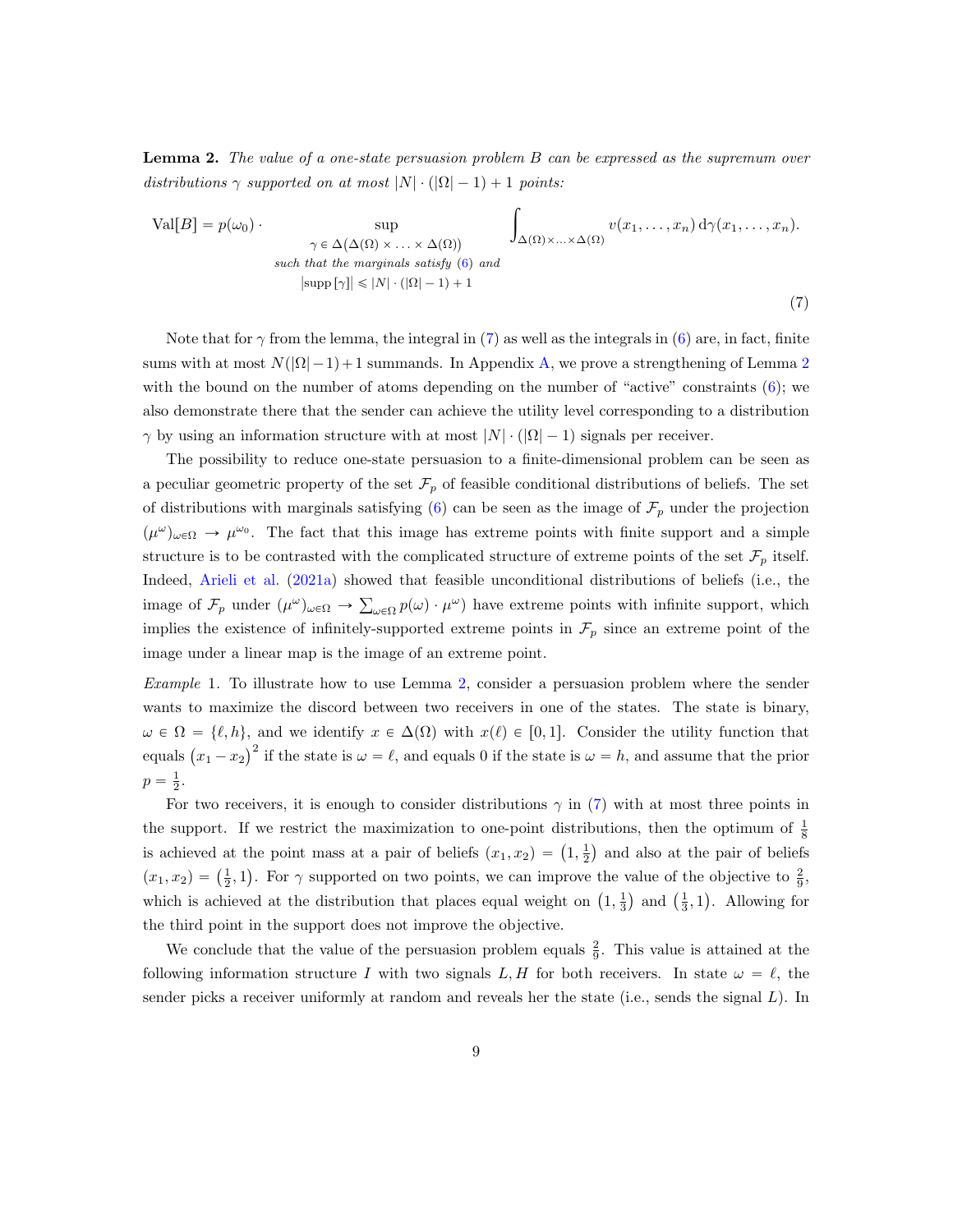all other cases (state  $\omega = \ell$  and the receiver not picked or state  $\omega = h$ ) the sender sends the signal H.

#### 3.2 The case of two receivers and a binary state

Consider a persuasion problem B with two receivers  $N = \{1, 2\}$  and a binary state  $\omega \in \Omega = \{\ell, h\}.$ Similarly to Example [1,](#page-8-2) we identify  $x \in \Delta(\Omega)$  with  $x(\ell) \in [0, 1]$ . Accordingly,  $\Delta(\Omega)$  is identified with the interval [0, 1] and  $\Delta(\Delta(\Omega))$  with the set of distributions over it.

We exemplify what the optimization problem from Theorem [1](#page-5-0) looks like in this case. The condition of admissibility for a family of distributions  $\lambda_1^{\ell}$ ,  $\lambda_1^{\ell}$ ,  $\lambda_2^{\ell}$ ,  $\lambda_2^{\ell}$  on [0, 1] is expressed as  $\frac{d\lambda_i^{\ell}}{d\lambda_i}(x) = \frac{x}{p}$  and  $\frac{d\lambda_i^h}{d\lambda_i}(x) = \frac{1-x}{1-p}$ . Excluding  $\lambda_i$ , we see that the admissibility is equivalent to the identity<sup>[3](#page-9-0)</sup>  $p(1-x) d\lambda_i^{\ell}(x) = (1-p) \cdot x d\lambda_i^h(x)$ . Hence, the formula for the value [\(4\)](#page-5-2) reads as follows:

$$
\text{Val}[B] = \sup_{\substack{\lambda_1^{\ell}, \lambda_1^h, \lambda_2^{\ell}, \lambda_2^h \in \Delta([0,1]) \\ \text{such that} \\ p(1-x) \, d\lambda_i^{\ell}(x) = (1-p) \cdot x \, d\lambda_i^h(x)}} \int_{\mu^{\ell} \in \Delta([0,1]^2)} \int_{[0,1]^2} v^{\ell}(x_1, x_2) \, d\mu^{\ell}(x_1, x_2) + \text{with marginals } \lambda_1^{\ell}, \lambda_2^{\ell} \\ + (1-p) \cdot \max_{\mu^h \in \Delta([0,1]^2)} \int_{[0,1]^2} v^h(x_1, x_2) \, d\mu^h(x_1, x_2) \, d\mu^h(x_1, x_2) \, d\mu^h(x_1, x_2) \, d\mu^h(x_1, x_2) \, d\mu^h(x_1, x_2) \, d\mu^h(x_1, x_2) \, d\mu^h(x_1, x_2) \, d\mu^h(x_1, x_2) \, d\mu^h(x_1, x_2) \, d\mu^h(x_1, x_2) \, d\mu^h(x_1, x_2) \, d\mu^h(x_1, x_2) \, d\mu^h(x_1, x_2) \, d\mu^h(x_1, x_2) \, d\mu^h(x_1, x_2) \, d\mu^h(x_1, x_2) \, d\mu^h(x_1, x_2) \, d\mu^h(x_1, x_2) \, d\mu^h(x_1, x_2) \, d\mu^h(x_1, x_2) \, d\mu^h(x_1, x_2) \, d\mu^h(x_1, x_2) \, d\mu^h(x_1, x_2) \, d\mu^h(x_1, x_2) \, d\mu^h(x_1, x_2) \, d\mu^h(x_1, x_2) \, d\mu^h(x_1, x_2) \, d\mu^h(x_1, x_2) \, d\mu^h(x_1, x_2) \, d\mu^h(x_1, x_2) \, d\mu^h(x_1, x_2) \, d\mu^h(x_1, x_2) \, d\mu^h(x_1, x_2) \, d\mu^h(x_1, x_2) \, d\mu^h(x_1, x_2) \, d\mu^h(x_
$$

<span id="page-9-1"></span>Solving the optimization problem [\(8\)](#page-9-1) poses two challenges. First, we need to be able to solve the two transportation problems (the maximization of the integrals) for all possible marginals. Second, we need to be able to maximize the outcome over four marginals. To conquer the first challenge, we make structural assumptions on  $v^{\omega}$  and use results from the transportation literature. The remaining optimization over four distributions may also be challenging. However, under symmetry assumption, this step reduces to tractable optimization over a single distribution.

We say that a persuasion problem is *agent-symmetric* if  $v^{\omega}(x_1, x_2) = v^{\omega}(x_2, x_1)$ ; it is *state*symmetric if  $v^{\ell}(x_1, x_2) = v^h(1-x_1, 1-x_2)$  and  $p = \frac{1}{2}$ . For agent-symmetric problems, one can assume that  $\lambda_1^{\omega} = \lambda_2^{\omega}$  and, for state-symmetric, that  $\lambda_i^h$  is obtained from  $\lambda_i^{\ell}$  by the reflection around  $\frac{1}{2}$  $\frac{1}{2}$  $\frac{1}{2}$ ; see Lemma [6](#page-25-0) in Appendix [A.](#page-20-6) We demonstrate the applicability of Theorem 1 by providing a closed-form solution for symmetric supermodular utilities.

<span id="page-9-0"></span><sup>&</sup>lt;sup>3</sup>This identity is to be understood in the integrated sense, i.e.,  $p \cdot \int$  $\int_{[0,1]} f(x)(1-x) d\lambda_i^{\ell}(x) = (1-p)^{\ell}$  $\int_{[0,1]} f(x) \cdot$  $x d\lambda_i^h(x)$  for any continuous function f on [0, 1].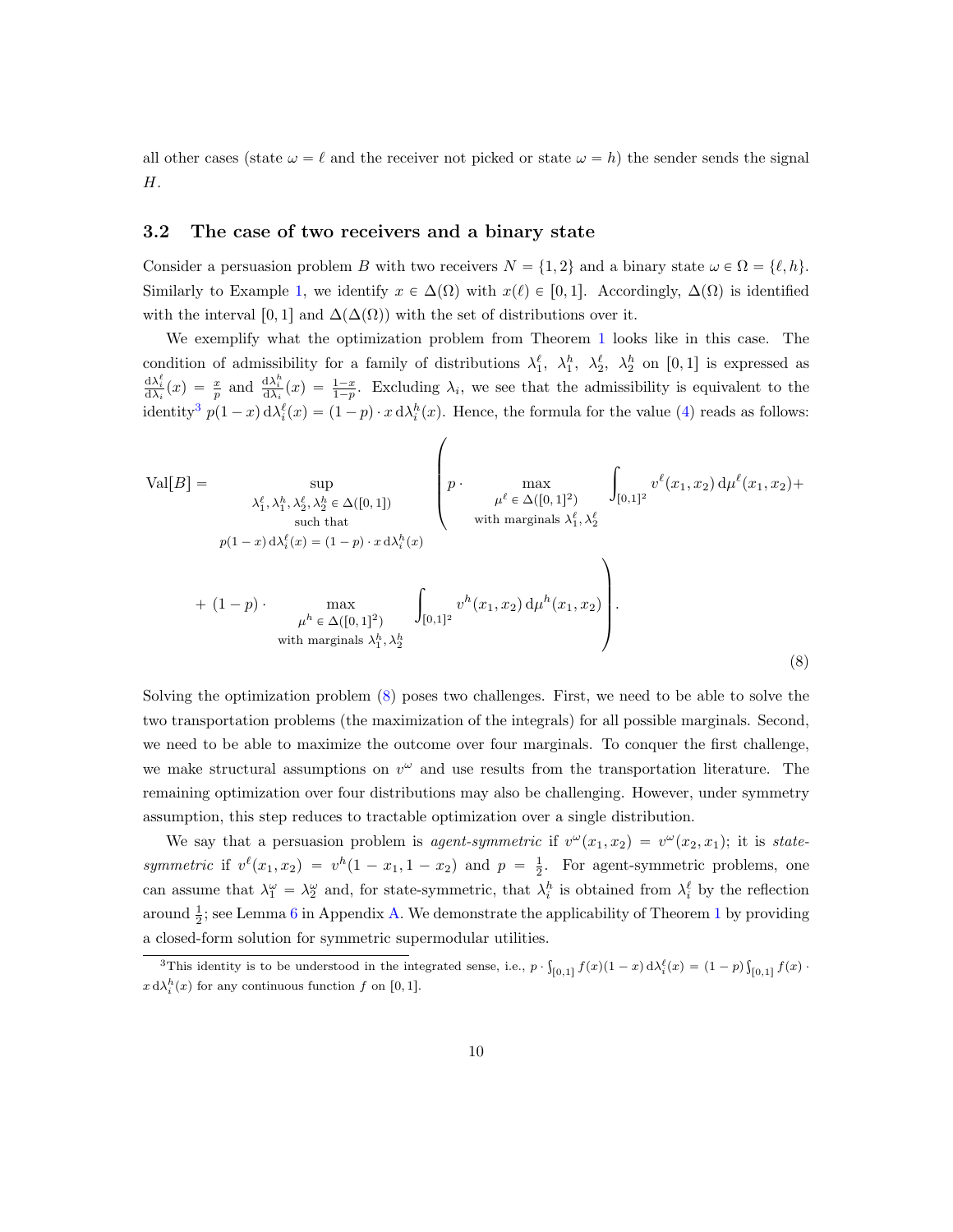#### <span id="page-10-0"></span>3.2.1 Supermodular persuasion

Recall that a function  $v: [0, 1]^2 \to \mathbb{R}$  is supermodular if for all  $x_1 \leq x_1'$  and  $x_2 \leq x_2'$ 

<span id="page-10-1"></span>
$$
v(x_1, x_2) + v(x_1', x_2') \geq v(x_1, x_2') + v(x_1', x_2). \tag{9}
$$

Informally, the definition of supermodularity [\(9\)](#page-10-1) requires that, if we are given a pair of points for each of the coordinates, the function is maximized if these pairs are coupled in the monotone way, i.e., when one coordinate is large another is also large. This insight is formalized and generalized in the theory of optimal transportation. For a pair of distributions  $\lambda_1, \lambda_2 \in \Delta([0,1])$ , their comonotone coupling  $\gamma_{\lambda_1\uparrow\lambda_2}$  is defined as the distribution of the vector<sup>[4](#page-10-2)</sup>  $(f_{\lambda_1}(\xi), f_{\lambda_2}(\xi))$ , where  $\xi$  is a random variable with the uniform distribution on [0, 1] and  $f_{\lambda}$  denotes the inverse cumulative distribution functions of a distribution  $\lambda \in \Delta([0, 1])$ , i.e.,  $f_{\lambda}(t) = \min\{x \in [0, 1]: \lambda([0, x]) \geq t\}.$ It is easy to see that  $\gamma_{\lambda_1\uparrow\lambda_2}$  has  $\lambda_1, \lambda_2$  as the marginals and, hence, belongs to the set of feasible plans for a transportation problem with these marginals. Any transportation problem with a supermodular utility  $v$  has the co-monotone coupling as the optimal solution:

<span id="page-10-4"></span>
$$
T_v[\lambda_1, \lambda_2] = \int_{[0,1]^2} v(x_1, x_2) d\gamma_{\lambda_1 \uparrow \uparrow \lambda_2}(x_1, x_2) = \int_{[0,1]} v\Big(f_1(t), f_2(t)\Big) dt,
$$
\n(10)

see Theorem 3.12 in Rachev and Rüschendorf  $(1998).<sup>5</sup>$  $(1998).<sup>5</sup>$  $(1998).<sup>5</sup>$  $(1998).<sup>5</sup>$ 

We call a persuasion problem *supermodular* if  $N = \{1, 2\}, \Omega = \{\ell, h\}$ , and the utility function  $v^{\omega}(x_1, x_2)$  is a supermodular function in each of the two states. Thanks to [\(10\)](#page-10-4), the internal transportation problems in equation [\(8\)](#page-9-1) can be solved explicitly and, hence, it remains to maximize the outcome over the admissible marginals  $(\lambda_i^{\omega})_{i \in \{1,2\}, \omega \in \{\ell, h\}}$  to compute the value.

The following Lemma shows that supermodular agent-symmetric problems reduce to persuading one auxiliary receiver and, hence, are easy to solve.

<span id="page-10-5"></span>**Lemma 3.** An agent-symmetric supermodular persuasion problem  $B$  is equivalent to a singlereceiver persuasion problem B' that has the same prior p and the utility  $v^{\omega}(x) = v^{\omega}(x, x)$ . Namely,

$$
Val[B] = Val[B'] = cav \Big[\overline{v'}\Big](p),
$$

where  $\overline{v'}(x) = x \cdot v'^{\ell}(x) + (1-x)v'^h(x)$  and  $\cosh \overline{v'}$ denotes the concavification of  $v'$ . Moreover, information structures with two public signals are enough for optimal persuasion.

Lemma [3](#page-10-5) is proved in Appendix [A.](#page-20-6) The intuition is as follows. If the problem is agent-symmetric, we can restrict the maximization to admissible marginals satisfying  $\lambda_1^{\omega} = \lambda_2^{\omega}$ . Their co-monotone

<span id="page-10-2"></span> $4$ This distribution is also known as Fréchet upper bound [\(Joe,](#page-19-12) [1997\)](#page-19-12).

<span id="page-10-3"></span> $5$ The original result is due to [Lorentz](#page-19-13) [\(1949\)](#page-19-13) and holds in any dimension.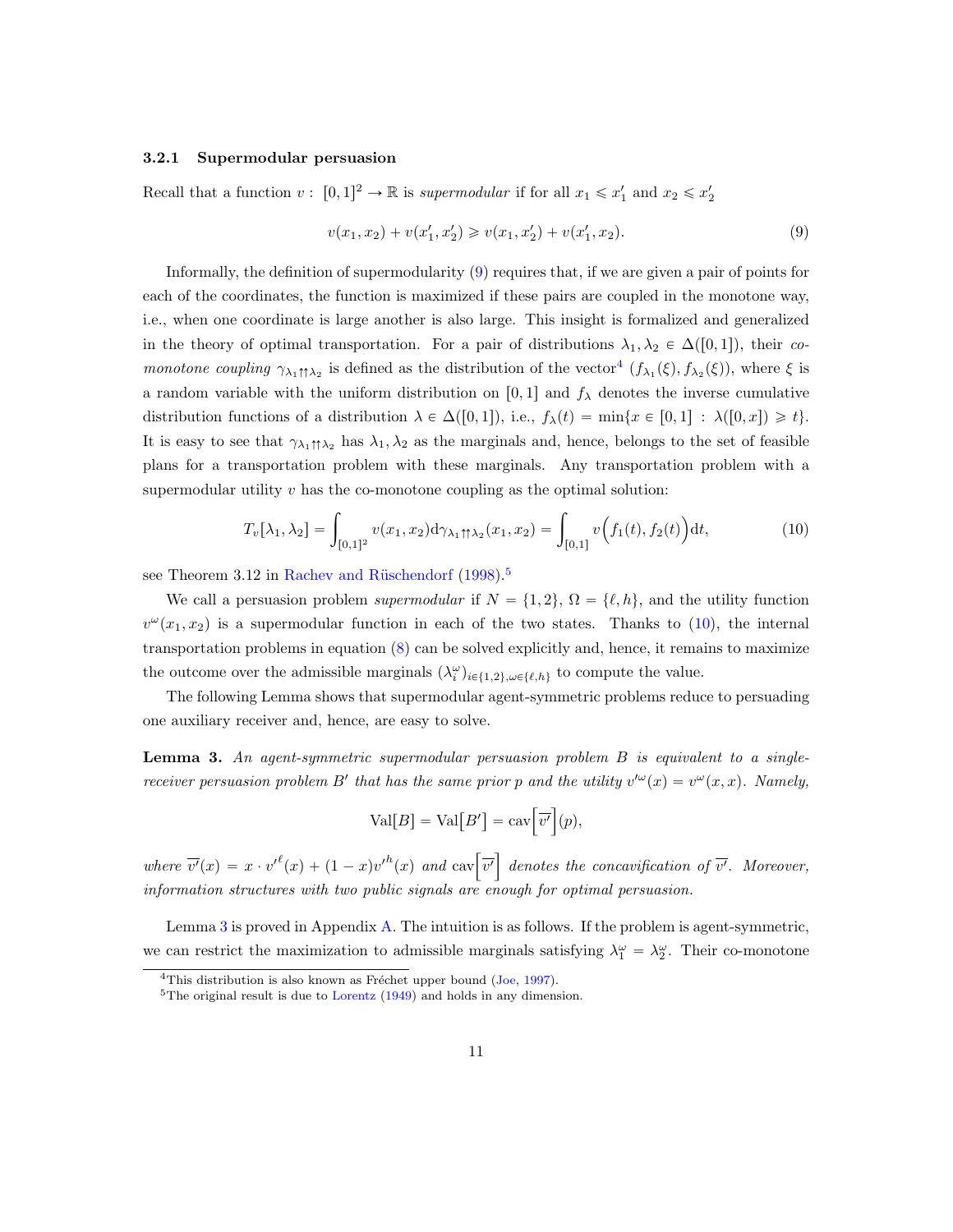coupling is supported on the diagonal  $x_1 = x_2$ , which corresponds to information structures with public signals. Multi-receiver persuasion with public signals is equivalent to persuading one representative receiver and we get the result.

We note that Lemma [3](#page-10-5) extends to any number of receivers straightforwardly since  $(10)$  admits such an extension.

*Example* 2. Consider a one-state persuasion problem with  $v^{\ell} \equiv 0$  and  $v^{h}(x_1, x_2) = g(x_1)g(x_2)$ , Example 2. Consider a one-scale persuasion problem with  $v = 0$  and  $v(x_1, x_2) - g(x_1)g(x_2)$ ,<br>which is supermodular for non-decreasing g. The function  $\overline{v'}$  from Lemma [3](#page-10-5) equals  $(1-x)(g(x))^2$ . For  $g(x) = \sqrt{x}$ , this function is concave and we conclude that revealing no information is optimal For  $g(x) = \sqrt{x}$ , this function is concave and we conclude that revealing no information is optimal<br>for any prior p. For  $g(x) = x$ , the function  $\overline{v'}$  is convex on  $\left[0, \frac{1}{3}\right]$  and concave on  $\left[\frac{1}{3}, 1\right]$ . Hence, f for any prior p. For  $g(x) = x$ , the function v is convex on  $[0, \frac{1}{3}]$  and concave on  $[\frac{1}{3}, 1]$ . Hence, for  $p$  in  $[\frac{1}{3}, 1]$ , revealing no information is optimal. For  $p \in [0, \frac{1}{3}]$ , the concavification of  $\overline{v'}$ the linear interpolation of its values at 0 and  $\frac{1}{3}$ , i.e., the value equals  $\frac{2}{9}p$ ; the optimal information structure induces the posterior beliefs  $x_1 = x_2$  equal to either 0 or  $\frac{1}{3}$ , e.g.,  $S_1 = S_2 = \{L, H\}$  and  $s_1 = s_2 = L$  is always sent to both receivers in the low state  $\omega = \ell$ , while, in the high state, the sender randomizes between L and H with probabilities  $\frac{2p}{1-p}$  and  $\frac{1-3p}{1-p}$ .

## <span id="page-11-1"></span>4 Analog of Kantorovich–Rubinstein duality for persuasion

One of the main tools in optimal transportation is the dual representation for the optimal value, the so-called Kantorovich-Rubinstein duality, which we discuss below in detail. Using this classic result as an inspiration, we derive a dual representation for the value of a persuasion problem. We compare our formula to the Kantorovich-Rubinstein duality and to the duality described by [Dworczak and Kolotilin](#page-18-12) [\(2019\)](#page-18-12) for persuasion with one receiver. As an application of the dual representation, we find a multi-receiver extension of the celebrated result that the value of a singlereceiver persuasion problem coincides with the concavification of the utility function. We also show how one can construct an explicit solution to the dual problem and use it to solve the primal problem.

The following theorem is the main result of this section.

<span id="page-11-0"></span>Theorem 2. Consider a persuasion problem B with an upper semi-continuous utility function. The value of B can be represented as follows:

<span id="page-11-2"></span>
$$
\text{Val}[B] = \inf_{V^{\omega} \in \mathbb{R}, \text{ continuous } \varphi_i^{\omega} \text{ on } \Delta(\Omega) \text{ such that } \sum_{\omega \in \Omega} p(\omega)V^{\omega}. \tag{11}
$$

$$
v^{\omega}(x_1, \dots, x_n) \le V^{\omega} + \sum_{i \in N} \varphi_i^{\omega}(x_i)
$$

$$
\text{and } \sum_{\omega \in \Omega} x_i(\omega)\varphi_i^{\omega}(x_i) = 0
$$

If the utility function is continuous, the optimum is attained, i.e., the infimum can be replaced by the minimum.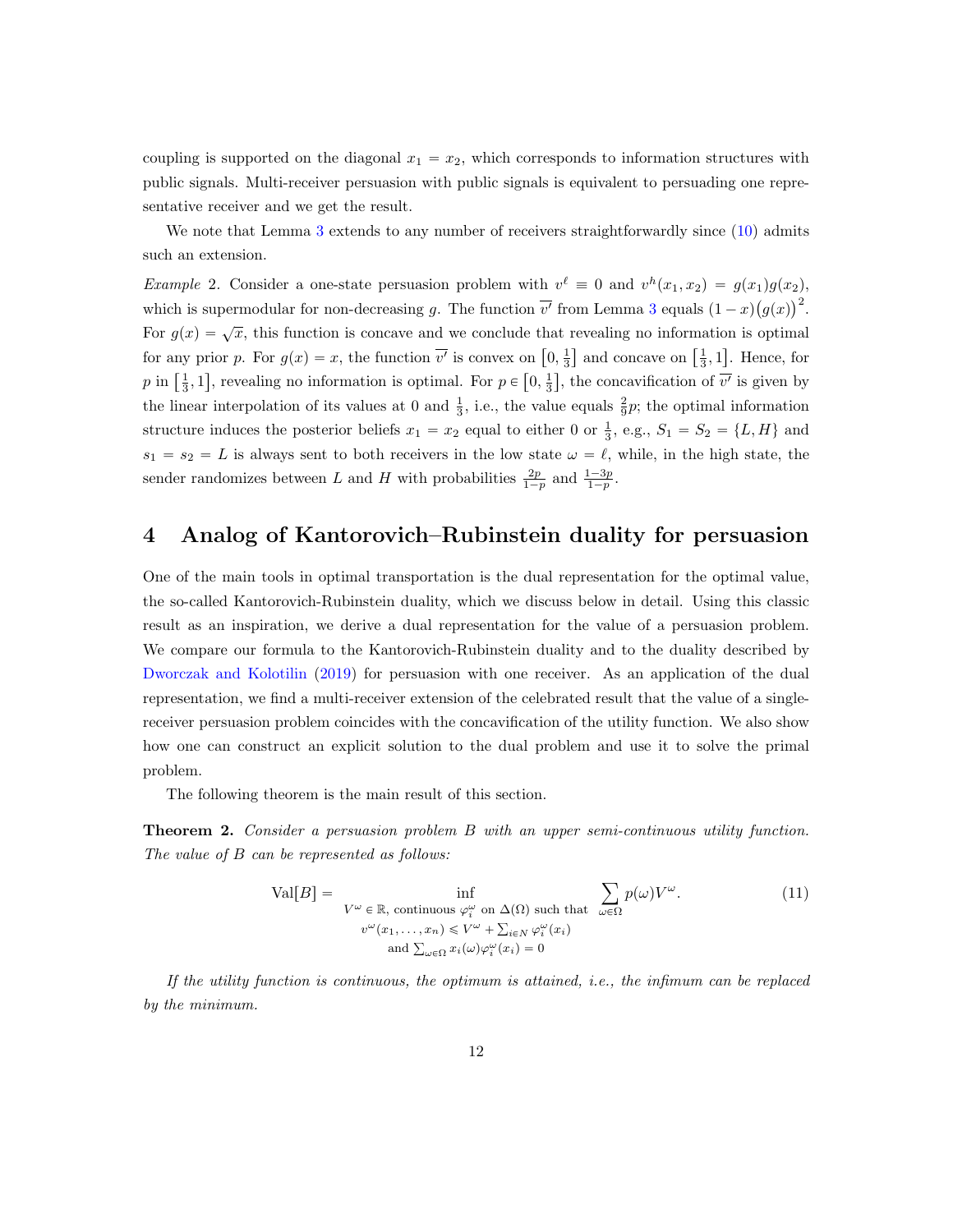The theorem has a simple geometric interpretation. Recall that the support function of a convex set  $V \subset \mathbb{R}^d$  is a convex function defined by  $h_V(t) = \sup_{V \in \mathcal{V}} \langle t, V \rangle$ ,  $t \in \mathbb{R}^d$ . From [\(11\)](#page-11-2), we see that the value coincides with  $-h_{\mathcal{V}}(-p)$ , where  $\mathcal{V} = \{ (V^{\omega})_{\omega \in \Omega} : \exists \varphi_i^{\omega}$  satisfying the constraints. This set is convex<sup>[6](#page-12-0)</sup> and does not depend on the prior  $p$ . In particular, the value is a convex function of the prior.

Comparison to the Kantorovich-Rubinstein duality. Kantorovich and Rubinstein found the dual to the transportation problem in the case of two marginals. The multi-marginal version of their result takes the following form

<span id="page-12-1"></span>
$$
T_v[(\lambda_i)_{i \in N}] = \inf_{\begin{aligned} V \in \mathbb{R}, \text{ continuous } \varphi_i : X_i \to \mathbb{R} \\ \text{such that } v(x_1, \dots, x_n) &\leq V + \sum_{i \in N} \varphi_i(x_i) \\ \text{and } \int_{X_i} \varphi_i(x_i) \mathrm{d}\lambda_i(x_i) &= 0 \end{aligned} \tag{12}
$$

where  $X_i$ ,  $i \in N$ , are compact metric spaces and v is an upper semicontinuous function on their Cartesian product; the optimum exist provided that  $v$  is continuous (Rachev and Rüschendorf, [1998\)](#page-20-7).

The similarity between formula [\(11\)](#page-11-2) from Theorem [2](#page-11-0) and the Kantorovich-Rubinstein duality is not surprising thanks to the connection between persuasion and transportation established in Theorem [1.](#page-5-0) The differences are caused by the fact that the marginals in Theorem [1](#page-5-0) are not fixed but instead are free parameters that satisfy the admissibility constraints. Hence, in contrast to [\(12\)](#page-12-1), the marginals do not enter [\(11\)](#page-11-2) and the functions  $\varphi_i^{\omega}$  are required to satisfy the pointwise orthogonality requirement  $\sum_{\omega \in \Omega} x_i(\omega) \varphi_i^{\omega}(x_i) = 0$  instead of functional orthogonality to measures  $\lambda_i$  as in [\(12\)](#page-12-1).

A version of the Kantorovich-Rubinstein duality persists for general bounded measurable utilities v with general measurable  $\varphi_i$  [\(Kellerer,](#page-19-14) [1984,](#page-19-14) Theorem [2](#page-11-0).14). We expect that Theorem 2 also admits such an extension.

Comparison to the single-receiver case. Consider a persuasion problem with one receiver and the utility function  $v^{\omega} = v$  independent of the state. [Dworczak and Kolotilin](#page-18-12) [\(2019\)](#page-18-12) established<sup>[7](#page-12-2)</sup> a

 $\overline{a}$ 

<span id="page-12-2"></span><span id="page-12-0"></span><sup>&</sup>lt;sup>6</sup>If  $(V^{\omega}, \varphi_i^{\omega})$ ) and  $(V'^\omega, \varphi'_i)$ both satisfy the constraints so does their convex combination and, hence,  $\mathcal V$  is convex.  $^7$ For a finite dimension  $(|\Omega| < \infty)$ , the result is intuitive. The value is known to be equal to the concavification  $cav[v](p)$  and the concavification of a function is the envelope of affine functions that lie above it. [Dworczak and](#page-18-12) [Kolotilin](#page-18-12) [\(2019\)](#page-18-12) demonstrated that this remains true in the far less intuitive infinite-dimensional case, e.g., for continuous Ω.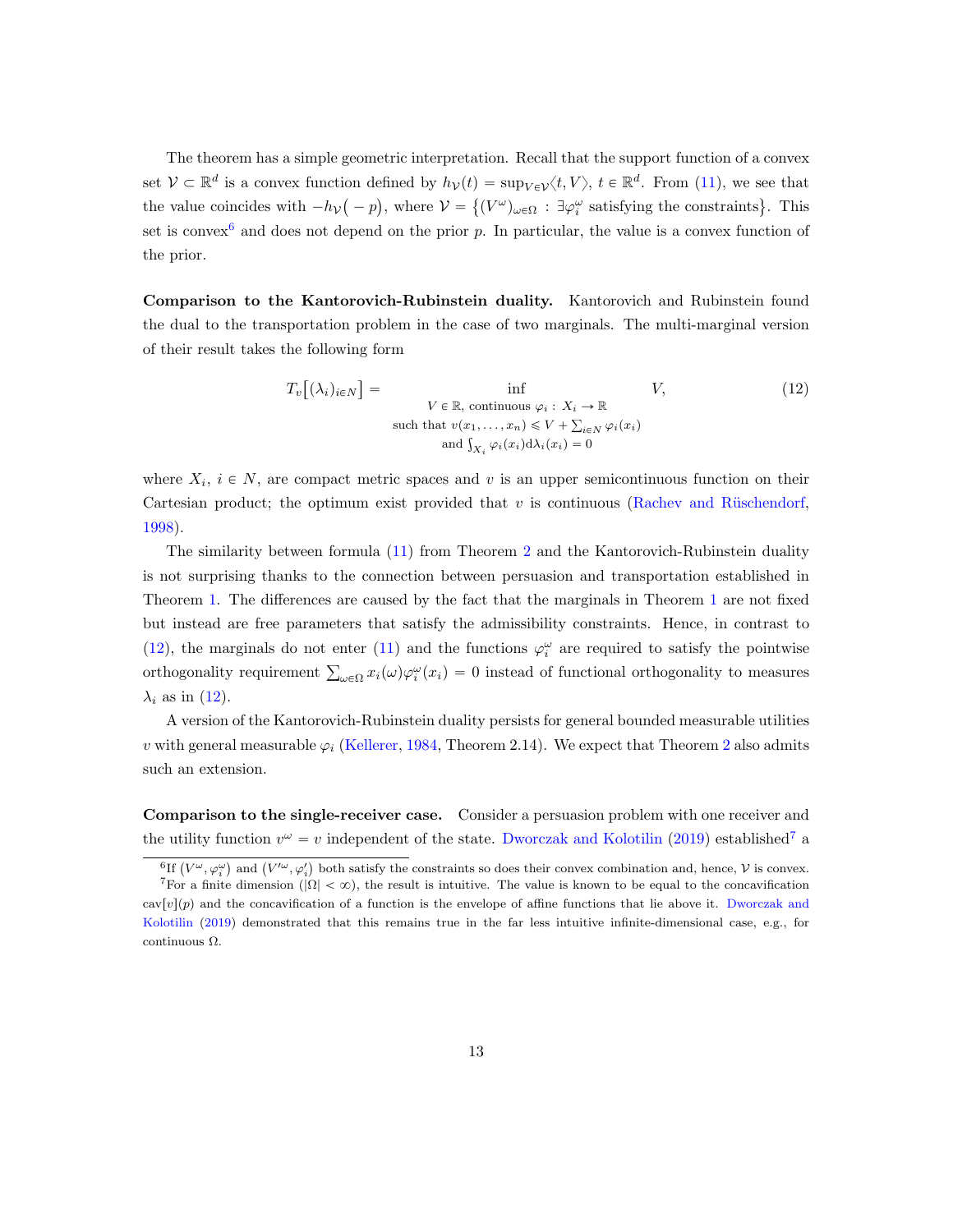dual representation for the value, which, in our notation, can be written as follows:

<span id="page-13-0"></span>
$$
\text{Val}[B] = \inf_{\substack{V^{\omega} \in \mathbb{R} \text{ such that} \\ v(x) \le \sum_{\omega \in \Omega} x(\omega) \cdot V^{\omega}}} \sum_{\omega \in \Omega} p(\omega) \cdot V^{\omega}.
$$
 (13)

The crucial difference between [\(13\)](#page-13-0) and Theorem [2](#page-11-0) is that functions  $\varphi_i^{\omega}$  are absent in the singlereceiver case. As a consequence, the problem with one receiver is finite-dimensional, while that from Theorem [2,](#page-11-0) infinite-dimensional.

One may wonder if we can assume that  $\varphi_i^{\omega} \equiv 0$  in Theorem [2.](#page-11-0) For more than one receiver, the answer is negative even if the utility function is state-independent and satisfies all the symmetries. Below we will see an example with two receivers, where the optimum is attained at non-linear functions  $\varphi_i^{\omega}$ . We believe that, as in the theory of optimal transportation, the minimization cannot be restricted to functions  $\varphi_i^{\omega}$  having a simple parametric form. This can be seen as another justification for the difficulty of multi-receiver persuasion.

Note that Theorem [2](#page-11-0) and [\(12\)](#page-12-1) are examples of infinite-dimensional programs, where the existence of the optimum is guaranteed under a simple condition of continuity. By contrast, when [\(13\)](#page-13-0) becomes infinite-dimensional (for infinite  $\Omega$ ), the existence of the optimum requires superdifferentiability of the concavified utility function, a hard-to-check condition.

Proof idea of Theorem [2.](#page-11-0) The differences between Theorem [2](#page-11-0) and the Kantorovich-Rubinstein duality do not allow us to deduce the former from the latter. In Appendix [B.1,](#page-27-0) we use a gametheoretic approach to derive the dual. We define an auxiliary zero-sum game with a sup-inf value equal to the value of the persuasion problem, use Sion's minimax theorem to exchange sup and inf, and show that the inf-sup value coincides with the right-hand side of [\(11\)](#page-11-2).

Let  $||v||_{\infty}$  be the maximal absolute value of v. To prove the existence of the optimum for continuous v, we show that one can restrict the minimization to  $|V^{\omega}| \leq \frac{2}{p(\omega)} ||v||_{\infty}$  and  $\varphi_i^{\omega}$  bounded in absolute value by  $\frac{2n}{p(\omega)}||v||_{\infty}$  and having moduli of continuity upper-bounded in terms of the modulus of  $v$  (Lemma [7](#page-29-0) in the appendix). The existence of the optimum then follows from compactness of this set.

#### 4.1 Analog of the concavification formula for the value

Consider a single-receiver persuasion problem with a continuous state-independent utility function  $v(x)$ . The value of this problem is equal to the concavification cav $[v](p)$  [\(Kamenica and Gentzkow,](#page-19-0) [2011\)](#page-19-0). Notice that  $u = \text{cav}[v]$  is a concave continuous function and, in particular, revealing no information would be optimal if the utility function was equal to  $u(x)$ . Hence, the classic concavification result can be restated as follows.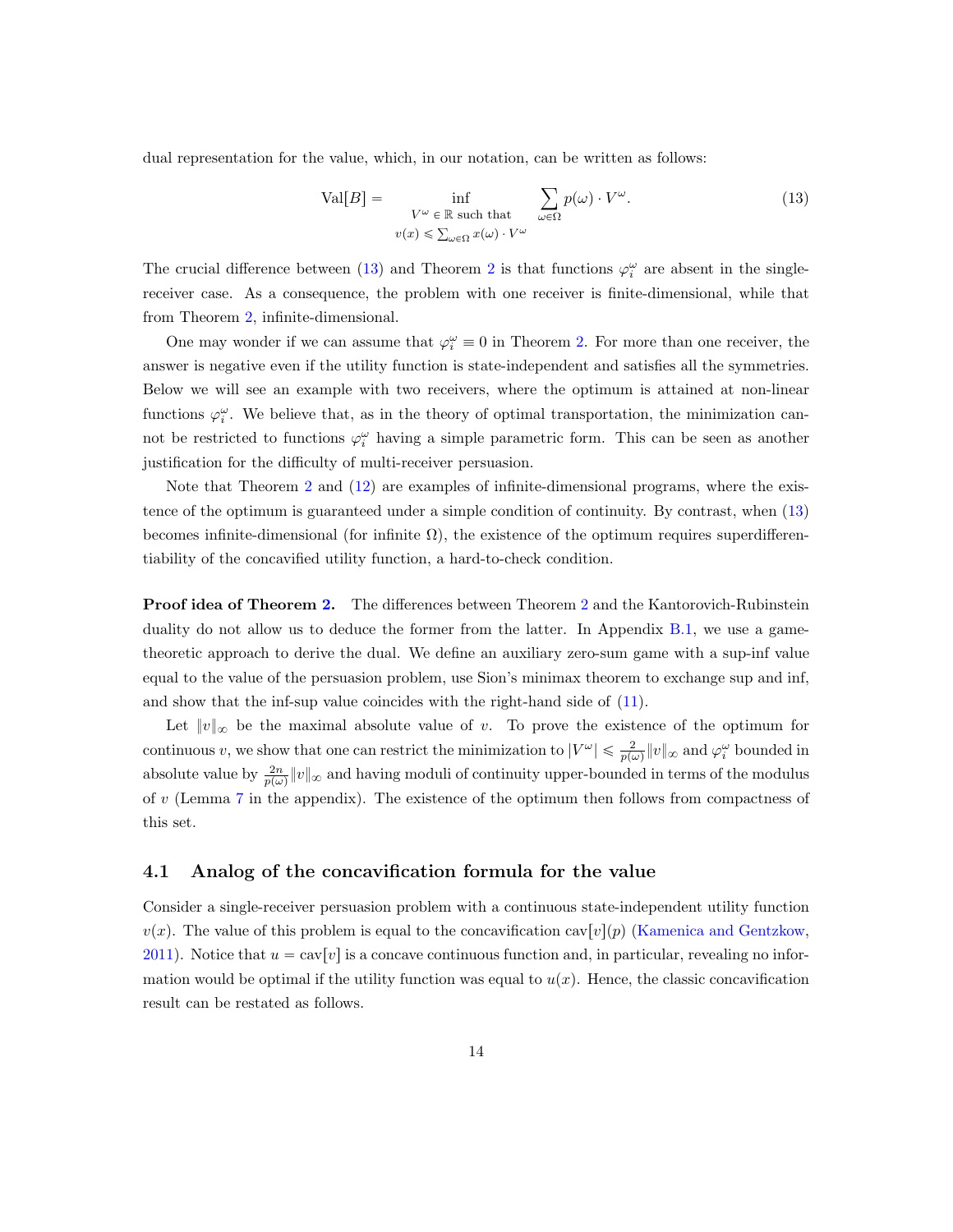**Observation 1** (reinterpreted concavification). For a single-receiver persuasion problem  $B =$  $(\Omega, p, v)$  with continuous v, the following identity holds:

$$
Val[B] = \min_{\text{continuous } u \text{ such that}} u(p). \tag{14}
$$
  

$$
v \leq u \text{ and}
$$
  
non-revealing is optimal for  $(\Omega, q, u) \forall q$ 

In this form, the result remains valid for any number of receivers and for state-dependent utilities.

<span id="page-14-0"></span>**Theorem 3.** For a persuasion problem  $B = (\Omega, p, N, v)$  with an upper semicontinuous v, the following identity holds:

$$
\text{Val}[B] = \inf_{\substack{\text{continuous } u \text{ such that} \\ v^{\omega}(x_1, \dots, x_n) \leq u^{\omega}(x_1, \dots, x_n) \text{ and} \\ \text{non-revealing is optimal for } (\Omega, q, N, u) \forall q}} \sum_{\omega \in \Omega} p(\omega) \cdot u^{\omega}(p, p, \dots, p). \tag{15}
$$

For continuous v, the optimum is achieved and inf can be replaced by min.

The proof of Theorem [3](#page-14-0) relies on duality (Theorem [2\)](#page-11-0) and is relegated to Appendix [B.2.](#page-32-0)

Theorem [3](#page-14-0) relates two seemingly incomparable problems: (a) Compute the value of an arbitrary persuasion problem, and (b) Determine whether the policy of revealing no information is optimal. One might think that problem (b) is significantly simpler. However, Theorem [3](#page-14-0) indicates that if one knows how to solve problem (b), all that remains is to minimize over the functions that satisfy (b). As it is believed that (a) is a complicated problem, this indicates that so is problem (b).

Another interesting aspect of Theorem [3](#page-14-0) is the central role played by the values of  $u^{\omega}$  at the diagonal. Indeed, we evaluate  $u^{\omega}$  at the point  $(p, p, \ldots, p)$  only although  $u^{\omega}$  is a multidimensional function. The informal reason why this "local" information turns out to be enough to characterize the value is the presence of the "global" condition that no-information is optimal.

### 4.2 Solving the dual problem

We start by illustrating Theorem [2](#page-11-0) in the case of two receivers and a binary state. As previously, we identify the set of beliefs  $\Delta(\Omega)$  with the interval [0, 1].

The unique feature of the binary-state case is that the last condition in [\(11\)](#page-11-2) uniquely determines  $\varphi^h$  for a given  $\varphi^{\ell}$ . This allows us to simplify the problem by optimizing over two functions instead of four. Denote  $\frac{\varphi_i^{\ell}(x)}{1-x}$  $\frac{\partial z_i^k(x)}{1-x}$  by  $\alpha_i(x)$ ; hence,  $\varphi_i^h(x) = -x \cdot \alpha_i(x)$  and we see that  $\alpha_i$  is not singular at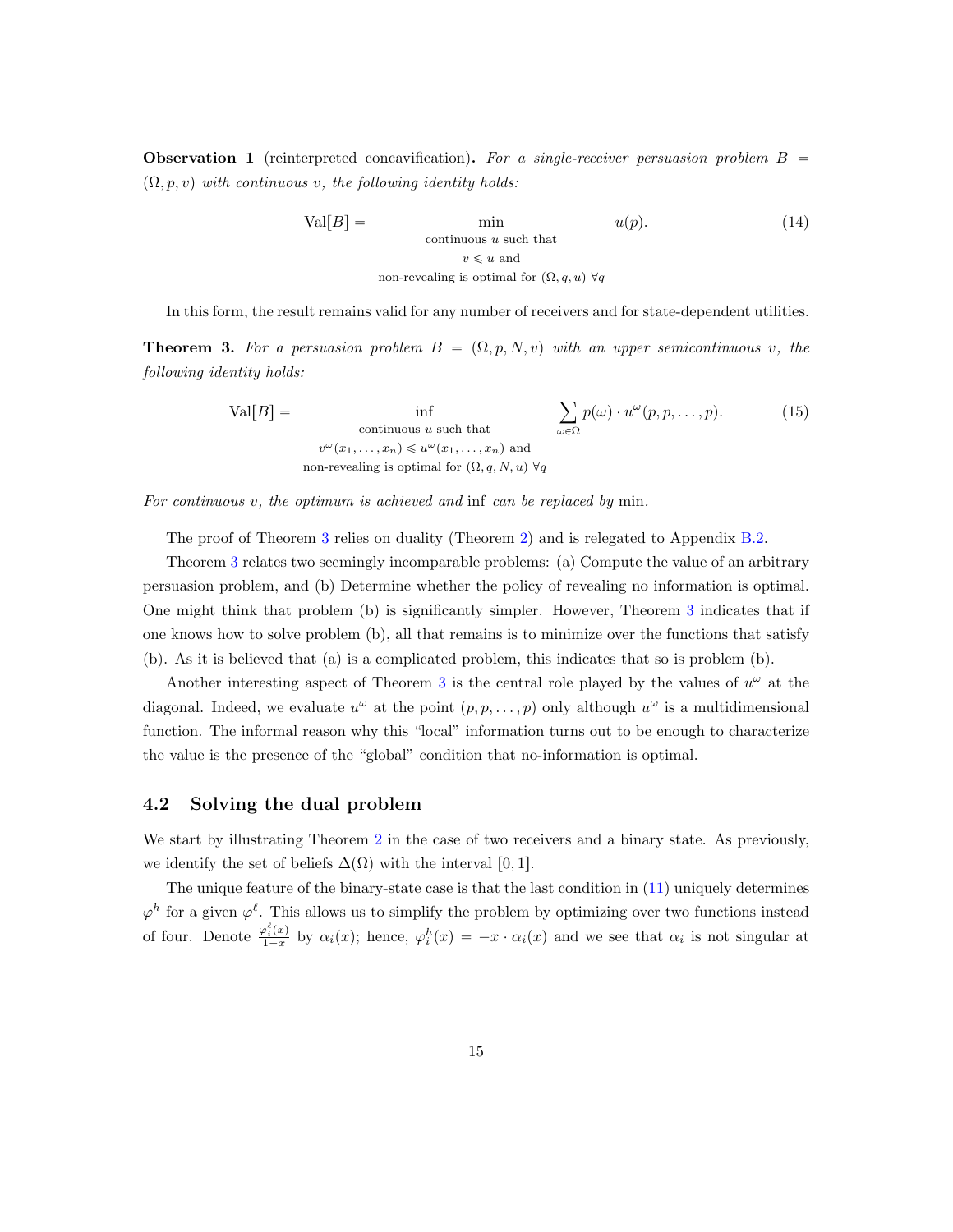$x = 1$ . Therefore, [\(11\)](#page-11-2) reduces to

<span id="page-15-0"></span>
$$
\text{Val}[B] = \inf_{\substack{V^{\omega} \in \mathbb{R}, \text{ continuous } \alpha_i \text{ on } [0,1] \text{ such that} \\ v^{\ell}(x_1, x_2) \le V^{\ell} + (1 - x_1)\alpha_1(x_1) + (1 - x_2)\alpha_2(x_2) \\ v^h(x_1, x_2) \le V^h - x_1 \cdot \alpha_1(x_1) - x_2 \cdot \alpha_2(x_2)} \tag{16}
$$

If the problem is symmetric, [\(16\)](#page-15-0) can be simplified further. For agent-symmetric problems  $(v^{\omega}(x_1, x_2) = v^{\omega}(x_2, x_1))$ , the minimization can be restricted to  $\alpha_1 = \alpha_2$ ; for state-symmetric problems  $(p = \frac{1}{2}$  and  $v^{\ell}(x_1, x_2) = v^h(1 - x_1, 1 - x_2)$  one can assume<sup>[8](#page-15-1)</sup>  $\alpha_i(x) = -\alpha_i(1 - x)$  and to check only one of the two inequality conditions in [\(16\)](#page-15-0).

#### 4.2.1 When full-information/partial-information policy is optimal?

As an application of Theorem [2,](#page-11-0) we will describe a family of persuasion problems in which revealing the state to one receiver and partially informing the other is optimal. We refer to such a signalling policy as a full-information/partial-information policy.

The idea is that, in problems where one receiver gets fully informed, the optimal  $\alpha_i$  and  $V^{\omega}$  are determined by the values of the utility function on the boundary of  $[0, 1]^2$ . Relying on this intuition, we construct a candidate solution to the dual problem. The requirement that the constructed candidate solution is, in fact, a solution will pin down the class of persuasion problems where full-information/partial-information policy is optimal.

Consider an agent-symmetric persuasion problem  $B$  with continuous utility  $v$ . By symmetry, we can assume  $\alpha_1 = \alpha_2 = \alpha$  in [\(16\)](#page-15-0). Let us describe the set of  $V^{\ell}$  and  $V^h$  such that the pair of inequalities from [\(16\)](#page-15-0)

<span id="page-15-2"></span>
$$
v^{\ell}(x_1, x_2) \leqslant V^{\ell} + (1 - x_1)\alpha(x_1) + (1 - x_2)\alpha(x_2),
$$
  
\n
$$
v^{h}(x_1, x_2) \leqslant V^{h} - x_1 \cdot \alpha(x_1) - x_2 \cdot \alpha(x_2)
$$
\n(17)

has a solution and construct such a solution  $\alpha$ . Plugging  $x_2 = 1$  to the first inequality and  $x_2 = 0$ to the second, we see that

<span id="page-15-3"></span>
$$
\frac{v^{\ell}(x_1, 1) - V^{\ell}}{1 - x_1} \leq \alpha(x_1) \leq \frac{V^h - v^h(x_1, 0)}{x_1}.
$$
\n(18)

Let us assume for a moment that this inequality is equivalent to the pair  $(17)$ , i.e., we assume that the inequality in the interior of the square follows from the inequality on the boundary. In the end,

<span id="page-15-1"></span><sup>&</sup>lt;sup>8</sup>For an agent-symmetric problem and distinct  $\alpha_1$ ,  $\alpha_2$  satisfying the constraints for some  $V^{\omega}$ , define  $\tilde{\alpha}_1 = \tilde{\alpha}_2 =$  $\frac{\alpha_1+\alpha_2}{2}$ . The functions  $\tilde{\alpha}_1$  and  $\tilde{\alpha}_2$  satisfy the constraints with the same  $\tilde{V}^{\omega} = V^{\omega}$  and, hence, give the same value to the objective. For state-symmetric problems, the argument is analogous with  $\tilde{\alpha}_i(x) = \frac{\alpha_i(x) + \alpha_i(1-x)}{2}$  and  $\widetilde{V}^{\omega} = \frac{V^{\ell} + V^h}{2}$  $\frac{+V}{2}$ .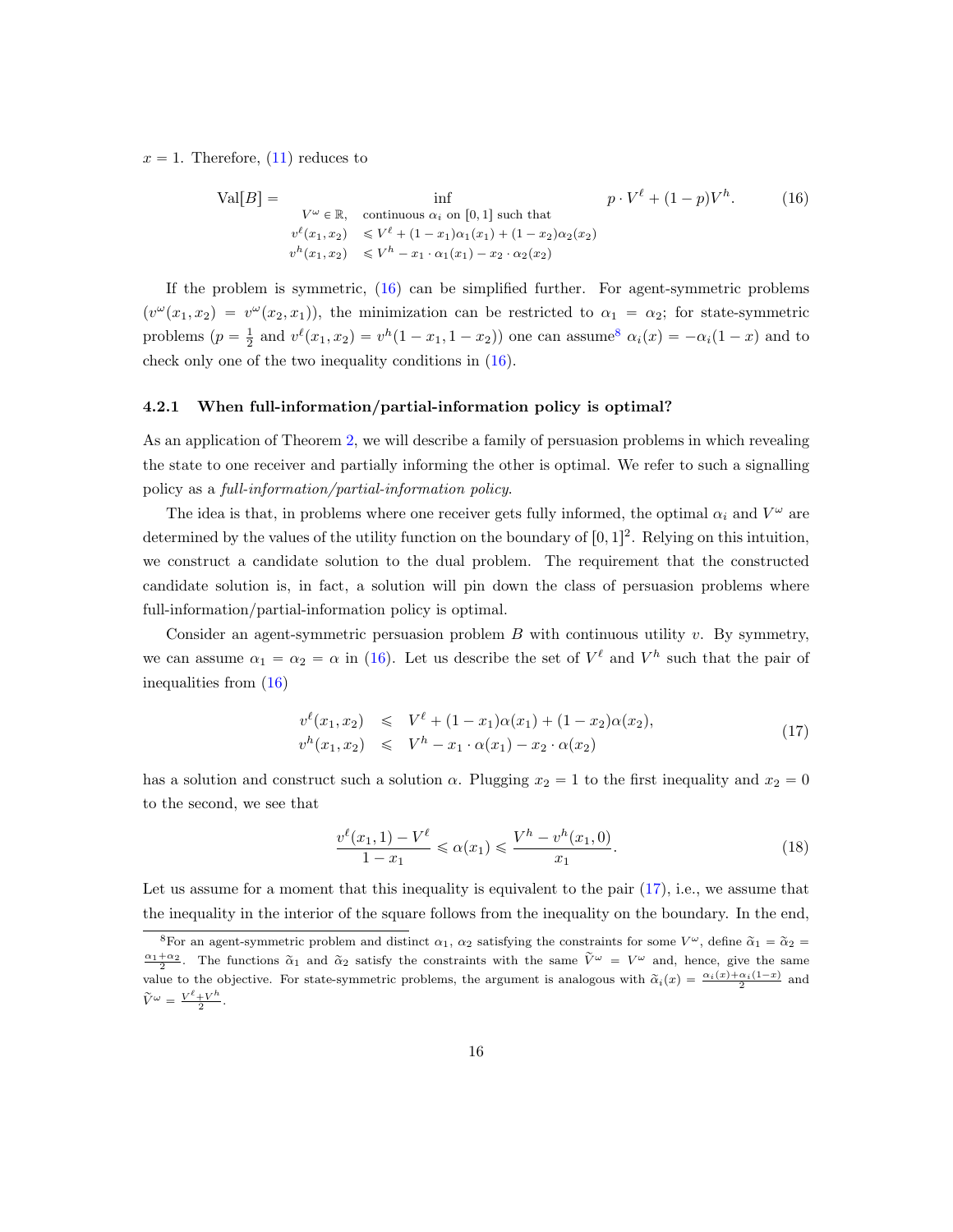this assumption will pin down the class of functions  $v$  for which the candidate solution will indeed be a solution.

To optimize the objective in [\(16\)](#page-15-0), we want to make both  $V^{\ell}$  and  $V^h$  as small as possible. However, the inequality [\(18\)](#page-15-3) provides a natural obstacle for making both numbers too low: the lower bound cannot exceed the upper bound. Hence the optimal choices correspond to pairs of  $V^{\ell}$  and  $V^h$  such that the graph of the lower bound in [\(18\)](#page-15-3) touches the graph of the upper bound. Equivalently, the linear segment  $x_1 \cdot V^{\ell} + (1 - x_1)V^h$  touches from above the graph of

$$
\overline{v}(x_1) = x_1 \cdot v^{\ell}(x_1, 1) + (1 - x_1)v^h(x_1, 0).
$$

By [\(16\)](#page-15-0), the value of the persuasion problem is the minimal value of the expression  $p \cdot V^{\ell} + (1$  $p)V^h$ . We conclude that  $Val[B] = \text{cav}[\overline{v}](p)$  if [\(17\)](#page-15-2) and [\(18\)](#page-15-3) are indeed equivalent, but, in general,  $\text{cav}[\overline{v}](p)$  is the lower bound on Val[B] since the inequalities [\(17\)](#page-15-2) may exclude some pairs  $(V^{\ell}, V^h)$ thus increasing the minimum.

Let us find a sufficient condition for the equivalence of [\(17\)](#page-15-2) and [\(18\)](#page-15-3). For this purpose, we describe a reasonable candidate choice of a function  $\alpha = \alpha_p$  satisfying [\(18\)](#page-15-3). Let  $V_p^{\ell}$  and  $V_p^h$  be numbers such that

<span id="page-16-1"></span>
$$
x_1 \cdot V_p^{\ell} + (1 - x_1)V_p^h \quad \text{is the tangent line to the graph of} \quad \text{cav}[\overline{v}] \quad \text{at } x_1 = p. \tag{19}
$$

Note that if  $\text{cav}[\overline{v}]$  is differentiable at  $x_1 = p$ , then  $V_p^{\ell} = \text{cav}[\overline{v}](p) + (1-p)\frac{d}{dx_1}\text{cav}[\overline{v}](p)$  and  $V_p^h = \text{cav}[\overline{v}](p) - p\frac{d}{dx_1}\text{cav}[\overline{v}](p).$ 

Let  $b_p$  be the leftmost point where this tangent line touches the graph, and let  $c_p$  be the rightmost such point. We define  $\alpha_p$  as follows:

<span id="page-16-0"></span>
$$
\alpha_p(x_1) = \begin{cases}\n\frac{v^{\ell}(x_1, 1) - V_p^{\ell}}{1 - x_1}, & x_1 \leq b_p \\
v^{\ell}(x_1, 1) - V_p^{\ell} + V_p^h - v^h(x_1, 0), & x_1 \in [b_p, c_p] \\
\frac{V_p^h - v^h(x_1, 0)}{x_1}, & x_1 \geq c_p\n\end{cases} (20)
$$

In other words, for small values of  $x_1$ , the function  $\alpha_p$  is given by the lower bound in [\(18\)](#page-15-3), for high values  $x_1$  it is given by the upper bound, and between the points  $b_p$  and  $c_p$  (at these points the two bounds coincide)  $\alpha_p$  equals the convex combination of the two bounds with weights  $(1-x_1)$  and  $x_1$ correspondingly. The intuition is that  $\alpha_p$  must be equal to the "most demanding" of the bounds, e.g., for small  $x_1$ , the upper bound is unlikely to be active thanks to  $x_1$  in the denominator.

<span id="page-16-2"></span>**Lemma 4.** If  $\alpha_p$ ,  $V_p^{\ell}$ , and  $V_p^h$  defined by [\(20\)](#page-16-0) and [\(19\)](#page-16-1) satisfy the inequalities [\(17\)](#page-15-2), then

$$
Val[B] = cav[\overline{v}](p)
$$

and an optimal information structure reveals the state to receiver 2 and induces the posterior belief  $x_1$  of receiver 1 equal to either  $b_p$  or  $c_p$ .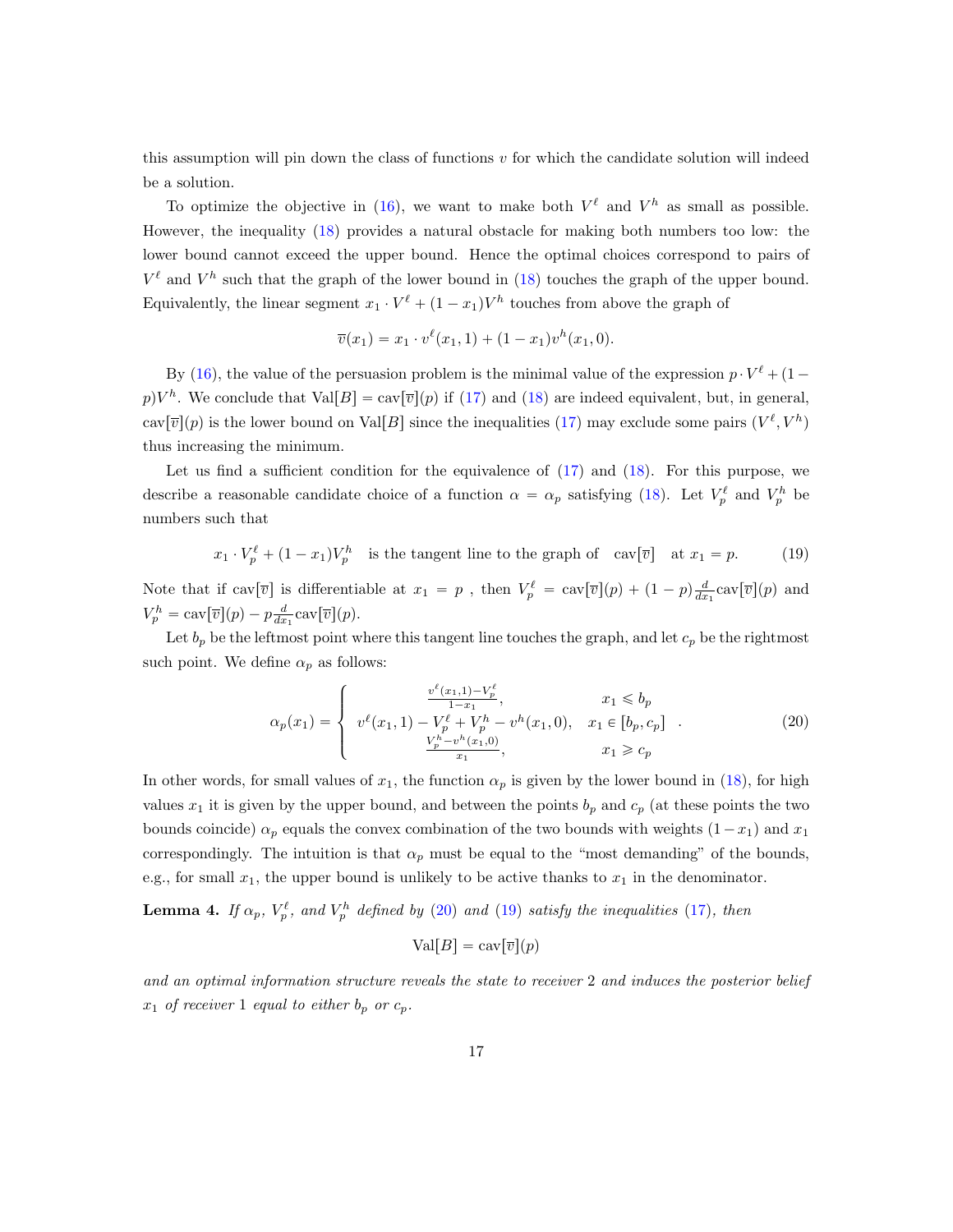*Proof.* As we argued above,  $cav(\overline{v}|p)$  is the lower bound on the value. Alternatively, one can see it directly by using the information structure from the statement of the the lemma, which gives  $\text{cav}[\overline{v}](p)$  to the sender. It remains to show that the sender cannot improve upon this utility level. Substituting  $\alpha_p$ ,  $V_p^{\ell}$ , and  $V_p^h$  into the dual representation for the value [\(16\)](#page-15-0), we see that  $Val[B] \leq p \cdot V_p^{\ell} + (1-p)V^h = \text{cav}[\overline{v}](p)$ , which completes the proof.  $\Box$ 

Whenever  $v$  is given explicitly, checking the condition of Lemma  $4$  boils down to checking the inequalities between explicitly given functions on the unit square.

*Example* 3. The state-independent persuasion problem with the utility function  $v^{\ell}(x_1, x_2) = v^h(x_1, x_2)$  $|x_1 - x_2|$  satisfies the condition for any prior  $p \in (0, 1)$ . This problem was considered by [Arieli et al.](#page-17-1) [\(2021a\)](#page-17-1) for  $p = \frac{1}{2}$  and by [Burdzy and Pitman](#page-18-2) [\(2020\)](#page-18-2) for all priors. We obtain a simple alternative proof that the value of this problem equals  $2p(1 - p)$  and the policy revealing the state to one of the receivers is optimal  $(b_p = c_p = p$  for this problem).

# References

- <span id="page-17-4"></span>I. Arieli and Y. Babichenko. Private bayesian persuasion. Journal of Economic Theory, 182:185–217, 2019.
- <span id="page-17-7"></span>I. Arieli, Y. Babichenko, and R. Smorodinsky. Identifiable information structures. Games and Economic Behavior, 120:16–27, 2020.
- <span id="page-17-1"></span>I. Arieli, Y. Babichenko, F. Sandomirskiy, and O. Tamuz. Feasible joint posterior beliefs. Journal of Political Economy, 129(9):2546–2594, 2021a.
- <span id="page-17-2"></span>I. Arieli, Y. Babichenko, F. Sandomirskiy, and O. Tamuz. Feasible joint posterior beliefs (through examples). ACM SIGecom Exchanges, 19(1):21–29, 2021b.
- <span id="page-17-0"></span>R. J. Aumann and M. Maschler. Repeated games with incomplete information. MIT press, 1995. In collaboration with Richard E. Stearns.
- <span id="page-17-3"></span>Y. Babichenko, I. Talgam-Cohen, H. Xu, and K. Zabarnyi. Multi-channel bayesian persuasion. arXiv preprint arXiv:2111.09789, 2021.
- <span id="page-17-5"></span>D. Bergemann and S. Morris. Bayes correlated equilibrium and the comparison of information structures in games. Theoretical Economics, 11(2):487–522, 2016.
- <span id="page-17-6"></span>D. Bergemann and S. Morris. Information design: A unified perspective. *Journal of Economic* Literature, 57(1):44–95, 2019.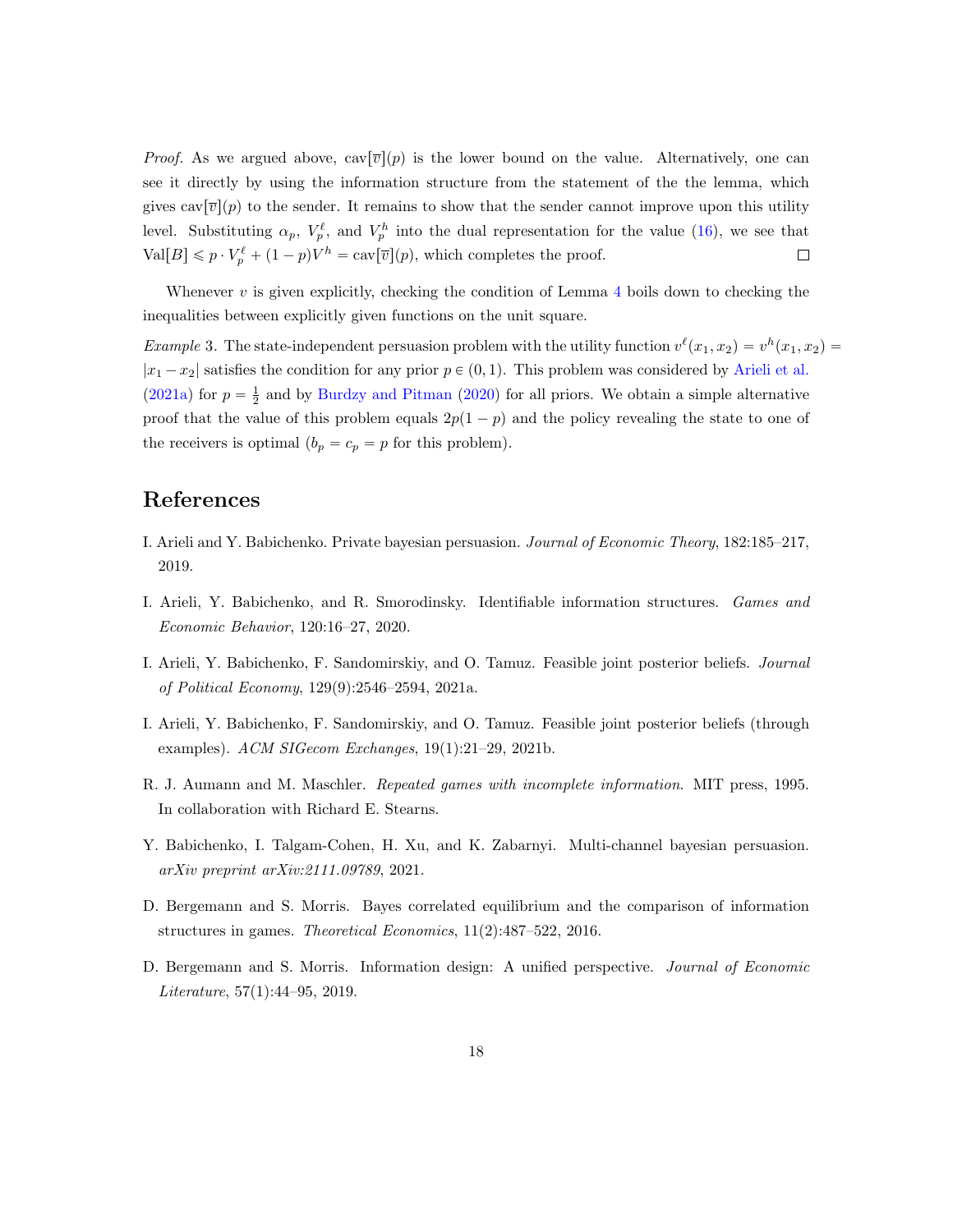- <span id="page-18-14"></span>D. Blackwell. Comparison of experiments. In Proceedings of the Second Berkeley Symposium on Mathematical Statistics and Probability, pages 93–102. University of California Press, 1951.
- <span id="page-18-7"></span>J. Boerma, A. Tsyvinski, and A. P. Zimin. Sorting with team formation. Technical report, National Bureau of Economic Research, 2021.
- <span id="page-18-9"></span>V. I. Bogachev and A. V. Kolesnikov. The Monge–Kantorovich problem: achievements, connections, and perspectives. Russian Math. Surveys, 67(5):785–890, Oct. 2012. doi: 10.1070/ RM2012v067n05ABEH004808.
- <span id="page-18-13"></span>T. Börgers and J. Li. Strategically simple mechanisms. Econometrica, 87(6):2003-2035, 2019.
- <span id="page-18-1"></span>B. Brooks, A. P. Frankel, and E. Kamenica. Information hierarchies. Available at SSRN 3448870, 2019.
- <span id="page-18-3"></span>K. Burdzy and S. Pal. Can coherent predictions be contradictory? Advances in Applied Probability, 53(1):133–161, 2021.
- <span id="page-18-2"></span>K. Burdzy and J. Pitman. Bounds on the probability of radically different opinions. *Electronic* Communications in Probability, 25:1–12, 2020.
- <span id="page-18-8"></span>G. Carlier. Optimal transportation and economic applications. Lecture Notes, 2012.
- <span id="page-18-4"></span>S. Cichomski. Maximal spread of coherent distributions: a geometric and combinatorial perspective. arXiv preprint arXiv:2007.08022, 2020.
- <span id="page-18-5"></span>S. Cichomski and A. Osekowski. The maximal difference among expert's opinions. Electronic Journal of Probability, 26:1–17, 2021.
- <span id="page-18-6"></span>C. Daskalakis, A. Deckelbaum, and C. Tzamos. Strong duality for a multiple-good monopolist. Econometrica, 85(3):735–767, 2017.
- <span id="page-18-0"></span>A. Dawid, M. DeGroot, J. Mortera, R. Cooke, S. French, C. Genest, M. Schervish, D. Lindley, K. McConway, and R. Winkler. Coherent combination of experts' opinions. Test,  $4(2):263-313$ , 1995.
- <span id="page-18-11"></span>D. Dizdar and E. Kováč. A simple proof of strong duality in the linear persuasion problem. Games and Economic Behavior, 122:407–412, 2020.
- <span id="page-18-12"></span>P. Dworczak and A. Kolotilin. The persuasion duality.  $arXiv$  preprint  $arXiv:1910.11392$ , 2019.
- <span id="page-18-10"></span>P. Dworczak and G. Martini. The simple economics of optimal persuasion. Journal of Political Economy, 127(5):1993–2048, 2019.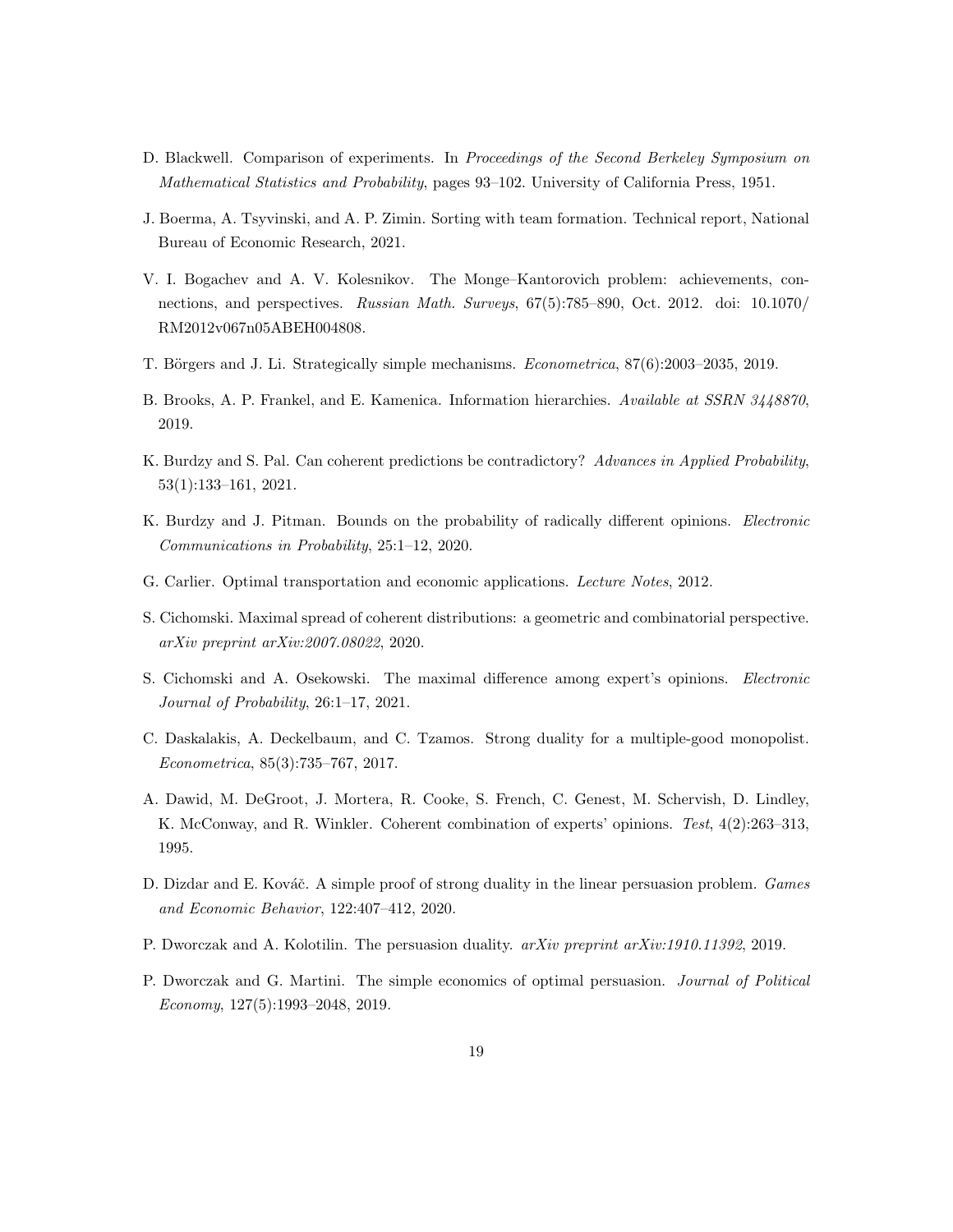- <span id="page-19-6"></span>I. Ekeland. Notes on optimal transportation. Economic Theory, pages 437–459, 2010.
- <span id="page-19-7"></span>A. Galichon. Optimal transport methods in economics. Princeton University Press, 2016.
- <span id="page-19-5"></span>A. Galichon. A survey of some recent applications of optimal transport methods to econometrics. arXiv preprint arXiv:2102.01716, 2021.
- <span id="page-19-8"></span>N. Guillen and R. McCann. Five lectures on optimal transportation: Geometry, regularity and applications. In Analysis and Geometry of Metric Measure Spaces: Lecture Notes of the 50th Séminaire de Mathématiques Supérieures (SMS), Montréal, 2011, chapter 6, pages 145–180. CRM Proceedings & Lecture Notes, 2013. doi: 10.1090/crmp/056/06.
- <span id="page-19-10"></span>S. Gutmann, J. Kemperman, J. Reeds, and L. A. Shepp. Existence of probability measures with given marginals. The Annals of Probability, pages 1781–1797, 1991.
- <span id="page-19-2"></span>K. He, F. Sandomirskiy, and O. Tamuz. Private private information. arXiv preprint arXiv:2112.14356, 2021.
- <span id="page-19-3"></span>P. Herings, D. Karos, and T. Kerman. Belief inducibility and informativeness. *GSBE Research* Memorandum 20/027, 2020.
- <span id="page-19-12"></span>H. Joe. Multivariate models and multivariate dependence concepts. CRC Press, 1997.
- <span id="page-19-0"></span>E. Kamenica and M. Gentzkow. Bayesian persuasion. American Economic Review, 101(6):2590– 2615, 2011.
- <span id="page-19-14"></span>H. G. Kellerer. Duality theorems for marginal problems. Zeitschrift für Wahrscheinlichkeitstheorie und verwandte Gebiete, 67(4):399–432, 1984.
- <span id="page-19-9"></span>A. Kolotilin. Optimal information disclosure: A linear programming approach. Theoretical Economics, 13(2):607–635, 2018.
- <span id="page-19-11"></span>G. Levy, I. Moreno de Barreda, and R. Razin. Persuasion with correlation neglect. 2020.
- <span id="page-19-13"></span>G. Lorentz. A problem of plane measure. American Journal of Mathematics, 71(2):417–426, 1949.
- <span id="page-19-1"></span>L. Mathevet, J. Perego, and I. Taneva. On information design in games. Journal of Political Economy, 128(4):1370–1404, 2020.
- <span id="page-19-15"></span>J.-F. Mertens, S. Sorin, and S. Zamir. Repeated games, volume 55. Cambridge University Press, 2015.
- <span id="page-19-4"></span>S. E. Morris. No trade and feasible joint posterior beliefs. a working paper, 2020. URL [https:](https://economics.mit.edu/files/20126) [//economics.mit.edu/files/20126](https://economics.mit.edu/files/20126).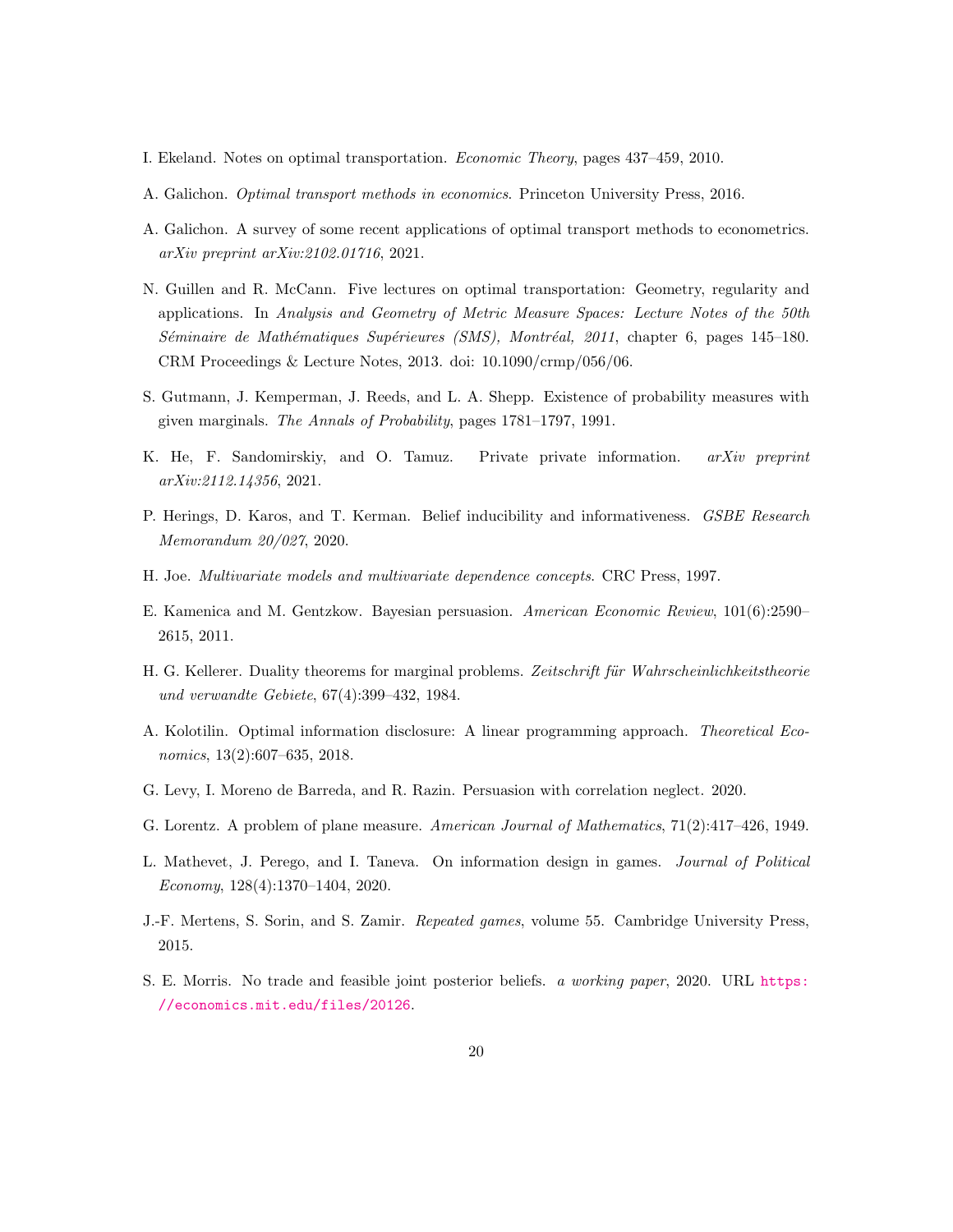- <span id="page-20-7"></span>S. T. Rachev and L. Rüschendorf. *Mass Transportation Problems: Volume I: Theory*, volume 1. Springer Science & Business Media, 1998.
- <span id="page-20-10"></span>W. Rudin. *Principles of mathematical analysis*, volume 3. McGraw-hill New York, 1964.
- <span id="page-20-2"></span>F. Santambrogio. Optimal transport for applied mathematicians. *Birkäuser*, NY, 55(58-63):94, 2015.
- <span id="page-20-1"></span>I. Taneva. Information design. American Economic Journal: Microeconomics, 11(4):151–85, 2019.
- <span id="page-20-9"></span>C. Villani. Optimal transport: old and new, volume 338. Springer Science & Business Media, 2008.
- <span id="page-20-3"></span>C. Villani. Optimal transport: old and new, volume 338. Springer, 2009.
- <span id="page-20-0"></span>G. Ziegler. Adversarial bilateral information design. Working Paper, 2020.

# <span id="page-20-6"></span>A Proofs for Section [3](#page-5-3)

#### <span id="page-20-4"></span>A.1 Proof of Theorem [1](#page-5-0)

Consider a persuasion problem  $B = (\Omega, p, N, v)$ . By the definition, its value Val[B] is the maximal expected utility  $\sup_I \mathbb{E}_I[v^\omega(x_1,\ldots,x_n)],$  where the maximization is over all information structures. To compute the expectation, we only need to know the joint distribution of  $(\omega, x_1, \ldots, x_n)$  and we know that the marginal of this distribution on  $\omega$  equals p. Hence, to reconstruct the whole distribution, it is enough to have the conditional distributions of  $(x_1, \ldots, x_n)$  for each realization of  $\omega \in \Omega$ .

Recall that  $(\mu^{\omega})_{\omega \in \Omega} \subset \Delta$  $\Delta(\Omega) \times \ldots \times \Delta(\Omega)$ are feasible conditional distributions of posterior beliefs if there exists an information structure  $I$  such that the joint distribution of posterior beliefs  $x_1, \ldots, x_n$  given the state  $\omega$  equals  $\mu^{\omega}$  for each  $\omega \in \Omega$ . By  $\mathcal{F}_p$ , we denote the set of all such collections  $(\mu^\omega)_{\omega \in \Omega}$ .

<span id="page-20-8"></span>

Rewriting the expectation as the integral over the joint distribution we see that  
\n
$$
\text{Val}[B] = \sup_{(\mu^{\omega})_{\omega \in \Omega} \in \mathcal{F}_p} \sum_{\omega \in \Omega} p(\omega) \cdot \int_{\Delta(\Omega) \times ... \times \Delta(\Omega)} v^{\omega}(x_1, ..., x_n) d\mu^{\omega}(x_1, ..., x_n). \tag{21}
$$

For the next step, we need to characterize the set of feasible distributions  $\mathcal{F}_p$ . Recall that  $\Delta_p(\Delta(\Omega))$  denotes the set of distributions over  $\Delta(\Omega)$  with mean p and we call  $(\lambda_i^{\omega})_{i\in N,\omega\in\Omega}$  $\Delta(\Delta(\Omega))$  are admissible marginals if there exist  $(\lambda_i)_{i \in N} \subset \Delta_p(\Delta(\Omega))$  such that  $\frac{d\lambda_i^{\omega}}{d\lambda_i}(x) = \frac{x(\omega)}{p(\omega)}$ .

<span id="page-20-5"></span>**Lemma 5.** Distributions  $(\mu^{\omega})_{\omega \in \Omega}$  are feasible conditional distributions of posterior beliefs if and only if they have admissible marginals. The set of all feasible distributions  $\mathcal{F}_p$  is a convex subset of  $\Delta(\Delta(\Omega) \times \ldots \times \Delta(\Omega))$  closed in the topology of weak convergence.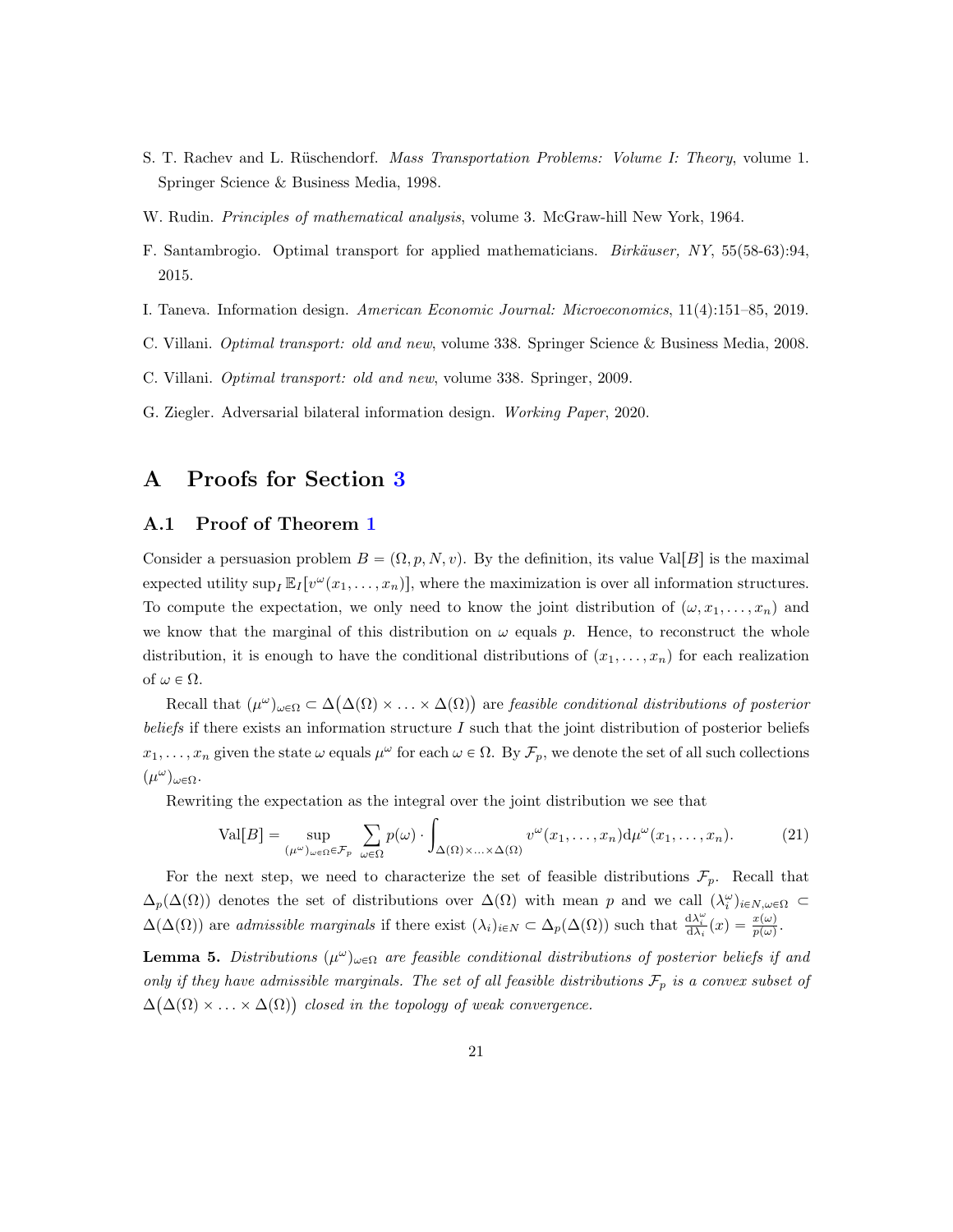Before proving the lemma, we check that the theorem is its corollary.

By Lemma [5,](#page-20-5) we can split the maximization in [\(21\)](#page-20-8) into two steps, namely, the maximization over admissible marginals and the maximization over arbitrary joint distributions with given marginals. We get

<span id="page-21-0"></span>
$$
\text{Val}[B] = \sup_{\substack{\text{assmissible marginals} \\ (\lambda_i^{\omega})_{i \in N, \omega \in \Omega} \subset \Delta(\Delta(\Omega))}} \sum_{\omega \in \Omega} p(\omega) \cdot \sup_{\mu^{\omega} \in \mathcal{M}(\lambda_1^{\omega}, \dots, \lambda_n^{\omega})} \int_{\Delta(\Omega) \times \dots \times \Delta(\Omega)} v^{\omega}(x_1, \dots, x_n) d\mu^{\omega}(x_1, \dots, x_n),
$$
\n(22)

where M  $\lambda_1^{\omega}, \ldots, \lambda_n^{\omega}$ denotes the subset of distributions from  $\Delta(\Delta(\Omega) \times ... \times \Delta(\Omega))$ with marginals  $\lambda_1^{\omega}, \ldots, \lambda_n^{\omega}$ , i.e., the set of feasible transportation plans in the transportation problem  $T_{v^{\omega}}[(\lambda_i^{\omega})_{i \in N}]$ . Thus [\(22\)](#page-21-0) can be rewritten in terms of the transportation problems:

$$
\text{Val}[B] = \sup_{\substack{\text{assmissible marginals} \\ (\lambda_i^{\omega})_{i \in N, \omega \in \Omega} \subset \Delta(\Delta(\Omega))}} \sum_{\omega \in \Omega} p(\omega) \cdot T_{v^{\omega}} \big[ (\lambda_i^{\omega})_{i \in N} \big],
$$

which coincides with the formula from the theorem.

Now let us demonstrate the existence of the optimum for upper semicontinuous v. The integral of an upper semicontinuous function over a compact set is an upper semicontinuous function of the distribution in the weak topology [\(Villani,](#page-20-9) [2008,](#page-20-9) Lemma 4.3). Hence, the objective in [\(21\)](#page-20-8) is upper semicontinuous. An upper semicontinuous function on a compact set attains its maximum. By Lemma [5,](#page-20-5) the set  $\mathcal{F}_p$  is a closed subset of  $\Delta(\Delta(\Omega) \times ... \times \Delta(\Omega))$  and, hence, is compact since the set of all probability distributions over a compact set is compact in the weak topology. We conclude that the maximum over  $\mathcal{F}_p$  is attained, i.e., both the optimal marginals and the optimal transportation plans exist.

It remains to prove Lemma [5.](#page-20-5)

Proof of Lemma [5.](#page-20-5) First, we show that all feasible distributions have admissible marginals. Fix an information structure I inducing the conditional distributions  $(\mu^{\omega})_{\omega \in \Omega}$  of posterior beliefs. Pick a receiver  $i \in N$  and consider the conditional distributions  $(\mu_i^{\omega})_{\omega \in \Omega}$  of i's belief  $x_i$  (these are marginals of  $(\mu^{\omega})_{\omega \in \Omega}$  on *i*'s coordinate). We need to demonstrate that there exists  $\lambda_i$  with mean p such that

<span id="page-21-1"></span>
$$
\frac{d\mu_i^{\omega}}{d\lambda_i}(x) = \frac{x(\omega)}{p(\omega)}
$$
\n(23)

for all  $x \in \Delta(\Omega)$ . We will show that this identity holds if  $\lambda_i$  is set to be equal to the unconditional distribution  $\mu_i = \sum_{\omega \in \Omega} p(\omega) \cdot \mu_i^{\omega}$  of *i*'s beliefs.

By the definition of the posterior belief, the conditional distribution of the state  $\omega$  given that i's belief  $x_i$  equals x coincides with x, i.e.,

 $\mathbb{P}_I(\omega = w \mid x_i = x) = x(w)$  for all  $w \in \Omega$  and  $\mathbb{P}_I$ -almost-all x.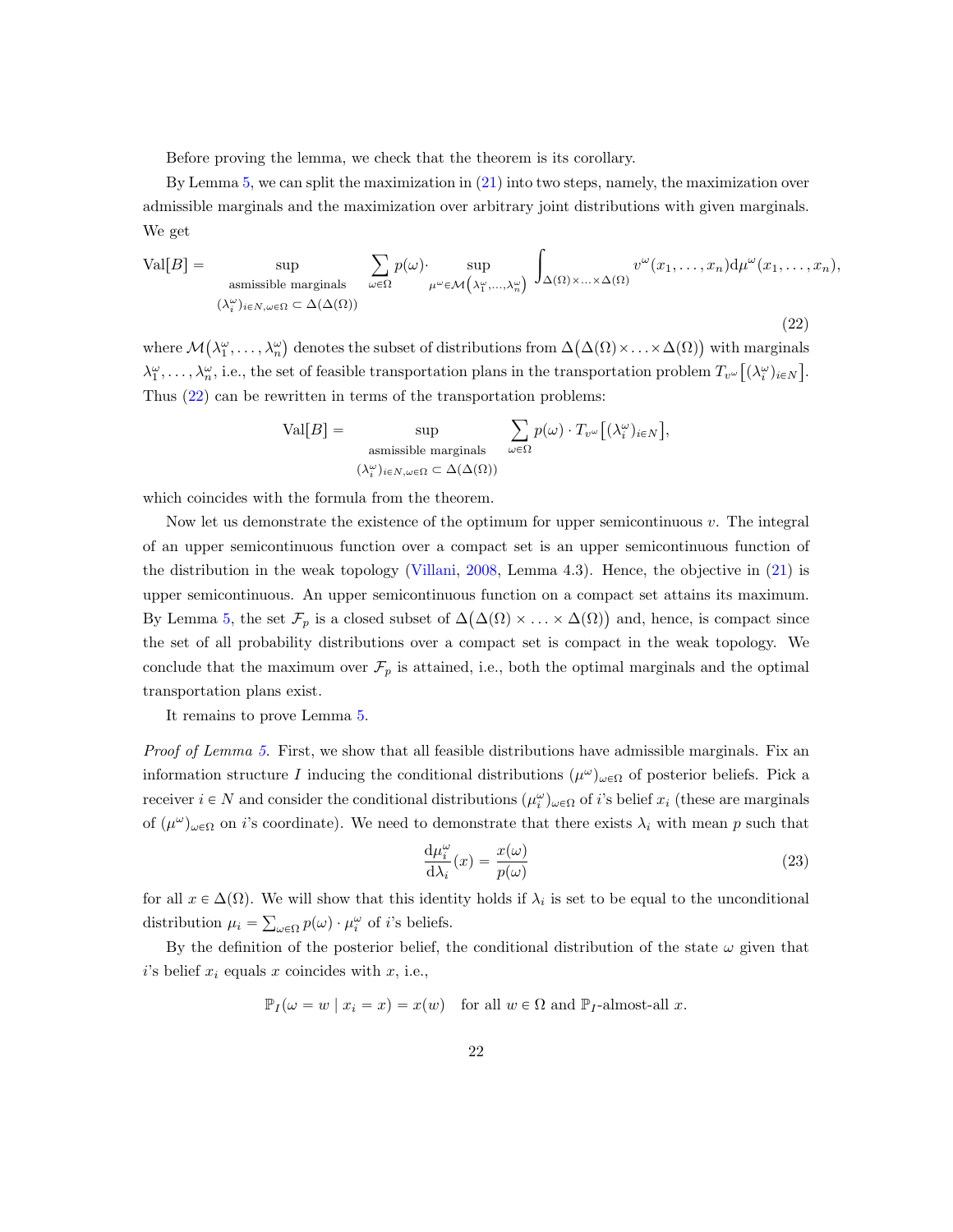By the Bayes formula, the left-hand side of this identity rewrites as follows:

$$
\mathbb{P}_{I}(\omega = w \mid x_{i} = x) = p(w) \cdot \frac{d\mu_{i}^{\omega}}{d\mu_{i}}(x).
$$

We see that the identity [\(23\)](#page-21-1) holds. It remains to show that  $\lambda_i$  has the mean p. Indeed, by (23),

$$
\int_{\Delta(\Omega)} x(\omega) d\lambda_i(x) = p(\omega) \int_{\Delta(\Omega)} 1 d\mu_i^{\omega}(x) = p(\omega).
$$

We conclude that feasible distributions have admissible marginals.

Second, let us demonstrate that any collection  $(\mu^{\omega})_{\omega \in \Omega}$  with admissible marginals  $(\mu_i^{\omega})_{i \in N, \omega \in \Omega}$ is feasible. Given such a collection, we construct an information structure  $I = ((S_i)_{i\in N}, \pi(\cdot | \omega))$  as follows. The sets of signals  $S_i$  coincide with  $\Delta(\Omega)$  for each receiver i and the distribution of signals  $\pi(\cdot | \omega)$  at a state  $\omega$  is equal to  $\mu^{\omega}$ . In other words, the sender uses  $\mu^{\omega}$  to generate the collection of signals  $(s_1, \ldots, s_n)$  and then tells each receiver i her coordinate  $s_i$ . Let us compute the belief  $x_i$ induced by the signal  $s_i$  using the Bayes formula:

<span id="page-22-0"></span>
$$
x_i(w) = \mathbb{P}_I(\omega = w \mid s_i) = p(\omega) \cdot \frac{\mathrm{d}\mu_i^{\omega}}{\mathrm{d} \sum_{w' \in \Omega} p(w') \mu_i^{w'}}(s_i). \tag{24}
$$

By formula [\(23\)](#page-21-1), we deduce that  $\lambda_i$  from the admissibility requirement can be expressed as  $\lambda_i$  =  $\log_{\rho} p(\omega) \mu_i^{\omega}$ , i.e.,  $\lambda_i$  coincides with the distribution in the denominator of [\(24\)](#page-22-0). Hence, [\(23\)](#page-21-1) and  $(24)$  imply that  $x_i = s_i$ , i.e., the induced belief coincides with the signal. Thus the joint distribution of beliefs coincides with the joint distribution of signals, i.e., the information structure I induces  $(\mu^{\omega})_{\omega \in \Omega}$  as the conditional distribution of beliefs. We conclude that any collection of distributions with admissible marginals is feasible.

It remains to check that  $\mathcal{F}_p$  is closed convex set. We already know that feasibility is equivalent to admissibility of marginals. Let us rewrite this condition in a form that makes convexity and closedness apparent. We saw that instead of looking for arbitrary  $\lambda_i$  in the admissibility condition, we can check it for  $\lambda_i = \sum_{\omega \in \Omega} p(\omega) \mu_i^{\omega}$ . Hence, the admissibility of marginals of  $(\mu^{\omega})_{\omega \in \Omega}$  can be written as

$$
p(\omega) d\mu_i^{\omega} = x(\omega) d \sum_{\omega' \in \Omega} p(\omega') \mu_i^{\omega'}
$$

or, equivalently, in the integrated form:

$$
p(\omega) \cdot \int_{\Delta(\Omega) \times ... \times \Delta(\Omega)} \psi(x_i) d\mu^{\omega}(x_1, ..., x_n) - \int_{\Delta(\Omega)} x_i(\omega) \cdot \psi(x_i) \left( \sum_{\omega' \in \Omega} p(\omega') d\mu^{\omega'}(x_1, ..., x_n) \right) = 0
$$
\n(25)

for all continuous functions  $\psi : \Delta(\Omega) \to \mathbb{R}$ . Since, this condition is linear in  $(\mu^{\omega})_{\omega \in \Omega}$ , a convex combination of feasible distributions is also feasible. Since the integrands are continuous functions, the weak limit of a sequence of distributions satisfying the conditions also satisfies them. We get closedness.  $\Box$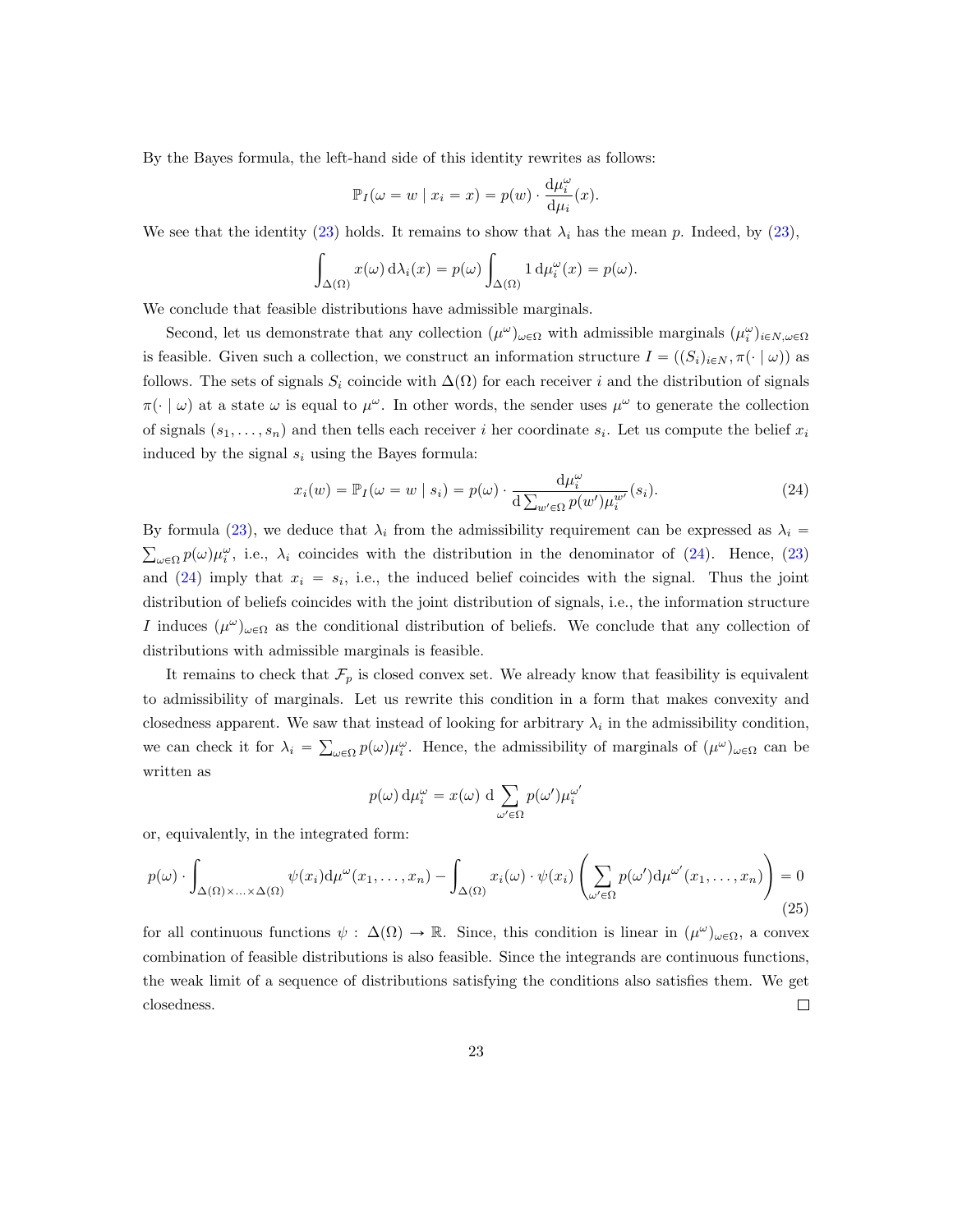### A.2 Proofs for one-state persuasion

*Proof of Lemma [1.](#page-7-2)* Let us demonstrate the necessity of the condition  $(6)$ . In other words, we need to show that if  $(\lambda_i^{\omega})_{i \in N, \omega \in \Omega}$  are admissible marginals and  $\gamma_i = \lambda_i^{\omega_0}$ , then

$$
\int_{\Delta(\Omega)} \frac{x(\omega)}{x(\omega_0)} d\gamma_i(x) \leqslant \frac{p(\omega)}{p(\omega_0)}, \qquad i \in N, \ \omega \in \Omega \setminus \{\omega_0\}.
$$

By the definition of admissibility, there exists  $\lambda_i$  such that

<span id="page-23-0"></span>
$$
\frac{d\lambda_i^{\omega}}{d\lambda_i}(x) = \frac{x(\omega)}{p(\omega)}
$$
\n(26)

for all  $\omega$  and i. Let  $\varepsilon > 0$  be the small parameter. Hence,  $\frac{d\lambda_i^{\omega_0}}{d\lambda_i}(x) \leq \frac{\max\{x(\omega_0), \varepsilon\}}{p(\omega_0)}$  or, equivalently,

<span id="page-23-1"></span>
$$
\frac{1}{\max\{x(\omega_0), \varepsilon\}} d\lambda_i^{\omega_0}(x) \leq \frac{1}{p(\omega_0)} d\lambda_i(x). \tag{27}
$$

By [\(26\)](#page-23-0),  $\frac{x(\omega)}{p(\omega)} d\lambda_i(x) = d\lambda_i^{\omega}(x)$ . Applying this identity to [\(27\)](#page-23-1), we get

$$
\frac{x(\omega)}{\max\{x(\omega_0),\varepsilon\}}\mathrm{d}\lambda_i^{\omega_0}(x) \leqslant \frac{p(\omega)}{p(\omega_0)}\mathrm{d}\lambda_i^{\omega}(x).
$$

Integrating this inequality over  $\Delta(\Omega)$ , we obtain

$$
\int_{\Delta(\Omega)} \frac{x(\omega)}{\max\{x(\omega_0), \varepsilon\}} d\lambda_i^{\omega_0}(x) \leqslant \frac{p(\omega)}{p(\omega_0)}.
$$

Letting  $\varepsilon$  go to zero, gives [\(6\)](#page-7-1).

Now we check the sufficiency. For given  $(\gamma_i)_{i\in\mathbb{N}}$  satisfying [\(6\)](#page-7-1) we need to construct admissible  $(\lambda_i^{\omega})_{i \in N, \omega \in \Omega}$  such that  $\gamma_i = \lambda_i^{\omega_0}$ . The idea is to use formula [\(26\)](#page-23-0) to define  $\lambda_i$  first. Set

$$
d\widetilde{\lambda}_i(x) = \frac{p(\omega_0)}{x(\omega_0)} d\gamma_i(x).
$$

The measure  $\tilde{\lambda}_i$  may not be a probability measure and its mean may not equal p. To make a probability measure with the desired mean out of  $\lambda_i$ , we define  $\lambda_i$  by

<span id="page-23-2"></span>
$$
\lambda_i = \widetilde{\lambda}_i + \sum_{\omega \in \Omega \setminus \{\omega_0\}} \left( p(\omega) - \int_{\Delta(\Omega)} x(\omega) d\widetilde{\lambda}_i(x) \right) \cdot \delta_{\omega},\tag{28}
$$

where  $\delta_{\omega}$  denotes the point mass at  $\omega$ . By [\(6\)](#page-7-1), the coefficients in these formula are non-negative where  $\delta_{\omega}$  denotes the point mass at  $\omega$ . By (0), the coefficients in these formula are non-negative and, hence,  $\lambda_i$  is a non-negative measure. By the construction  $\int x(\omega) d\lambda_i = p(\omega)$  and so the mean of  $\lambda_i$  is p. Summing up these equalities, we see that  $\lambda_i$  is a probability measure. For  $\omega \neq \omega_0$ , define  $\lambda_i^{\omega}$  by [\(26\)](#page-23-0);  $\lambda_i^{\omega}$  is a probability measure since the mean of  $\lambda_i$  is p. To show that  $(\lambda_i^{\omega})_{i \in N, \omega \in \Omega}$  with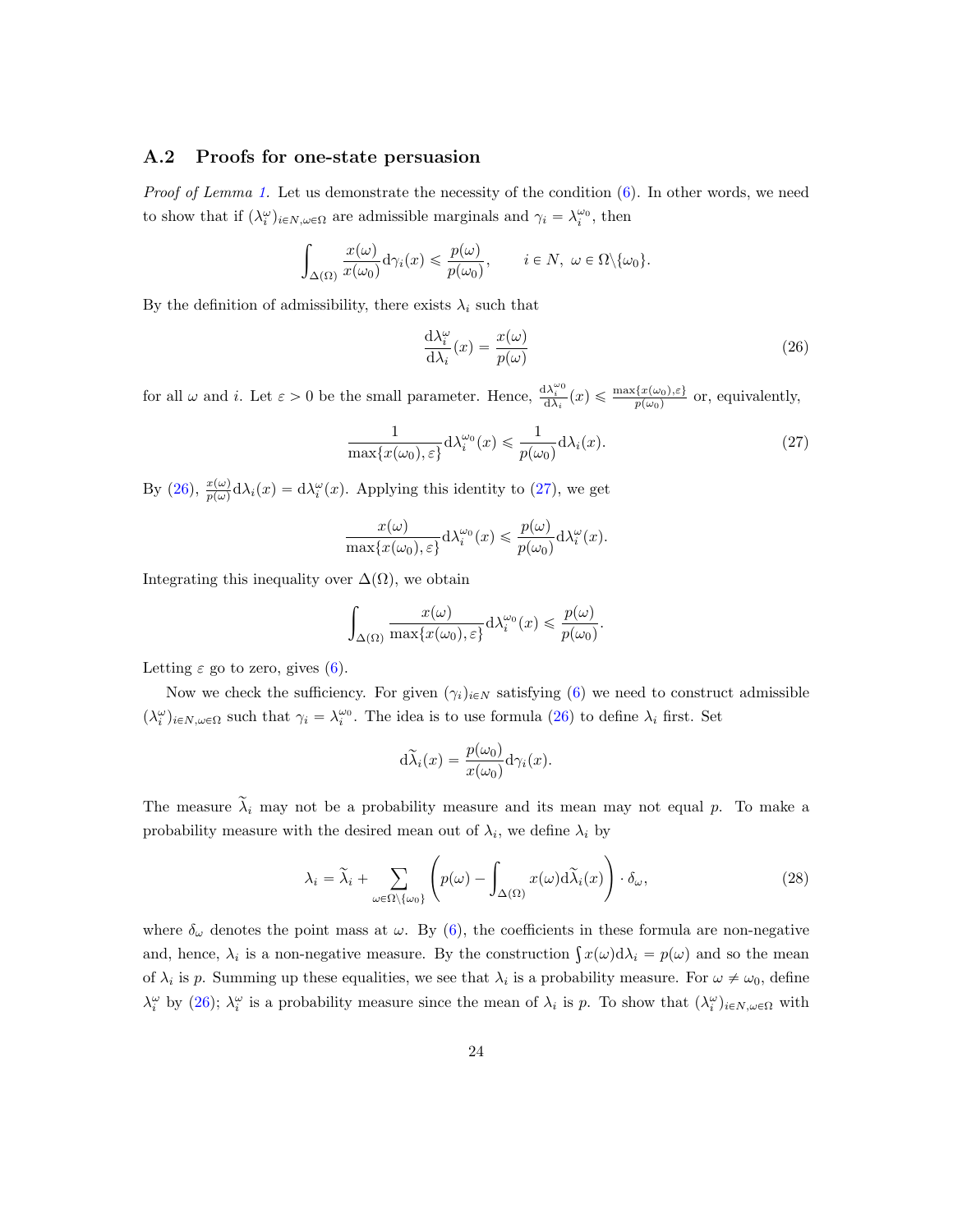$\lambda_i^{\omega_0} = \gamma_i$  are admissible marginals, it remains to check that the condition [\(26\)](#page-23-0) is satisfied at  $\omega_0$ . Since  $x(\omega_0)d\delta_\omega = 0$  for  $\omega \neq \omega_0$ , we get  $x(\omega_0)d\lambda_i(x) = x(\omega_0)d\tilde{\lambda}_i(x)$ . By the definition of  $\tilde{\lambda}_i$ ,

$$
d\lambda_i^{\omega_0}(x) = \frac{x(\omega_0)}{p(\omega_0)} d\tilde{\lambda}_i(x) = \frac{x(\omega_0)}{p(\omega_0)} d\lambda_i(x).
$$

From this identity, we conclude that  $\frac{d\lambda_i^{\omega_0}}{d\lambda_i}(x) = \frac{x(\omega_0)}{p(\omega_0)}$ , which completes the proof of the Lemma [1.](#page-7-2)  $\Box$ 

Proof of Lemma [2:](#page-8-1) By Lemma [1,](#page-7-2) the value of a one-state persuasion problem B can be represented as follows:

$$
\text{Val}[B] = p(\omega_0) \cdot \sup_{\gamma \in \Delta(\Delta(\Omega) \times ... \times \Delta(\Omega))} \int_{\Delta(\Omega) \times ... \times \Delta(\Omega)} v(x_1,...,x_n) d\gamma(x_1,...,x_n).
$$
\nsuch that the marginals satisfy (6)

Our goal is to check that in this formula it is enough to maximize over atomic  $\gamma$  with a certain bound on the number of atoms in the support.

Let  $\mathcal{F}_p^{\omega_0}$  be the set of all distributions  $\gamma$  satisfying the inequalities [\(6\)](#page-7-1). Since these inequalities are linear,  $\mathcal{F}_p^{\omega_0}$  is a convex set. The objective linearly depends on  $\gamma \in \mathcal{F}_p^{\omega_0}$  and, hence, by the Bauer principle, it is enough to restrict the maximization to the extreme points of the set  $\mathcal{F}_{p}^{\omega_{0}}$ .

To describe the extreme points of  $\mathcal{F}_p^{\omega_0}$  let us discuss how the set of extreme points changes when we intersect a convex set with half-spaces. Let X be a convex set with extreme points  $X^* \subset X$  and any H be a half-space. The set of extreme points of  $X \cup H$  consists of the union of  $X^* \cap H$  and extreme points of  $(\partial H \cap X)^*$  that are convex combinations  $\alpha x + (1 - \alpha)x'$  of  $x, x' \in X^*$  satisfying the condition  $\alpha x + (1 - \alpha)x' \in \partial H$ , where  $\partial H$  denotes the boundary of H. Applying this observation sequentially, we obtain that for the intersection  $X \cup \bigcup_{\alpha}^{\alpha}$  $_{q=1}^{Q}$  H<sub>q</sub> with the family of half-spaces any extreme point  $x^*$  is given by a convex combination of at most  $k + 1$  extreme points of X, where k is the number of  $H_q$  such that  $x^* \in \partial H_q$ .

Applying this general statement to our case, we put  $X = \Delta(\Delta(\Omega) \times ... \times \Delta(\Omega))$  and define the half-spaces  $H_{i,\omega}, i \in N, \omega \in \Omega \setminus {\{\omega_0\}}$  as the set of signed measures satisfying inequalities [\(6\)](#page-7-1) with given i and  $\omega$ . Since the extreme points of X are the point masses, we conclude that the extreme points of  $\mathcal{F}_{p}^{\omega_{0}}$  are the atomic measures with at most  $|N|(|\Omega|-1)+1$  atoms. Hence, one can restrict the maximization to such measures.

This statement can be strengthened. Let  $n_i(\gamma)$  be the number of "active" inequalities for the receiver i, i.e.,  $n_i(\gamma)$  is the number of those inequalities from [\(6\)](#page-7-1) with the given i that hold as equalities; denote  $n(\gamma) = \sum_{i \in N} n_i(\gamma)$ . Hence, the extreme  $\gamma$  have at most  $n(\gamma) + 1$  points in the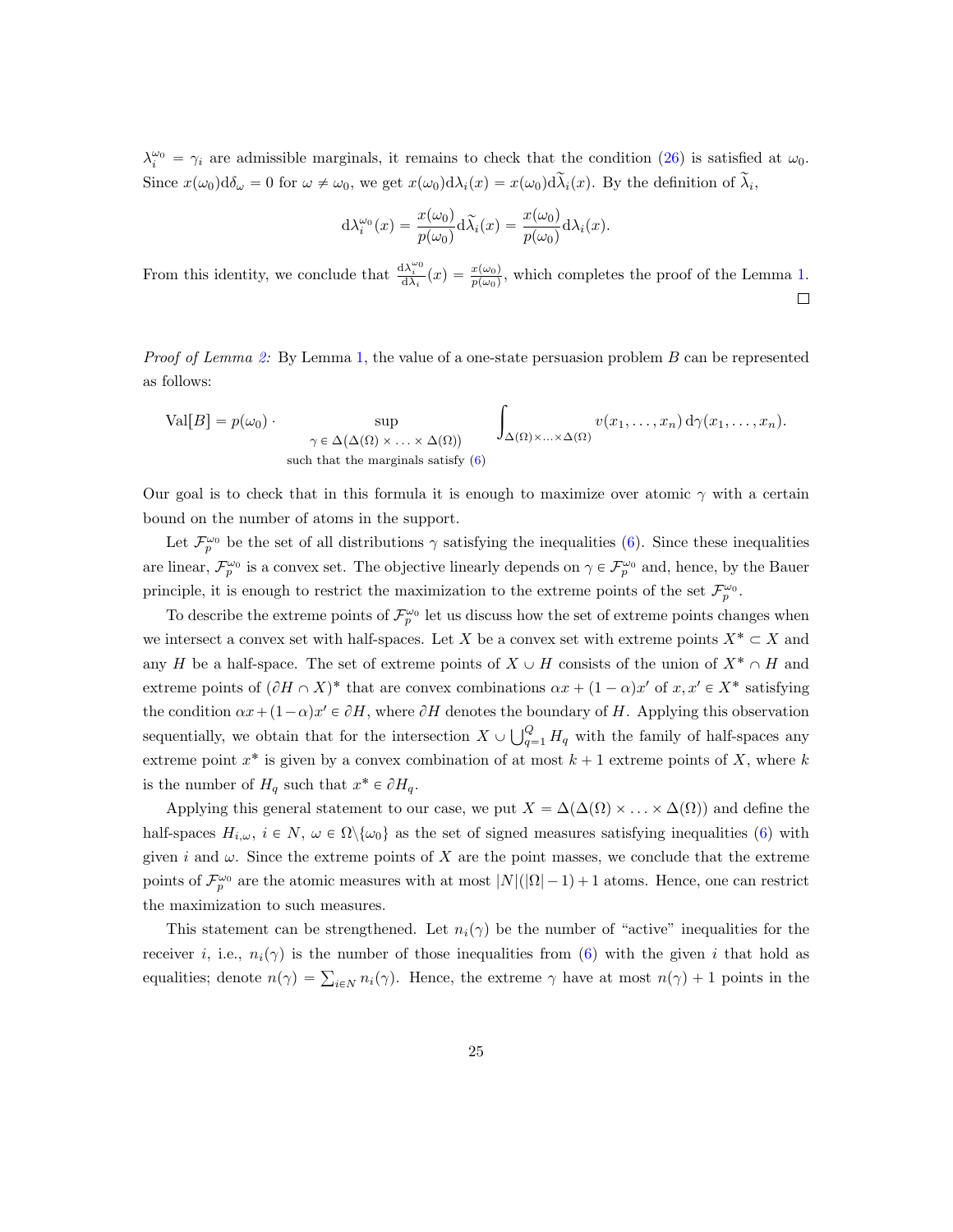support. We conclude that

$$
\text{Val}[B] = p(\omega_0) \cdot \sup_{\gamma \in \Delta(\Delta(\Omega) \times ... \times \Delta(\Omega))} \int_{\Delta(\Omega) \times ... \times \Delta(\Omega)} v(x_1, ..., x_n) d\gamma(x_1, ..., x_n).
$$
\nsuch that the marginals satisfy (6) and

\n
$$
|\text{supp}[\gamma]| \leq n(\gamma) + 1
$$

Let us now discuss how many signals do we need to generate an extreme  $\gamma \in \mathcal{F}_p^{\omega_0}$ . Using the construction from the proof of Lemma [1,](#page-7-2) we obtain admissible marginals  $(\lambda_i^{\omega})_{i \in N, \omega \in \Omega}$  such that  $\lambda_i^{\omega_0} = \gamma_i$ . Note that the union of supports of  $\lambda_i^{\omega}$  over  $\omega \in \Omega$  may be larger than the support of  $\gamma_i$ since we add  $|\Omega| - 1 - n_i(\gamma)$  point masses in [\(28\)](#page-23-2). Let  $(\mu^{\omega})_{\omega \in \Omega}$  be a feasible family of distributions with  $\mu^{\omega_0} = \gamma$  and marginals  $(\lambda_i^{\omega})_{i \in N, \omega \in \Omega}$ ; for example, one can take  $\mu^{\omega}$  to be the product of its marginals for  $\omega \neq \omega_0$ . In the proof of Theorem [1,](#page-5-0) we saw that any feasible family  $(\mu^{\omega})_{\omega \in \Omega}$  can be induced by an information structure with  $|\text{supp }[\mu_i]|$ , where  $\mu_i = \sum_{\omega \in \Omega} p(\omega) \mu_i^{\omega}$ . Thus there exists an information structure inducing  $\gamma$  that uses

$$
\big|\text{supp}\left[\gamma_i\right]\big|+\big|\Omega\big|-1-n_i(\gamma)\leqslant |N|(|\Omega|-1)
$$

signals per receiver.

#### A.3 Proofs for supermodular persuasion

In this family of results we consider persuasion problems B with two receivers and a binary state. We start with a lemma demonstrating how symmetries of the utility function  $v$  simplify the general transportation representation for the value from Theorem [1.](#page-5-0) Recall that a problem is agentsymmetric if  $v^{\omega}(x_1, x_2) = v^{\omega}(x_2, x_1)$  and state-symmetric if  $v^{\ell}(x_1, x_2) = v^h(1 - x_1, 1 - x_2)$  and  $p = \frac{1}{2}$ . We start with formally stating the utilization of symmetry in the simplifications of Theorem 1, or more concretely, in equation [\(8\)](#page-9-1).

<span id="page-25-0"></span>**Lemma 6.** If  $B$  is agent-symmetric,

<span id="page-25-1"></span>
$$
\text{Val}[B] = \sup_{\text{admissible } (\lambda_1^{\ell}, \lambda_1^h, \lambda_2^{\ell}, \lambda_2^h) \text{ such that } \lambda_1^{\omega} = \lambda_2^{\omega} = \lambda^{\omega}} p \cdot T_{v^{\ell}}(\lambda^{\ell}, \lambda^{\ell}) + (1 - p)T_{v^h}(\lambda^h, \lambda^h). \tag{29}
$$

If B is state-symmetric,

$$
\text{Val}[B] = \sup_{\text{admissible } (\lambda_1^{\ell}, \lambda_1^h, \lambda_2^{\ell}, \lambda_2^h)} T_{v^{\ell}}(\lambda_1^{\ell}, \lambda_2^{\ell}) =
$$
\n
$$
\text{such that } \lambda_i^{\ell}([0, x]) = \lambda_i^h([1 - x, 1])
$$
\n(30)

$$
= \sup_{\lambda_1, \lambda_2 \in \Delta([0,1]) \text{ symmetric around } \frac{1}{2}} T_{v^{\ell}}(\gamma_{\lambda_1}, \gamma_{\lambda_2}), \tag{31}
$$

where  $\gamma_{\lambda}$  is the distribution having the density 2x with respect to  $\lambda$ .

<span id="page-25-3"></span><span id="page-25-2"></span> $\Box$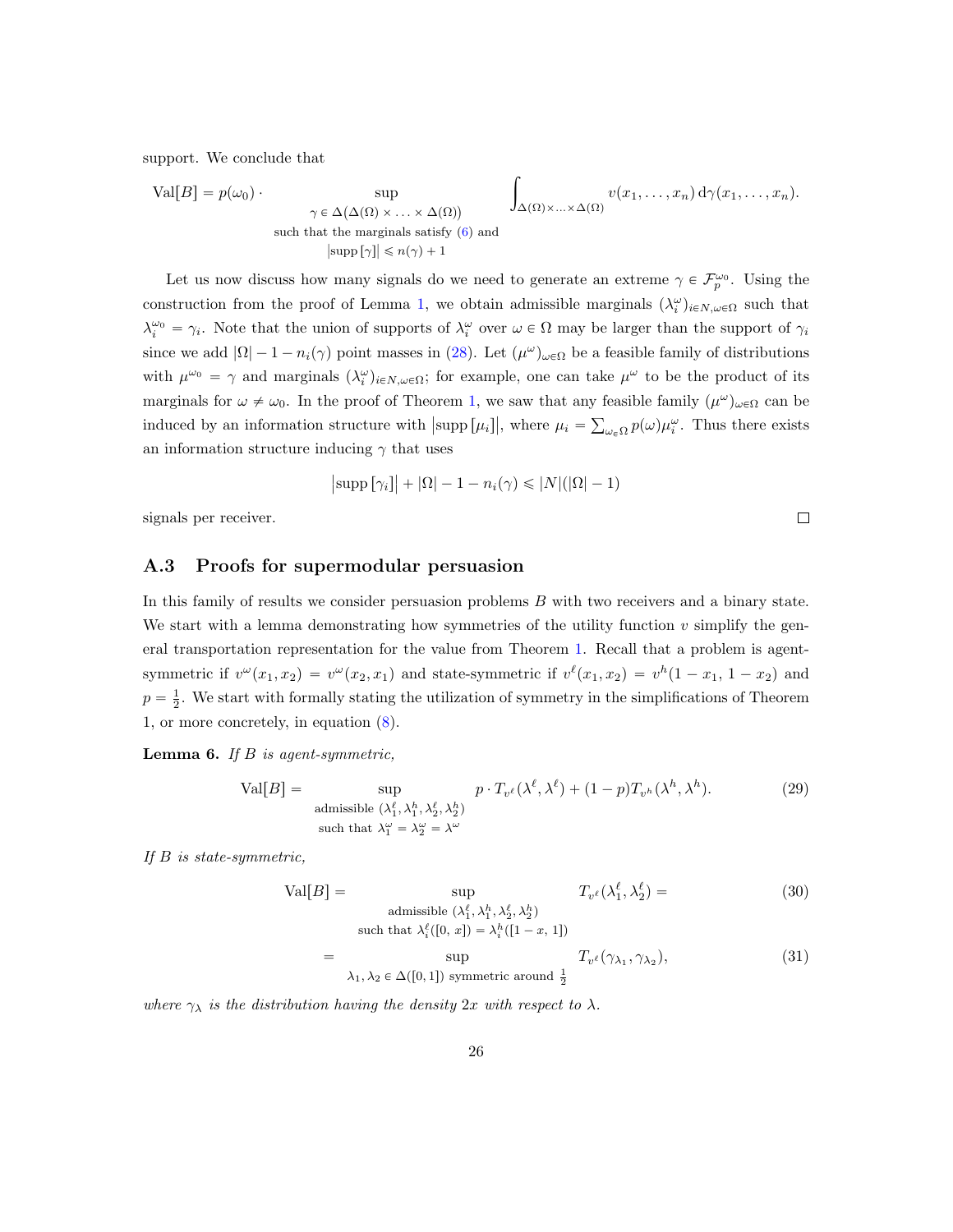Proof. By Theorem [1,](#page-5-0)

<span id="page-26-0"></span>
$$
\text{Val}[B] = \sup_{\text{admissible } (\lambda_1^{\ell}, \lambda_1^h, \lambda_2^{\ell}, \lambda_2^h)} p \cdot T_{v^{\ell}}(\lambda^{\ell}, \lambda^{\ell}) + (1 - p)T_{v^h}(\lambda^h, \lambda^h). \tag{32}
$$

Consider an agent-symmetric problem and let  $(\lambda_i^{\omega})_{i \in N, \omega \in \Omega}$  be some admissible marginals and  $(\mu^{\omega})_{\omega \in \Omega}$  some feasible transportation plans with these marginals. Define  $\tilde{\lambda}_1^{\omega} = \tilde{\lambda}_2^{\omega} = \frac{\lambda_1^{\omega} + \lambda_2^{\omega}}{2}$  and  $\tilde{\mu}^{\omega} = \frac{\mu^{\omega} + \mu^{\omega}_{x_1 \leftrightarrow x_2}}{2}$ , where  $\mu^{\omega}_{x_1 \leftrightarrow x_2}$  denotes the image of  $\mu^{\omega}$  under the reflection  $(x_1, x_2) \rightarrow (x_2, x_1)$ . Hence,  $(\tilde{\lambda}_i^{\omega})_{i \in N, \omega \in \Omega}$  are admissible and  $(\tilde{\mu}^{\omega})_{\omega \in \Omega}$  are feasible transportation plans with the same value of the objective in [32.](#page-26-0) Thus assuming  $\lambda_1^{\omega} = \lambda_2^{\omega}$  does not change the optimal value and we get [\(29\)](#page-25-1).

The argument for state-symmetric problems is similar. Let  $(\lambda_i^{\omega})_{i \in N, \omega \in \Omega}$  be admissible marginals and  $(\mu^{\omega})_{\omega \in \Omega}$ , feasible transportation plans. For a distribution  $\nu$  on  $[0, 1]^2$ , denote by  $\nu_{0 \leftrightarrow 1}$  its image obtained when each of the coordinates  $x_i$  is reflected around  $\frac{1}{2}$ , i.e.,  $x_i \to 1 - x_i$ . Define  $\widetilde{\lambda}_i^{\ell} = \frac{\lambda_i^{\ell} + \lambda_i^h_{i,0 \leftrightarrow 1}}{2}$  and  $\widetilde{\lambda}_i^h = \frac{\lambda_{i,0 \leftrightarrow 1}^{\ell} + \lambda_i^h}{2}$  and the transportation plans  $\widetilde{\mu}^{\ell} = \frac{\mu^{\ell} + \mu_{0 \leftrightarrow 1}^h}{2}$  and  $\widetilde{\mu}^h = \frac{\mu_{0 \leftrightarrow 1}^{\ell} + \mu_i^h}{2}$  $\frac{1+\mu}{2}$ . By the construction  $\tilde{\lambda}_i^{\ell}([0, x]) = \tilde{\lambda}_i^h([1 - x, 1])$ . The new marginals are admissible and the new transportation plans are feasible and give the same value to the objective in [\(32\)](#page-26-0). Since both states contribute equally, the objective can be expressed as the doubled contribution of  $\omega = \ell$ . We get [\(30\)](#page-25-2).

To derive [\(31\)](#page-25-3), note that  $(\lambda_i^{\omega})_{i \in N, \omega \in \Omega}$  are admissible with prior  $\frac{1}{2}$  if and only if there exist  $\lambda_i$ with the mean  $\frac{1}{2}$  such that  $\frac{d\lambda_i^{\ell}}{d\lambda_i}(x) = 2x$  (i.e.,  $\lambda_i^{\ell} = \gamma_{\lambda_i}$ ) and  $\frac{d\lambda_i^{\ell}}{d\lambda_i}(x) = 2(1-x)$ . By [\(30\)](#page-25-2), we can restrict maximization to  $\lambda_i^{\ell}([0, x]) = \lambda_i^h([1 - x, 1])$ , which corresponds to  $\lambda_i$  symmetric around  $\frac{1}{2}$ ,  $\Box$ and we obtain [\(31\)](#page-25-3).

*Proof of Lemma [3.](#page-10-5)* Since B is agent-symmetric, we can use formula  $(29)$  from Lemma  $(6)$  to compute the value of B, i.e., the transportation problems have equal marginals  $\lambda_1^{\omega} = \lambda_2^{\omega}$ . For supermodular utilities, the optimal transportation plan is given by the co-monotone coupling  $(10)$ ; since the marginals are identical, such coupling is given by a distribution on the diagonal of  $[0, 1]^2$ . We obtain that

$$
\text{Val}[B] = \sup_{\substack{\text{admissible } (\lambda_1^{\ell}, \lambda_1^h, \lambda_2^{\ell}, \lambda_2^h) \\ \text{such that } \lambda_1^{\omega} = \lambda_2^{\omega}}} p \cdot \int_{[0,1]} v^{\ell}(x, x) d\lambda^{\ell}(x) + (1-p) \cdot \int_{[0,1]} v^{\ell}(x, x) d\lambda^{\ell}(x).
$$

Comparing this formula to the formula for the value of a single-receiver persuasion problem, we see that the persuasion problem  $B$  is equivalent to the single-receiver problem problem with the same prior and the utility  $v^{\prime\omega}(x) = v^{\omega}(x, x)$ . For single-receiver problems with state-independent utility, the value coincides with the concavification of this utility [Kamenica and Gentzkow](#page-19-0) [\(2011\)](#page-19-0). We conclude that  $Val[B] = \text{cav}[\overline{v'}](p)$ . Since in a single-receiver problem,  $|\Omega|$  signals are enough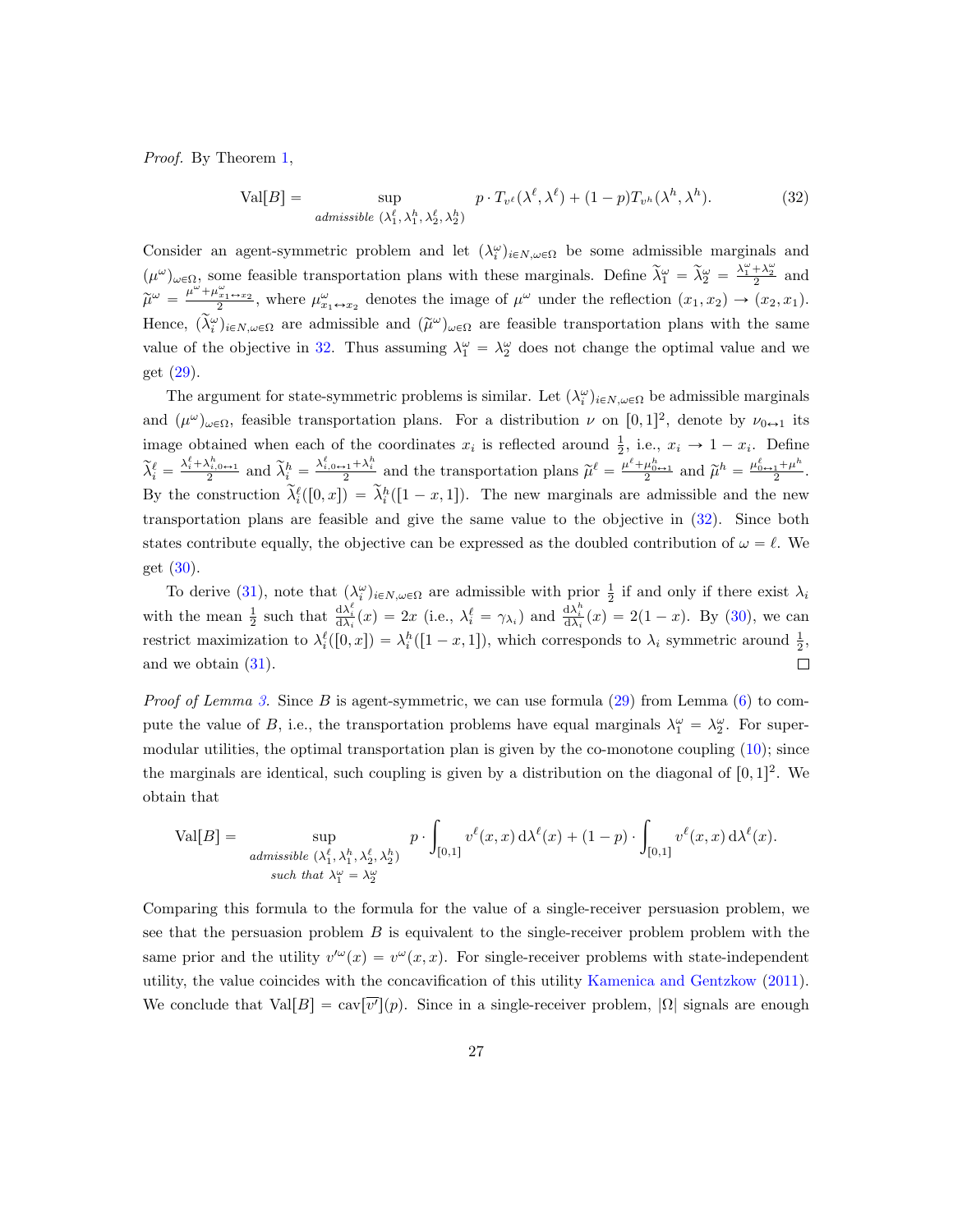for optimal persuasion, in  $B$ , it is enough to consider information structures that reveal the same information to both receivers (i.e., send public signals) and use two signals only. □

## B Proofs for Section [4](#page-11-1)

### <span id="page-27-0"></span>B.1 Proof of Theorem [2](#page-11-0)

Dual representation for the value. To prove the dual representation for the value [\(11\)](#page-11-2) of the persuasion problem  $B$ , we introduce an auxiliary zero-sum game  $G$  such that the max inf-value of G coincides with the value of B and then exchange max and inf by Sion's minimax theorem.

By Theorem [1,](#page-5-0) to get the value of  $B$ , it is enough to maximize

<span id="page-27-1"></span>
$$
\sum_{\omega \in \Omega} p(\omega) \cdot \int_{\Delta(\Omega) \times ... \times \Delta(\Omega)} v^{\omega}(x_1,...,x_n) d\mu^{\omega}(x_1,...,x_n)
$$
 (33)

over a family of measures  $(\mu^{\omega})_{\omega \in \Omega} \subset \Delta(\Delta(\Omega) \times ... \times \Delta(\Omega))$  with admissible marginals. The admissibility constraints require that that the Radon-Nikodym derivatives of the marginals  $\mu_i^{\omega}$  of  $\mu^{\omega}$  with respect to some  $\lambda_i \in \Delta(\Delta(\Omega))$  satisfy  $\frac{d\mu_i^{\omega}}{d\lambda_i}(x_i) = \frac{x_i(\omega)}{p(\omega)}$ . From this equation we conclude that  $\lambda_i =$ ř  $\omega \in \Omega$   $p(\omega') \cdot \mu_i^{\omega'}$  and, hence, the admissibility is equivalent to the identity

$$
p(\omega) d\mu_i^{\omega}(x_i) - x_i(\omega) \cdot \sum_{\omega' \in \Omega} p(\omega') d\mu_i^{\omega'}(x_i) = 0,
$$

which can be rewritten in the integrated form as follows:

<span id="page-27-2"></span>
$$
p(\omega) \cdot \int_{\Delta(\Omega) \times ... \times \Delta(\Omega)} \psi_i^{\omega}(x_i) d\mu^{\omega}(x_1, ..., x_n) - \int_{\Delta(\Omega)} x_i(\omega) \cdot \psi_i^{\omega}(x_i) \left( \sum_{\omega' \in \Omega} p(\omega') d\mu^{\omega'}(x_1, ..., x_n) \right) = 0
$$
\n(34)

for all continuous functions  $\psi_i^{\omega} : \Delta(\Omega) \to \mathbb{R}$ .

Let us define the game  $G$ . In this game, the maximizer aims to maximize  $(33)$  and we allow her to pick an arbitrary collection of probability measures  $(\mu^{\omega})_{\omega \in \Omega}$ , which may have non-admissible marginals. However, the minimizer can penalize her for violation of the identity [\(34\)](#page-27-2) by selecting a family of continuous functions  $(\psi_i^{\omega})_{i \in N, \omega \in \Omega}$ . The payoff function is defined as follows

$$
G\Big[\big(\mu^{\omega}\big)_{\omega\in\Omega},\big(\psi_i^{\omega}\big)_{i\in N,\omega\in\Omega}\Big] = \sum_{\omega\in\Omega}\left(p(\omega)\cdot\int_{\Delta(\Omega)\times\ldots\times\Delta(\Omega)}v^{\omega}(x_1,\ldots,x_n)d\mu^{\omega}(x_1,\ldots,x_n)-\right.-\sum_{i\in N}\left(p(\omega)\cdot\int_{\Delta(\Omega)\times\ldots\times\Delta(\Omega)}\psi_i^{\omega}(x_i)d\mu^{\omega}(x_1,\ldots,x_n)-\right.-\int_{\Delta(\Omega)}x_i(\omega)\cdot\psi_i^{\omega}(x_i)\left(\sum_{\omega'\in\Omega}p(\omega')d\mu^{\omega'}(x_1,\ldots,x_n)\right)\right)
$$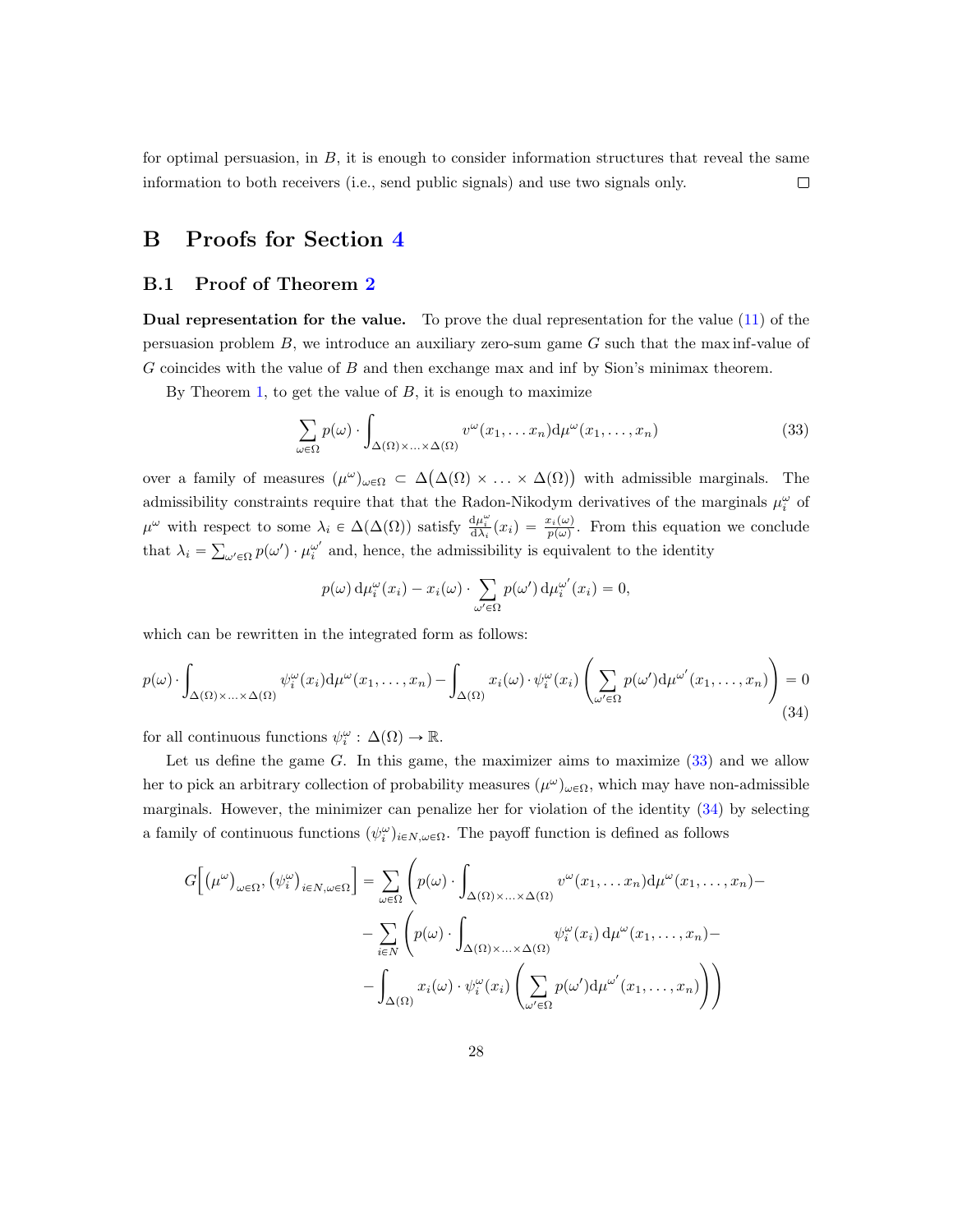If the maximizer selects  $(\mu^{\omega})_{\omega \in \Omega}$  with admissible marginals, then the last two integrals are zero. On the other hand, if the admissibility constraint is violated, the minimizer can make the payoff arbitrary low by picking  $(\psi_i^{\omega})_{i \in N, \omega \in \Omega}$ . Therefore,

$$
\text{Val}[B] = \sup_{(\mu^{\omega})_{\omega \in \Omega}} \inf_{(\psi_i^{\omega})_{i \in N, \omega \in \Omega}} G\Big[\big(\mu^{\omega}\big)_{\omega \in \Omega}, \big(\psi_i^{\omega}\big)_{i \in N, \omega \in \Omega}\Big].
$$

ı

ı

ı

The assumptions of Sion's minimax theorem<sup>[9](#page-28-0)</sup> are satisfied by  $G$  $\mu^{\omega}$  $ω ∈ Ω'$  $\psi_i^{\omega}$  $i\in\!N,\omega\!\in\!\Omega$ and we can exchange  $\sup_{(\mu^{\omega})_{\omega\in\Omega}}$  and  $\inf_{(\psi_i^{\omega})_{i\in N,\omega\in\Omega}}$ . Indeed, the set of probability measures on a compact metric space is compact in the weak topology,  $G$  is an affine function of strategies of each of the players (and thus both convex and concave), it is an upper semicontinuous function of  $(\mu^{\omega})_{\omega \in \Omega}$ in the weak topology (see Lemma 4.3 in Section 4 of [Villani](#page-20-9) [\(2008\)](#page-20-9)) and a continuous function of  $(\psi_i^{\omega})_{i \in N, \omega \in \Omega}$  in the topology induced by the sup-norm on continuous functions. We obtain

$$
\text{Val}[B] = \inf_{(\psi_i^{\omega})_{i \in N, \omega \in \Omega}} \sup_{(\mu^{\omega})_{\omega \in \Omega}} G\Big[\big(\mu^{\omega}\big)_{\omega \in \Omega}, \big(\psi_i^{\omega}\big)_{i \in N, \omega \in \Omega}\Big].
$$

For a compact metric space X, we have  $\max_{\nu \in \Delta(X)} \int h(x) d\nu(x) = \max_{x \in X} h(x)$  for any upper semicontinuous function  $h$  on  $X$ ; in particular both maxima are attained. Hence the internal unconstrained maximization over  $(\mu^{\omega})_{\omega \in \Omega}$  leads to the pointwise maxima of the corresponding integrands and we get

$$
\text{Val}[B] = \inf_{(\psi_i^{\omega})_{i \in N, \omega \in \Omega}} \sum_{\omega \in \Omega} p(\omega) \cdot \max_{(x_i)_{i \in N} \subset \Delta(\Omega)} \left( v^{\omega}(x_1, \dots, x_n) - \sum_{i \in N} \left( \psi_i^{\omega}(x_i) - \sum_{\omega' \in \Omega} x_i(\omega') \cdot \psi_i^{\omega'}(x_i) \right) \right).
$$

For a family functions  $(\psi_i^{\omega})_{i \in N, \omega \in \Omega}$  define a new family  $(\varphi_i^{\omega})_{i \in N, \omega \in \Omega}$  by the formula

$$
\varphi_i^{\omega}(x_i) = \psi_i^{\omega}(x_i) - \sum_{\omega' \in \Omega} x(\omega') \cdot \psi_i^{\omega'}(x_i), \qquad x \in \Delta(\Omega). \tag{35}
$$

The new family satisfies an extra condition

<span id="page-28-2"></span><span id="page-28-1"></span>
$$
\sum_{\omega \in \Omega} x_i(\omega) \varphi_i^{\omega}(x_i) = 0, \qquad x \in \Delta(\Omega), \tag{36}
$$

and gives the same value to the objective as the original one. We obtain

$$
\text{Val}[B] = \inf_{\substack{\text{continuous} \\ (\varphi_i^{\omega})_{i \in N, \omega \in \Omega} \text{ such that} \\ \sum_{\omega \in \Omega} x_i(\omega) \varphi_i^{\omega}(x_i) = 0}} \sum_{\omega \in \Omega} p(\omega) \cdot \max_{(x_i)_{i \in N} \subset \Delta(\Omega)} \left( v^{\omega}(x_1, \dots, x_n) - \sum_{i \in N} \varphi_i^{\omega}(x_i) \right). \tag{37}
$$

<span id="page-28-0"></span><sup>&</sup>lt;sup>9</sup>Sion's theorem claims that  $\sup_{x\in X} \inf_{y\in Y} G(x, y) = \inf_{y\in Y} \sup_{x\in X} G(x, y)$  if X and Y are convex subsets of linear topological spaces, at least one of them is compact, and  $G$  is an upper semicontinuous quasiconcave function of the first argument and lower semicontinuous quasiconvex of the second. See [Mertens et al.](#page-19-15) [\(2015\)](#page-19-15), Chapter I.1.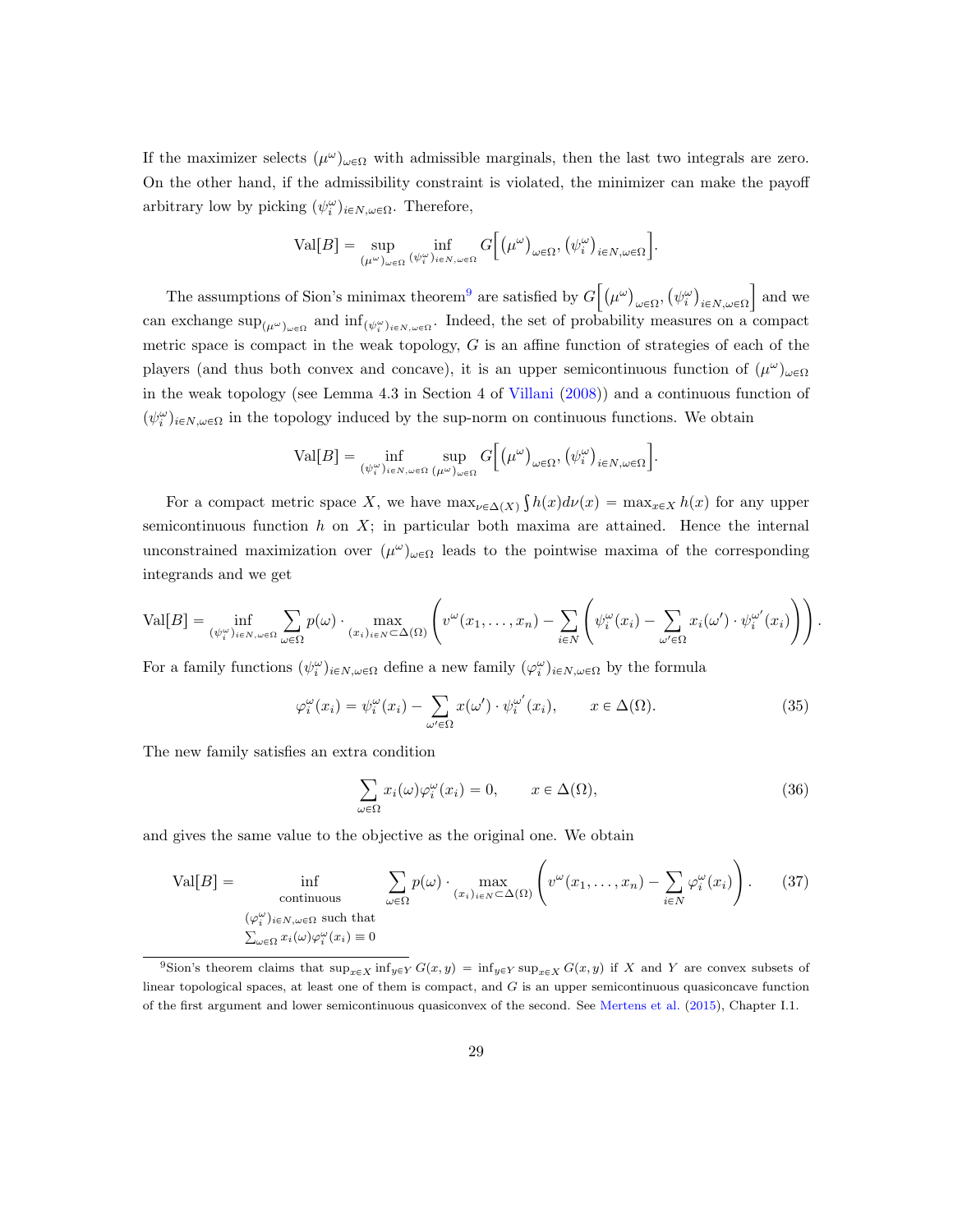Finally, we we pick arbitrary  $V^{\omega} \ge \max_{(x_i)_{i \in N} \subset \Delta(\Omega)} (v^{\omega}(x_1, \ldots, x_n) - \sum_{i \in N} \varphi_i^{\omega}(x_i))$  and obtain

<span id="page-29-1"></span>
$$
\text{Val}[B] = \inf_{\substack{V^{\omega} \in \mathbb{R}, \text{ continuous } \varphi_i^{\omega} \text{ on } \Delta(\Omega) \text{ such that } \sum_{\omega \in \Omega} p(\omega)V^{\omega}. \\ v^{\omega}(x_1, \dots, x_n) \le V^{\omega} + \sum_{i \in N} \varphi_i^{\omega}(x_i) \\ \text{and } \sum_{\omega \in \Omega} x_i(\omega)\varphi_i^{\omega}(x_i) = 0} \tag{38}
$$

which coincides with the desired formula from the statement of Theorem [2.](#page-11-0)

**Existence of optima.** Here we demonstrate that for continuous utility functions  $v^{\omega}$  the infimum in [\(38\)](#page-29-1) is attained, i.e., optimal  $(V^{\omega}, \varphi_i^{\omega})_{i \in N, \omega \in \Omega}$  exist.

The idea is to show that we can restrict the minimization to some compact set and then to extract a subsequence converging to an optimum. The restrictions that we can impose on  $(V^{\omega})_{\omega \in \Omega}$ and  $\varphi_i^{\omega}$  are presented in the following lemma. To formulate it, we define the norm of the utility function by

<span id="page-29-4"></span><span id="page-29-3"></span><span id="page-29-2"></span>
$$
||v||_{\infty} = \max_{\omega \in \Omega, x_1, \dots, x_n \in \Delta(\Omega)} |v^{\omega}(x_1, \dots, x_n)|
$$

and its modulus of continuity, by

$$
D_{v}(\varepsilon) = \max_{\omega \in \Omega, i \in N} \left| v^{\omega}(x_{1}, \ldots, x_{i-1}, x, x_{i+1}, \ldots, x_{n}) - v^{\omega}(x_{1}, \ldots, x_{i-1}, x', x_{i+1}, \ldots, x_{n}) \right|,
$$
  

$$
x_{1}, \ldots, x_{i-1}, x_{i+1}, \ldots, x_{n} \in \Delta(\Omega)
$$
  

$$
x, x' \in \Delta(\Omega) : |x - x'| \le \varepsilon
$$

where  $|x - x'| = \sum_{\omega \in \Omega} |x(\omega) - x(\omega')|$  is the total-variation distance between x and  $x' \in \Delta(\Omega)$ .

<span id="page-29-0"></span>**Lemma 7.** Restricting the minimization in [\(38\)](#page-29-1) to  $(V^{\omega}, \varphi_i^{\omega})_{i \in N, \omega \in \Omega}$  such that

$$
-\|v\|_{\infty} \leqslant \left|V^{\omega}\right| \leqslant \frac{2 - p(\omega)}{p(\omega)} \cdot \|v\|_{\infty},\tag{39}
$$

$$
-\frac{2n}{p(\omega)} \cdot \|v\|_{\infty} \leq \left|\varphi_i^{\omega}(x)\right| \leq \frac{2}{p(\omega)} \cdot \|v\|_{\infty}, \qquad x \in \Delta(\Omega), \tag{40}
$$

$$
\left|\varphi_i^{\omega}(x) - \varphi_i^{\omega}(x')\right| \leq 2 \cdot D_v\left(|x - x'|\right) + \frac{2n}{\min_{\omega' \in \Omega} p(\omega')} \cdot \|v\|_{\infty} \cdot |x - x'|, \qquad x, x' \in \Delta(\Omega), \tag{41}
$$

does not affect the optimal value.

We first check that this lemma implies the existence of the optimal  $(V^{\omega}, \varphi_i^{\omega})_{i \in N, \omega \in \Omega}$  and then prove the lemma. Consider a sequence  $(V^{\omega,t}, \varphi_i^{\omega,t})_{i \in N, \omega \in \Omega}$  indexed by a parameter  $t = 1, 2, \dots$  and such that the objective in  $(38)$  converges to its optimum along this sequence, as t goes to infinity. By Lemma [7,](#page-29-0) we can additionally require that  $(V^{\omega,t}, \varphi_i^{\omega,t})_{i \in N, \omega \in \Omega}$  satisfy the conditions [\(39\)](#page-29-2), [\(40\)](#page-29-3) and [\(41\)](#page-29-4) for each t. The set of numbers defined by [\(39\)](#page-29-2) is compact as a closed bounded subset of  $\mathbb{R}^{\Omega}$ . Functions satisfying [\(40\)](#page-29-3) and [\(41\)](#page-29-4) are uniformly bounded and uniformly continuous and thus, by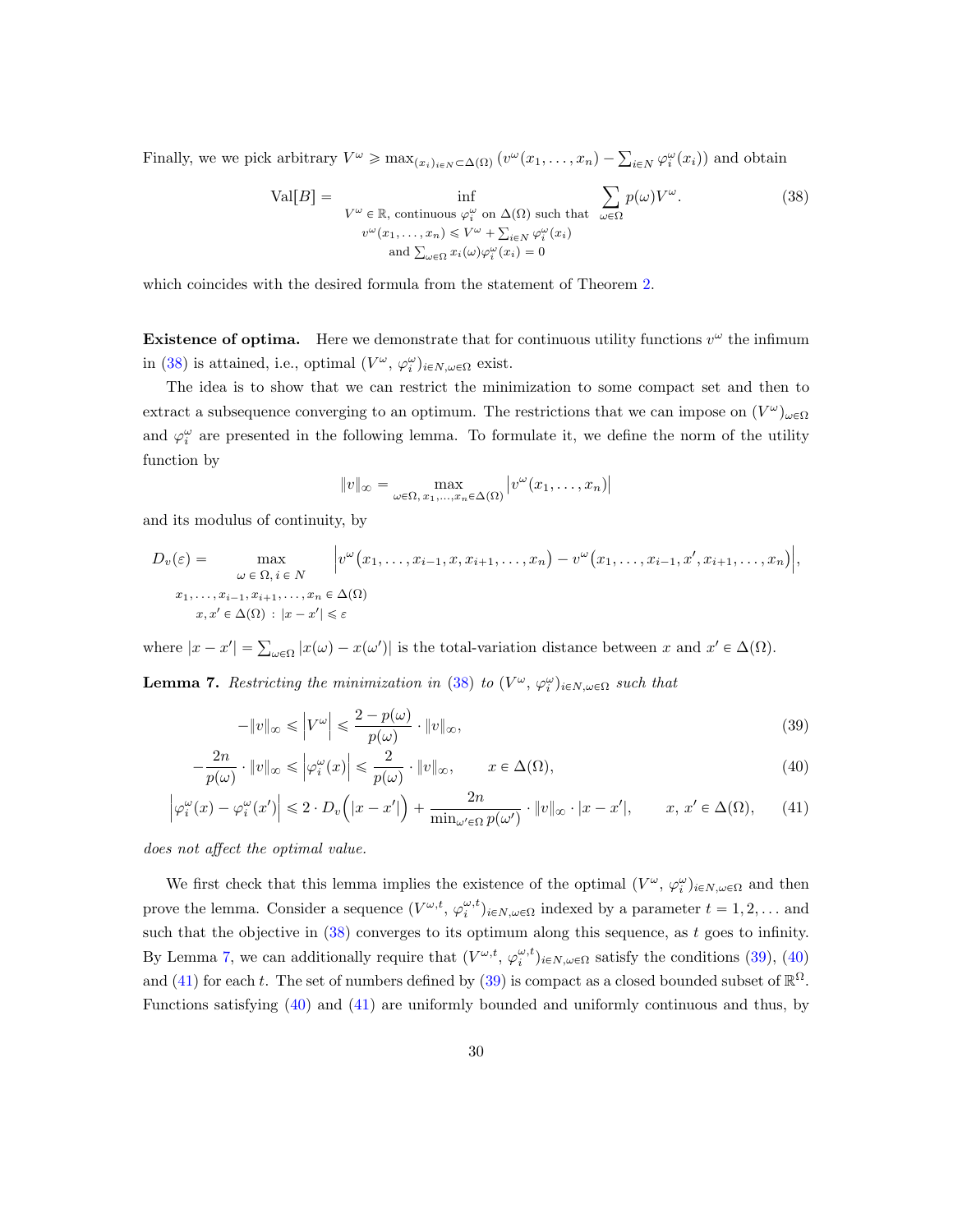the Arzelà–Ascoli theorem (see [Rudin](#page-20-10)  $(1964)$ ), this class of functions compact in the topology of the space of continuous functions (induced by the sup-norm). The product of compact sets is compact and, hence, the sequence  $(V^{\omega,t}, \varphi_i^{\omega,t})_{i \in N, \omega \in \Omega}$  belongs to a compact set. Let us extract a converging subsequence and denote its limit by  $(V^{\omega}, \varphi_i^{\omega})_{i \in N, \omega \in \Omega}$ . The objective in [\(38\)](#page-29-1) is continuous and the constraints are closed. Hence the collection  $(V^{\omega}, \varphi_i^{\omega})_{i \in N, \omega \in \Omega}$  gives the optimal value to the objective, satisfies the constraints, and thus is optimal.

To complete the proof of Theorem [2](#page-11-0) it remains to prove the lemma.

Proof of Lemma [7.](#page-29-0) For a given family  $(\varphi_i^{\omega})_{i \in N, \omega \in \Omega}$  of continuous functions satisfying [\(36\)](#page-28-1), let  $V^{\omega}[(\varphi_i^{\omega})_{i\in N,\omega\in\Omega}]$  be the minimal value of  $V^{\omega}$  such that  $(V^{\omega}, \varphi_i^{\omega})$  satisfy the constraints of  $(38)$ :

<span id="page-30-0"></span>
$$
V^{\omega}\big[(\varphi_i^{\omega})_{i\in N,\omega\in\Omega}\big] = \max_{(x_i)_{i\in N}\subset\Delta(\Omega)} \left(v^{\omega}(x_1,\ldots,x_n) - \sum_{i\in N} \varphi_i^{\omega}(x_i)\right). \tag{42}
$$

Without loss of generality, we can assume that  $V^{\omega}$  in [\(38\)](#page-29-1) is given by  $V^{\omega}$  $(\varphi_i^\omega)_{i \in N, \omega \in \Omega}$ and, hence,  $V^{\omega}$  is determined by functions  $(\varphi_i^{\omega})_{i \in N, \omega \in \Omega}$ , which remain the only free parameter in the minimization. In particular, to prove the bounds  $(39)$  on  $V^{\omega}$  it is enough to show that we can restrict minimization to  $(\varphi_i^{\omega})_{i \in N, \omega \in \Omega}$  such that

<span id="page-30-1"></span>
$$
-\|v\|_{\infty} \leq \left| V^{\omega}\big[ (\varphi_i^{\omega})_{i \in N, \omega \in \Omega} \big] \right| \leq \frac{2 - p(\omega)}{p(\omega)} \cdot \|v\|_{\infty}.
$$
\n(43)

Recall that  $\delta_{\omega} \in \Delta(\Omega)$  is the point mass at the state  $\omega$ . Plugging  $x_i = \delta_{\omega}$  for each i in [\(42\)](#page-30-0), we obtain the following lower bound:

$$
V^{\omega}[(\varphi_i^{\omega})_{i\in N,\omega\in\Omega}] \geq v^{\omega}(\delta_{\omega},\ldots,\delta_{\omega}) \geq -\|v\|_{\infty}.
$$

Hence, the lower bound in [\(43\)](#page-30-1) holds.

The optimal value of [\(38\)](#page-29-1) cannot exceed the best value of the objective attained at the zero functions  $\varphi_i^{\omega}$ . Hence, the the minimization can be restricted to  $(\varphi_i^{\omega})_{i \in N, \omega \in \Omega}$  such that

$$
\sum_{\omega \in \Omega} p(\omega) \cdot V^{\omega} \big[ (\varphi_i^{\omega})_{i \in N, \omega \in \Omega} \big] \leq \sum_{\omega \in \Omega} p(\omega) \cdot V^{\omega} \big[ (0)_{i \in N, \omega \in \Omega} \big].
$$

Since the right-hand side does not exceed  $||v||_{\infty}$ , we get

<span id="page-30-2"></span>
$$
\sum_{\omega \in \Omega} p(\omega) \cdot V^{\omega} \big[ (\varphi_i^{\omega})_{i \in N, \omega \in \Omega} \big] \leq \|v\|_{\infty}.
$$
\n(44)

Changing all summands on the left-hand side of [\(44\)](#page-30-2) except one to their lower bounds and transferring them to the right-hand side, we get

<span id="page-30-3"></span>
$$
V^{\omega}\big[(\varphi_i^{\omega})_{i\in N,\omega\in\Omega}\big] \leqslant \frac{2-p(\omega)}{p(\omega)} \cdot \|v\|_{\infty}.\tag{45}
$$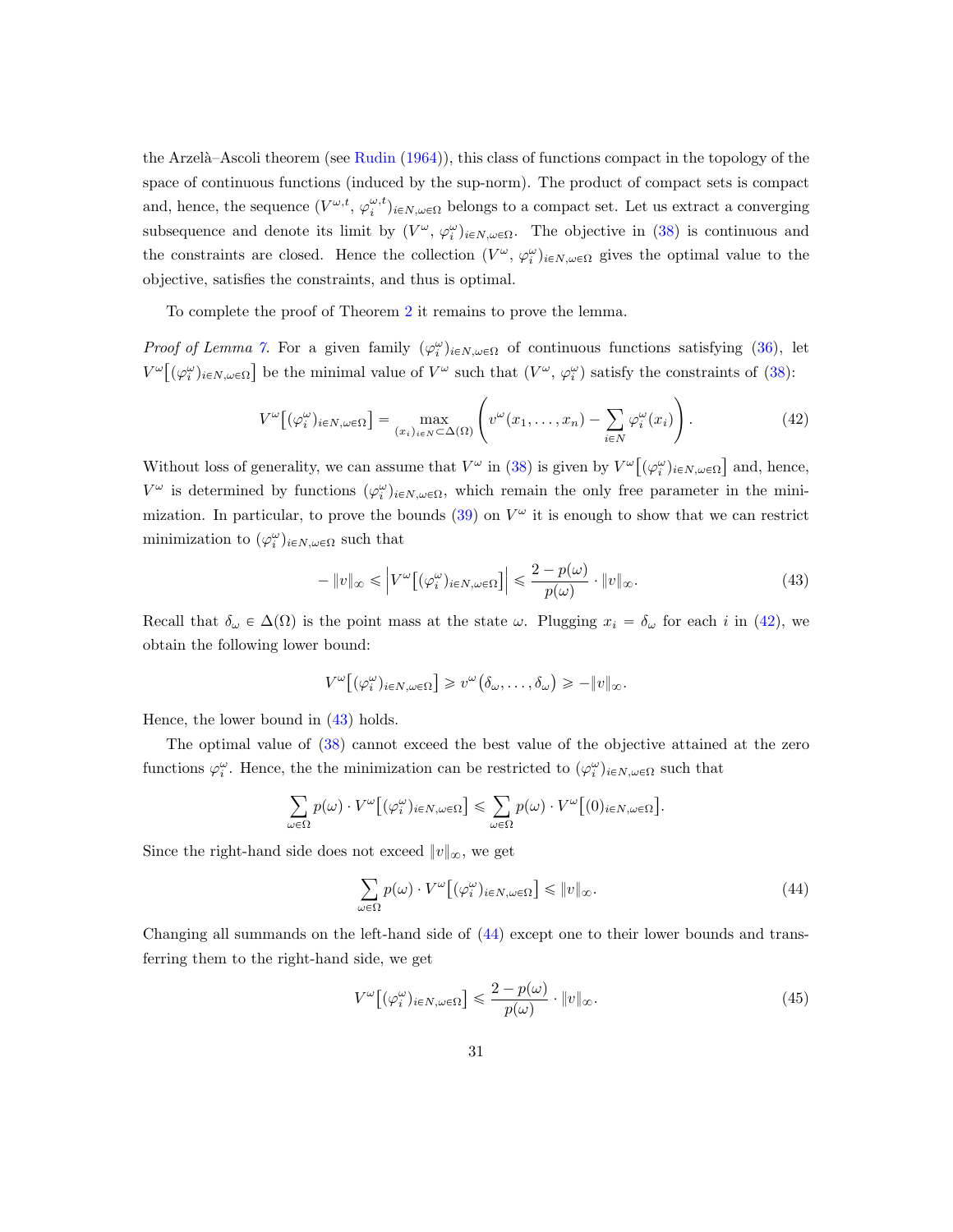We obtain the upper bound in [\(43\)](#page-30-1). Moreover, this inequality implies an upper bound on  $\varphi_i^{\omega}$ . Indeed, let us plug  $x_j = \delta_\omega$  for all receivers j except  $j = i$  in the objective of [\(42\)](#page-30-0). The value of the objective on this input cannot exceed the optimal value and, taking into account that  $\varphi_j^{\omega}(\delta_{\omega})=0$ thanks to  $(36)$ , we deduce

$$
v^{\omega}(\delta_{\omega},\ldots,\delta_{\omega},x_i,\delta_{\omega},\ldots,\delta_{\omega})+\varphi_i^{\omega}(x_i)\leqslant V^{\omega}[(\varphi_i^{\omega})_{i\in N,\omega\in\Omega}].
$$

Consequently,

<span id="page-31-0"></span>
$$
\varphi_i^{\omega}(x) \leq \frac{2}{p(\omega)} \cdot \|v\|_{\infty},\tag{46}
$$

i.e, the upper bound in [\(40\)](#page-29-3) holds.

Let us summarize: without loss of generality, the minimization in  $(38)$  can be restricted to families of continuous functions  $(\varphi_i^{\omega})_{i \in N, \omega \in \Omega}$  satisfying [\(36\)](#page-28-1) and [\(44\)](#page-30-2); the upper bound [\(46\)](#page-31-0) is satisfied for all such families automatically as well as the bounds [\(43\)](#page-30-1). Now, we consider such a family, fix a receiver  $k \in N$ , and show that we can replace the functions  $(\varphi_k^{\omega})_{\omega \in \Omega}$  by  $(\widetilde{\varphi}_k^{\omega})_{\omega \in \Omega}$  keeping the rest of the family unchanged in a way that the new family satisfies the same requirements, the value of the objective remains the same or improves, and, most importantly, the functions  $(\widetilde{\widetilde{\varphi}}_k^{\omega})_{\omega \in \Omega}$ additionally satisfy bounds [\(40\)](#page-29-3) and [\(41\)](#page-29-4). Define  $\tilde{\varphi}_k^{\omega}$  by

$$
\widetilde{\varphi}_k^{\omega}(x) = \max_{x_1,\ldots,x_{k-1},x_{k+1},\ldots,x_n} \left( v^{\omega}(x_1,\ldots,x_{k-1},x,x_{k+1},\ldots,x_n) - \sum_{i \in N \setminus \{k\}} \varphi_i^{\omega}(x_i) \right) - V^{\omega} \big[ (\varphi_i^{\omega})_{i \in N, \omega \in \Omega} \big].
$$

From the definition we see that

$$
V^\omega\Big[\Big((\widetilde{\varphi}^\omega_k)_{\omega\in\Omega},(\varphi^\omega_i)_{i\in N\backslash\{k\},\omega\in\Omega}\Big)\Big]=V^\omega\Big[(\varphi^\omega_i)_{i\in N,\omega\in\Omega}\Big]
$$

and, moreover, the functions  $\widetilde{\varphi}_k^{\omega}$  are pointwise minimal among all the functions with this property. Hence,  $\varphi_k^{\omega} \geq \widetilde{\varphi}_k^{\omega}$ .

The functions  $(\tilde{\varphi}_k^{\omega})_{\omega \in \Omega}$  may violate the requirement [\(36\)](#page-28-1). To enforce this requirement we set

$$
\widetilde{\widetilde{\varphi}}_k^{\omega}(x) = \widetilde{\varphi}_k^{\omega}(x) - \sum_{\omega' \in \Omega} x(\omega') \cdot \widetilde{\varphi}_k^{\omega'}(x).
$$

The functions  $\widetilde{\tilde{\varphi}}_k^{\omega}$  satisfy [\(36\)](#page-28-1). Since  $\varphi_k^{\omega} \geq \widetilde{\varphi}_k^{\omega}$ ,

$$
\sum_{\omega' \in \Omega} x(\omega') \cdot \widetilde{\varphi}_k^{\omega}(x) \le \sum_{\omega' \in \Omega} x(\omega') \cdot \varphi_k^{\omega}(x) = 0,
$$

and we see that  $\widetilde{\tilde{\varphi}}_k^{\omega} \geq \widetilde{\varphi}_k^{\omega}$ . Therefore,

$$
V^\omega\Big[\Big((\widetilde{\varphi}^\omega_k)_{\omega\in\Omega},(\varphi^\omega_i)_{i\in N\setminus\{k\},\omega\in\Omega}\Big)\Big]\leqslant V^\omega\Big[\Big((\widetilde{\varphi}^\omega_k)_{\omega\in\Omega},(\varphi^\omega_i)_{i\in N\setminus\{k\},\omega\in\Omega}\Big)\Big],
$$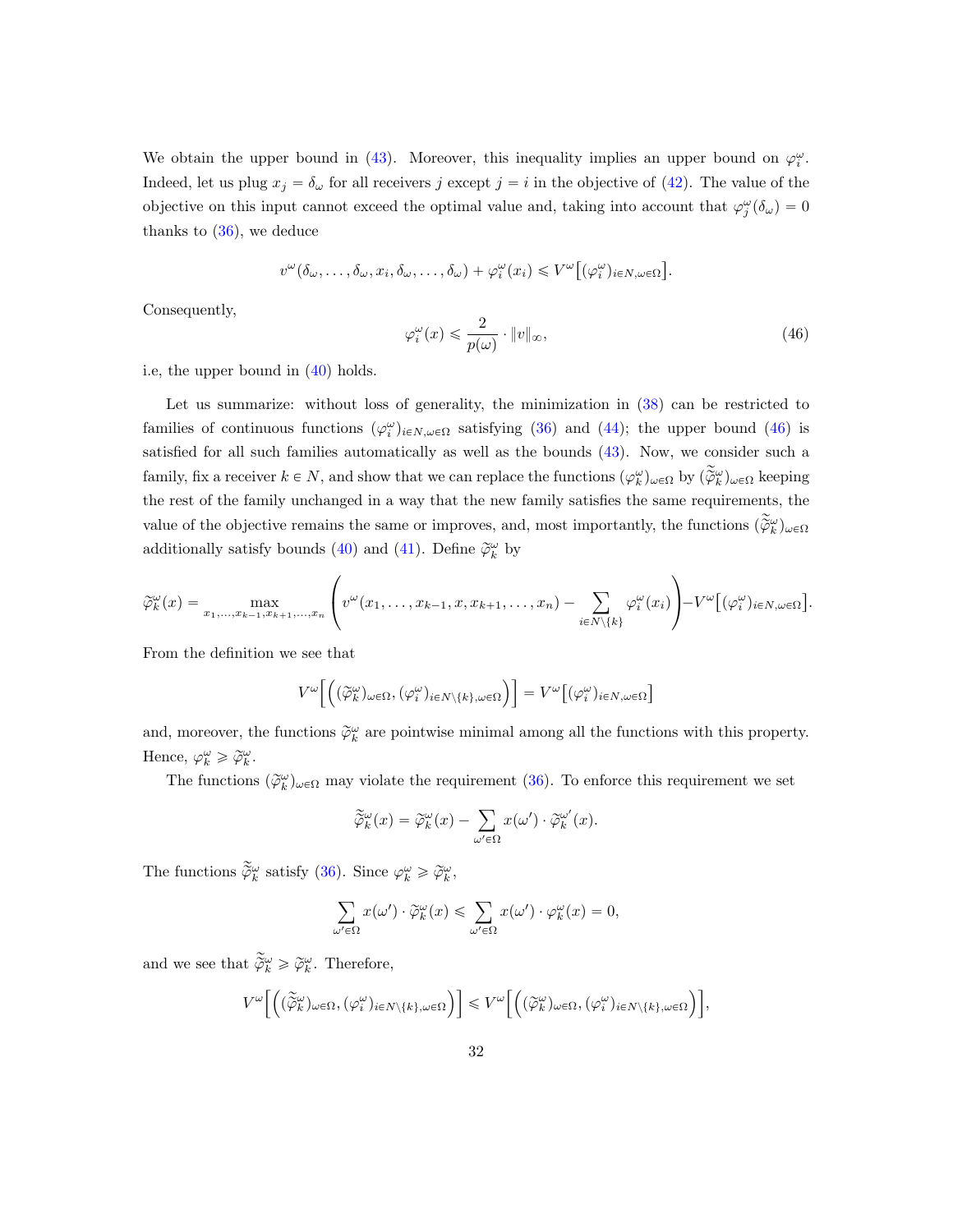and so replacing  $\varphi_k^{\omega}$  by  $\widetilde{\varphi}_k^{\omega}$  can only improve the objective in [\(37\)](#page-28-2).

We conclude that the constructed family satisfies the conditions  $(36)$  and  $(44)$  (hence, the upper bound [\(46\)](#page-31-0) also holds) and the value of the objective remains the same or improves. Now let us check that  $\widetilde{\widetilde{\varphi}}_{k}^{\omega}$  satisfies the lower bound in [\(40\)](#page-29-3) and the bound [\(41\)](#page-29-4).

From the definition of  $\widetilde{\varphi}_{k}^{\omega}$  the bounds [\(45\)](#page-30-3) and [\(46\)](#page-31-0), we obtain

$$
-\frac{2n}{p(\omega)} \cdot \|v\|_{\infty} \leq \widetilde{\varphi}_k^{\omega}(x).
$$

Since  $\widetilde{\widetilde{\varphi}}_k^{\omega} \geq \widetilde{\varphi}_k^{\omega}$ , the same lower bound holds for  $\widetilde{\widetilde{\varphi}}_k^{\omega}$ . Thus  $\widetilde{\widetilde{\varphi}}_k^{\omega}$  satisfies both bounds of [\(40\)](#page-29-3). To prove [\(41\)](#page-29-4), we estimate the difference  $\left| \tilde{\varphi}_{k}^{\omega}(x) - \tilde{\varphi}_{k}^{\omega}(x') \right|$ first. By the definition of  $D_v(\varepsilon)$ ,

$$
v^{\omega}(x_1,...,x_{i-1},x,x_{i+1},...,x_n)+D_v(x-x')\geq v^{\omega}(x_1,...,x_{i-1},x',x_{i+1},...,x_n)
$$

for any  $x, x' \in \Delta(\Omega)$  and all  $x_1, \ldots, x_{k-1}, x_{k+1}, \ldots, x_n \in \Delta(\Omega)$ . Subtracting  $\sum_{i \in N \setminus \{k\}} \varphi_i^{\omega}(x_i)$  +  $V^{\omega}[(\varphi_i^{\omega})_{i\in N,\omega\in\Omega}]$  from both sides and taking maximum over  $x_1,\ldots,x_{k-1},x_{k+1},\ldots,x_n\in\Delta(\Omega)$ , we get

$$
\widetilde{\varphi}_k^{\omega}(x) + D_v(|x - x'|) \geq \widetilde{\varphi}_k^{\omega}(x').
$$

Combining this inequality with the one where the roles of  $x$  and  $x'$  are exchanged, we obtain

<span id="page-32-1"></span>
$$
\left| \widetilde{\varphi}_{k}^{\omega}(x) - \widetilde{\varphi}_{k}^{\omega}(x') \right| \le D_{v}\left( |x - x'| \right). \tag{47}
$$

From the definition of  $\widetilde{\widetilde{\varphi}}_k^{\omega}$ ,

$$
\widetilde{\widetilde{\varphi}}_k^{\omega}(x) - \widetilde{\widetilde{\varphi}}_k^{\omega}(x') = \left(\widetilde{\varphi}_k^{\omega}(x) - \widetilde{\varphi}_k^{\omega}(x')\right) - \sum_{\omega' \in \Omega} x(\omega')\left(\widetilde{\varphi}_k^{\omega'}(x) - \widetilde{\varphi}_k^{\omega'}(x')\right) - \sum_{\omega' \in \Omega} \left(x(\omega') - x'(\omega')\right) \widetilde{\varphi}_k^{\omega'}(x').
$$

Estimating the first two terms on the right-hand side using [\(47\)](#page-32-1) and bounding the absolute value of the last term by  $|x - x'| \cdot \max_{\omega',x} |\widetilde{\varphi}_{k}^{\omega'}(x)|$ , we see that  $\widetilde{\widetilde{\varphi}}_{k}^{\omega}$  satisfies [\(41\)](#page-29-4).

Sequentially replacing  $\varphi_k^{\omega}$  in  $(\varphi_i^{\omega})_{i \in N, \omega \in \Omega}$  by  $\widetilde{\varphi}_k^{\omega}$  for all receivers  $k \in N$ , we obtain a collection of functions that satisfies  $(40)$  and  $(41)$ , while the value of the objective in  $(38)$  remains the same or improves. Thus restricting the minimization in  $(38)$  to families satisfying  $(40)$  and  $(41)$  does not affect the optimal value.  $\Box$ 

### <span id="page-32-0"></span>B.2 Proof of Theorem [3](#page-14-0)

Consider a persuasion problem  $B = (\Omega, p, N, v)$  and a new problem  $B' = (\Omega, p, N, u)$  such that  $u \geq v$  and revealing no information is optimal in  $(\Omega, q, N, u)$  for any q. Our goal is to show that  $Val[B] = inf_u Val[B']$ . Since,  $u \ge v$ , the value of B' is at least as high as the value of B. Hence, it remains to demonstrate that for any  $\varepsilon > 0$ , we can find u such that  $Val[B'] \le Val[B] + \varepsilon$ .